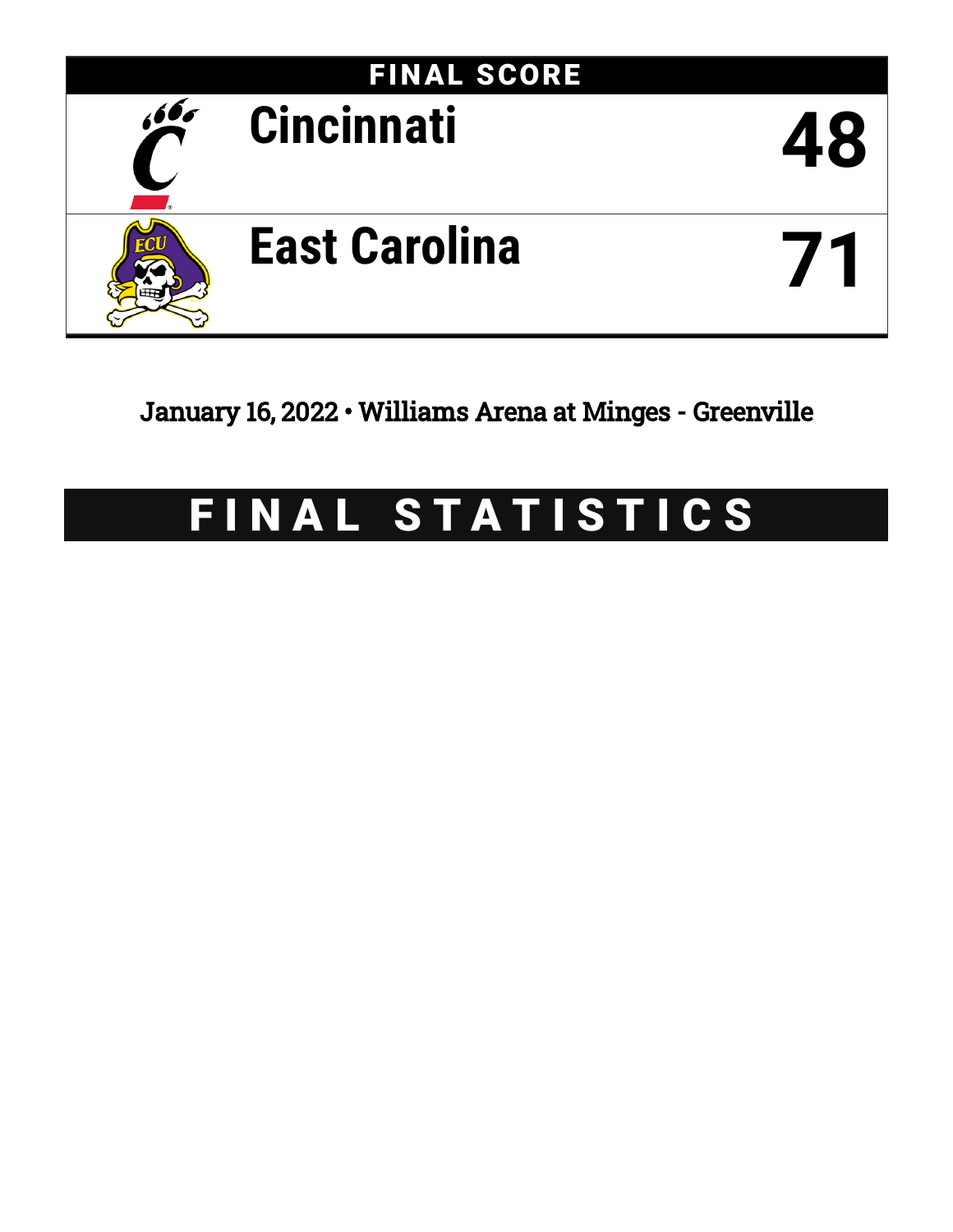### **Official Box Score Cincinnati vs East Carolina Game Totals -- Final Statistics January 16, 2022 at Williams Arena at Minges - Greenville**



# **Cincinnati 48**

| No. | Player                 | S | Pts          | FG       | 3FG      | FT        | <b>OR</b> | DR.            | TR             | PF             | A            | TO            | <b>BIK</b>   | Stl            | Min | $+/-$        |
|-----|------------------------|---|--------------|----------|----------|-----------|-----------|----------------|----------------|----------------|--------------|---------------|--------------|----------------|-----|--------------|
| 01  | <b>WILSON, CAITLYN</b> | G | 3            | $1 - 6$  | $1-5$    | $0 - 0$   | 0         | 2              | 2              |                | 0            | 4             | 2            | 0              | 17  | $-20$        |
| 02  | LEVY, AKIRA            | G | $\mathbf{0}$ | $0 - 2$  | $0 - 1$  | $0-0$     | 0         | 0              | 0              |                |              | 0             | 0            | 0              | 4   | $-3$         |
| 10  | SCOTT, JADYN           | F | 4            | $1 - 4$  | $0 - 0$  | $2 - 2$   | 0         | 0              | 0              | 3              | 0            |               | 0            | 0              | 10  | -8           |
| 13  | MASHAIRE, EMERITA      | F | 6            | $2-6$    | $2-6$    | $0 - 0$   |           | $\Omega$       |                |                | $\mathbf{0}$ | 3             |              | 0              | 21  | $-16$        |
| 20  | HAYES, JILLIAN         | G | 6            | $2 - 8$  | $0 - 0$  | $2 - 4$   | 0         | 10             | 10             | 4              | 4            | 11            | 3            | 2              | 35  | -17          |
| 03  | SCOTT, JADA            | G | 4            | $2-6$    | $0 - 0$  | $0 - 2$   | 0         | $\overline{2}$ | $\overline{2}$ | $\overline{2}$ | 2            |               | $\mathbf{0}$ |                | 19  | $-1$         |
| 04  | <b>MILTON, BRAYLYN</b> | G | 9            | $3 - 8$  | $1 - 4$  | $2 - 2$   | 4         | 3              | 7              | 2              | 4            | 8             | $\mathbf 0$  | $\overline{2}$ | 32  | -9           |
| 15  | NIANG, ARAME           | F | 4            | $2 - 5$  | $0 - 0$  | $0 - 0$   | 2         | 1              | 3              | 5              |              | $\mathcal{P}$ | 2            | 0              | 14  | $-15$        |
| 22  | <b>WILLIAMS, MALEA</b> | F | 3            | $1 - 3$  | $1 - 2$  | $0 - 0$   | 1         | 0              | 1              | 2              | 0            | 0             | 0            | 1              | 8   | $\mathbf{0}$ |
| 31  | DEAN, NEVAEH           | F | $\Omega$     | $0 - 0$  | $0 - 0$  | $0 - 0$   |           | 1              | 2              | 3              | 0            | $\Omega$      |              |                | 12  | $-14$        |
| 33  | <b>GRITZALI, SOFIA</b> | G | 1            | $0 - 0$  | $0 - 0$  | $1 - 2$   | 0         | 2              | 2              | 0              | 0            | 0             | $\Omega$     | 0              | 5   | $-3$         |
| 42  | <b>CRAIG, CLARISSA</b> | С | 8            | $0 - 3$  | $0 - 0$  | $8 - 10$  | 3         | 1              | 4              |                |              | 0             |              | 1              | 20  | $-9$         |
|     | <b>TEAM</b>            |   |              |          |          |           | 4         | 6              | 10             | $\Omega$       |              | 1             |              |                |     |              |
|     | <b>TOTALS</b>          |   |              | 48 14-51 | $5 - 18$ | $15 - 22$ | 16        | 28             | 44             | 25             | 13           | 31            | 10           | 8              | 199 |              |

| <b>Shooting By Period</b> |           |       |         |       |           |       | Deadball Rebounds: 5,0          |
|---------------------------|-----------|-------|---------|-------|-----------|-------|---------------------------------|
| Period                    | FG        | FG%   | 3FG     | 3FG%  | FT        | FT%   | Last FG: 4th-00:42              |
| 1st Qtr                   | $3 - 15$  | 20%   | 1-6     | 17%   | $4 - 4$   | 100%  | Biggest Run: 6-0                |
| 2nd Qtr                   | $3 - 13$  | 23%   | $1 - 3$ | 33%   | $1 - 2$   | 50%   | Largest lead: By 1 at 1st-04:59 |
| 3rd Qtr                   | $4 - 12$  | 33%   | $1 - 4$ | 25%   | 7-10      | 70%   | Technical Fouls: None.          |
| 4th Qtr                   | $4 - 11$  | 36%   | $2 - 5$ | 40%   | $3-6$     | 50%   |                                 |
| 1st Half                  | $6 - 28$  | 21%   | $2-9$   | 22%   | $5-6$     | 83%   |                                 |
| 2nd Half                  | $8 - 23$  | 35%   | $3-9$   | 33%   | $10 - 16$ | 63%   |                                 |
| Game                      | $14 - 51$ | 27.5% | $5-18$  | 27.8% | $15 - 22$ | 68.2% |                                 |

**East Carolina 71**

| No. | Player                 | S  | Pts      | FG       | 3FG     | FT        | 0R | DR | TR       | PF            | A        | TO | <b>B</b> lk  | Stl      | Min            | $+/-$ |
|-----|------------------------|----|----------|----------|---------|-----------|----|----|----------|---------------|----------|----|--------------|----------|----------------|-------|
| 01  | THOMPSON, TANIYAH      | G  | 13       | $6 - 17$ | $0 - 5$ | 1-1       | 2  |    | 3        | 2             |          |    | 0            | 0        | 26             | 17    |
| 04  | <b>JOHNSON, SYNIA</b>  | G  | 6        | $1 - 3$  | $1 - 1$ | $3 - 4$   | 3  | 3  | 6        |               | 3        | 2  | 0            | 2        | 23             | 14    |
| 11  | JOHNSON, RAVEN         | F  | 22       | $7 - 17$ | $2 - 5$ | $6-9$     | 3  | 2  | 5        | 3             | 1        |    | 0            | 3        | 31             | 18    |
| 33  | <b>CHAMBERS, TIARA</b> | F  | 0        | $0 - 1$  | $0 - 0$ | $0 - 0$   |    |    | 2        | 4             | 0        | 2  | $\mathbf{0}$ | 2        | 8              | 5     |
| 55  | <b>BENNETT, TYLAR</b>  | С  | 2        | $0 - 2$  | $0 - 0$ | $2 - 4$   | 2  | 3  | 5        | 3             | 4        | 3  | 6            |          | 34             | 27    |
| 00  | ROSE, ALEXSIA          | G  | 12       | $4 - 11$ | $1 - 2$ | $3 - 4$   | 1  | 3  | 4        |               | 4        | 2  | $\mathbf{0}$ | 4        | 19             | 19    |
| 02  | LYONS, PAIGE           | G  | 0        | $0 - 0$  | $0 - 0$ | $0 - 0$   | 0  | 0  | $\Omega$ | $\Omega$      | 0        | 0  | $\mathbf{0}$ | $\Omega$ | 2              | $-4$  |
| 03  | <b>JOSEPHS, XIANNA</b> | F. | 0        | $0 - 0$  | $0 - 0$ | $0 - 0$   | 1  | 0  | 1        | $\mathcal{P}$ | $\Omega$ | 0  | $\Omega$     | 2        | 11             | 3     |
| 12  | MOSELEY, MORGAN        | F  | 11       | $3 - 7$  | $1 - 2$ | $4 - 5$   | 1  | 5  | 6        | 2             | 1        | 0  | $\Omega$     |          | 23             | 11    |
| 20  | ADAMS, IYCEZ           | F  | $\Omega$ | $0 - 0$  | $0 - 0$ | $0 - 0$   | 0  |    | 1        | $\mathcal{P}$ | 0        | 0  | $\mathbf{0}$ | 0        | 2              | $-4$  |
| 21  | ACOX, LAILA            | F  | 0        | $0 - 0$  | $0 - 0$ | $0 - 0$   | 0  |    |          | 0             | 0        |    | $\Omega$     |          | $\overline{2}$ | 3     |
| 35  | <b>GREEN, DA'JA</b>    | G  | 5        | $2 - 10$ | $0 - 4$ | $1 - 2$   |    | 0  |          | 0             |          |    | $\Omega$     |          | 18             | 6     |
|     | <b>TEAM</b>            |    |          |          |         |           | 2  | 2  | 4        | $\Omega$      |          | 2  |              |          |                |       |
|     | <b>TOTALS</b>          |    | 71       | 23-68    | $5-19$  | $20 - 29$ | 17 | 22 | 39       | 20            | 15       | 15 | 6            | 17       | 199            |       |

| <b>Shooting By Period</b> |           |       |          |       |           |       |
|---------------------------|-----------|-------|----------|-------|-----------|-------|
| Period                    | FG        | FG%   | 3FG      | 3FG%  | FT        | FT%   |
| 1st Qtr                   | $5 - 13$  | 38%   | $0 - 1$  | 00%   | $6-9$     | 67%   |
| 2nd Qtr                   | $5 - 22$  | 23%   | $2 - 8$  | 25%   | $3 - 4$   | 75%   |
| 3rd Qtr                   | $6 - 15$  | 40%   | $3-6$    | 50%   | $5 - 7$   | 71%   |
| 4th Qtr                   | $7-18$    | 39%   | $0 - 4$  | 00%   | $6-9$     | 67%   |
| 1st Half                  | $10 - 35$ | 29%   | $2-9$    | 22%   | $9 - 13$  | 69%   |
| 2nd Half                  | $13 - 33$ | 39%   | $3 - 10$ | 30%   | $11 - 16$ | 69%   |
| Game                      | 23-68     | 33.8% | $5-19$   | 26.3% | $20 - 29$ | 69.0% |

*Deadball Rebounds:* 9,1 *Last FG:* 4th-04:09 *Biggest Run:* 8-0 *Largest lead:* By 27 at 4th-02:55 *Technical Fouls:* None.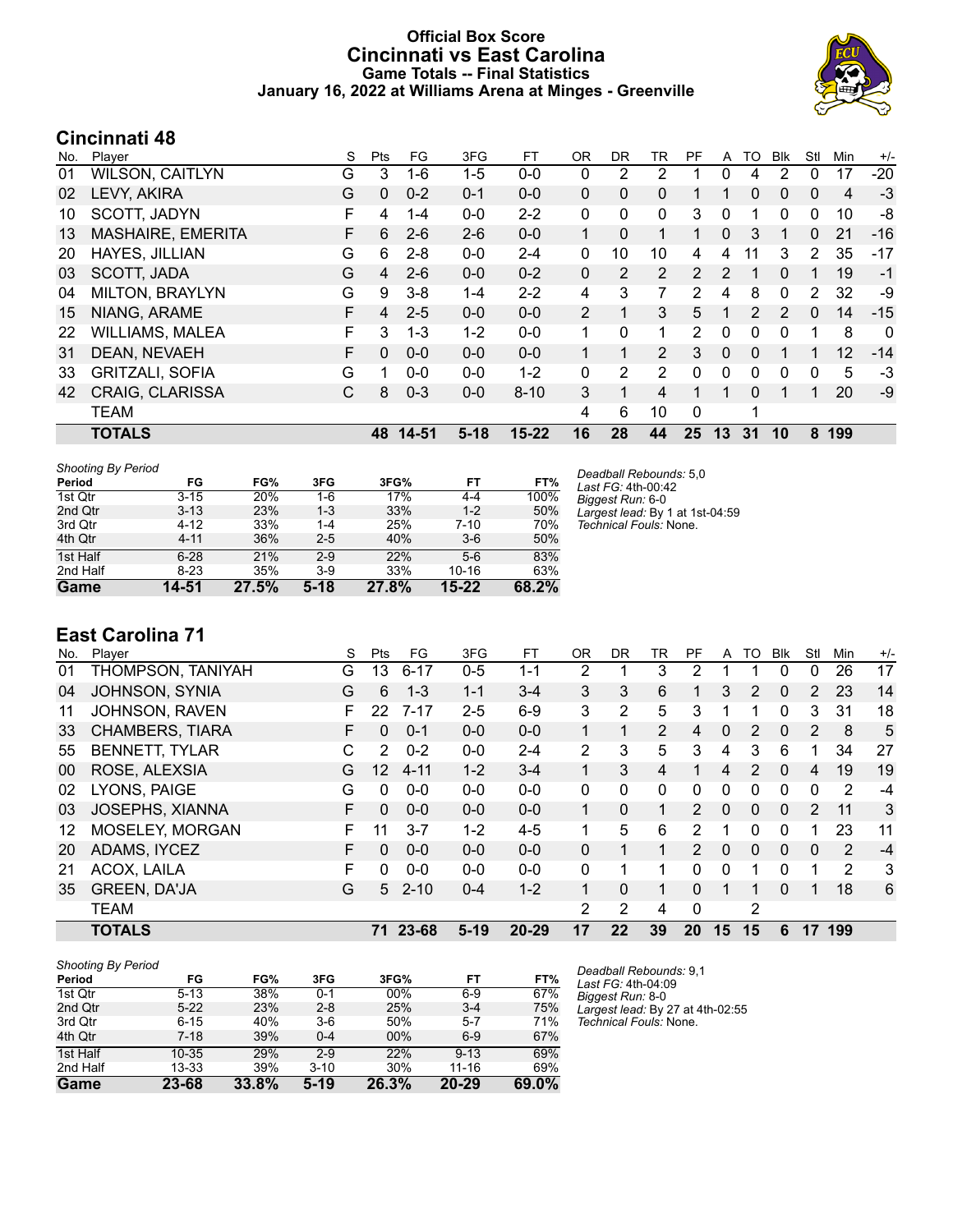| Game Notes:                                                              | <b>Score</b>                             |    | 1st 2nd 3rd     |    | 4th | тот | <b>Points</b>     |
|--------------------------------------------------------------------------|------------------------------------------|----|-----------------|----|-----|-----|-------------------|
| Officials: Norma Jones, Geraldine Smith Washington,<br><b>Nic Capell</b> | <b>CIN</b>                               | 11 | 8               | 16 | 13  | 48  | In the Paint      |
| Attendance: 584                                                          | ECU                                      | 16 | 15              | 20 | 20  | 71  | Off Turns         |
|                                                                          |                                          |    |                 |    |     |     | 2nd Chance        |
| Start Time: 01:02 PM ET<br>End Time: 03:09 PM ET                         | CIN led for 0:06. ECU led for 38:08.     |    |                 |    |     |     | <b>Fast Break</b> |
| Game Duration: 2:06                                                      | Game was tied for 1:29.<br>Times tied: 1 |    | Lead Changes: 2 |    |     |     | <b>Bench</b>      |
| Conference Game;                                                         |                                          |    |                 |    |     |     | Per Poss          |

| <b>Points</b> | <b>CIN</b>     | <b>ECU</b>     |
|---------------|----------------|----------------|
| In the Paint  | 12             | 18             |
| Off Turns     | 13             | 30             |
| 2nd Chance    | 9              | 4              |
| Fast Break    | 5              | 25             |
| Bench         | 29             | 28             |
| Per Poss      | 0.632<br>22/76 | 0.910<br>33/78 |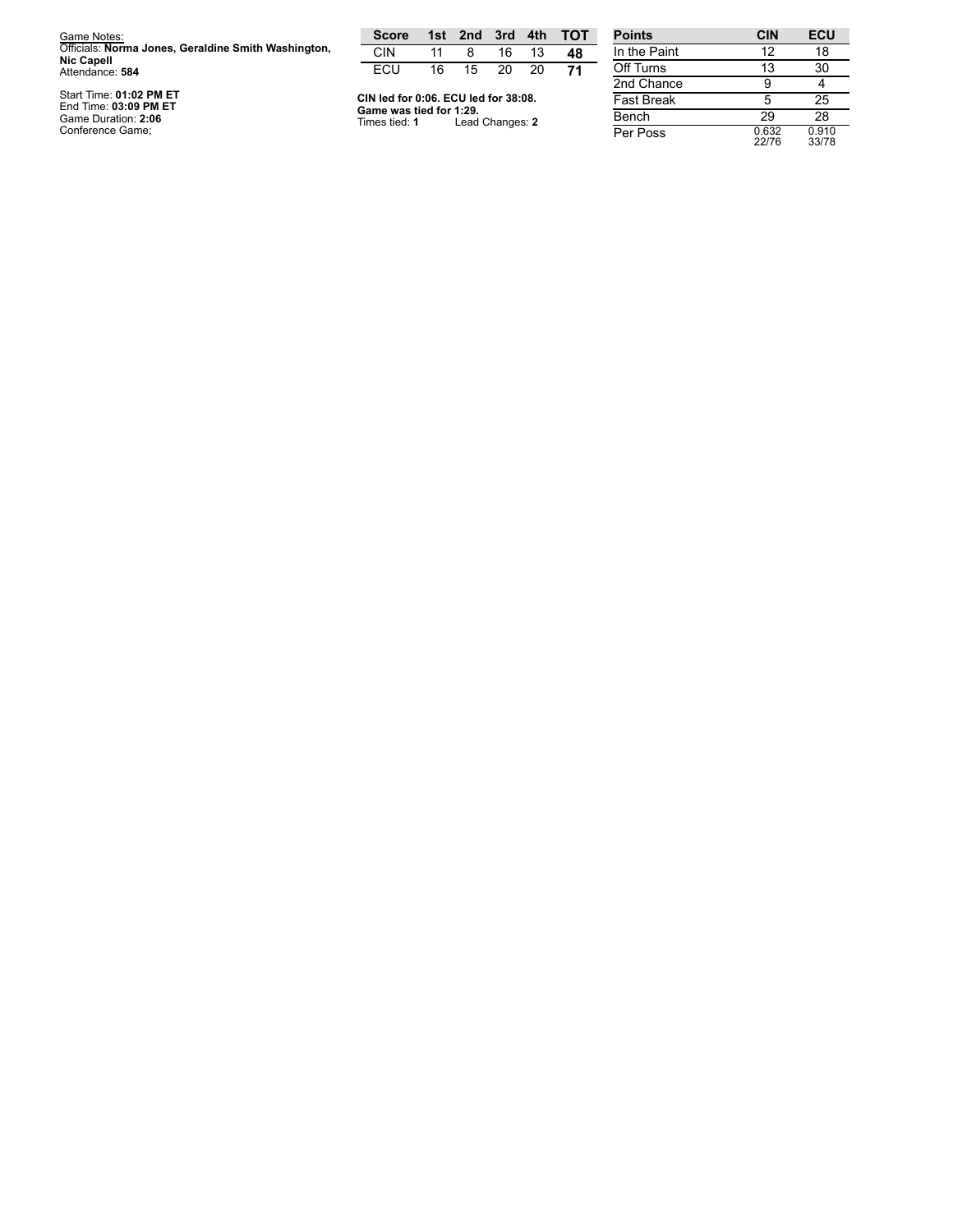### **Official Box Score Cincinnati vs East Carolina First Half Statistics Only January 16, 2022 at Williams Arena at Minges - Greenville**



# **Cincinnati 19**

| No. | Player                 | S  | <b>Pts</b>     | <b>FG</b> | 3FG     | <b>FT</b> | <b>OR</b> | <b>DR</b>    | TR | <b>PF</b> | A        | <b>TO</b> | <b>Blk</b>   | Stl      | <b>Min</b>     | $+/-$ |
|-----|------------------------|----|----------------|-----------|---------|-----------|-----------|--------------|----|-----------|----------|-----------|--------------|----------|----------------|-------|
| 01  | <b>WILSON, CAITLYN</b> | G  | 3              | $1 - 4$   | 1-3     | $0-0$     | 0         | 2            | 2  |           | 0        |           | 2            | 0        | 12             | -9    |
| 02  | LEVY, AKIRA            | G  | $\mathbf{0}$   | $0 - 2$   | $0 - 1$ | $0 - 0$   | 0         | $\mathbf{0}$ | 0  |           |          | 0         | $\Omega$     | $\Omega$ | 4              | $-3$  |
| 03  | SCOTT, JADA            | G  | 0              | $0 - 2$   | $0 - 0$ | $0 - 0$   | 0         | 1            | 1  | 1         | 2        | 0         | $\mathbf{0}$ | 0        | 8              | $-3$  |
| 04  | MILTON, BRAYLYN        | G  | 4              | $1 - 3$   | $0 - 1$ | $2 - 2$   |           | 2            | 3  |           |          | 4         | $\Omega$     | 2        | 16             | $-1$  |
| 10  | SCOTT, JADYN           | F  | 0              | $0 - 3$   | $0 - 0$ | $0 - 0$   | 0         | 0            | 0  | 2         | 0        | 1         | 0            | 0        | 6              | -6    |
| 13  | MASHAIRE, EMERITA      | F. | $\mathbf{0}$   | $0 - 2$   | $0 - 2$ | $0 - 0$   | 1.        | $\Omega$     | 1  | $\Omega$  | $\Omega$ | 2         | $\Omega$     | 0        | $\overline{7}$ | $-11$ |
| 15  | NIANG, ARAME           | F  | 4              | $2 - 3$   | $0 - 0$ | $0 - 0$   | 0         | 1            | 1  | 1         | 0        | 2         | 2            | 0        | 7              | -3    |
| 20  | HAYES, JILLIAN         | G  | 3              | $1 - 5$   | $0 - 0$ | $1 - 2$   | 0         | 5            | 5  | 2         | 2        | 5         |              | 1        | 18             | $-10$ |
| 22  | <b>WILLIAMS, MALEA</b> | F  | 3              | $1 - 3$   | $1 - 2$ | $0 - 0$   | 1         | $\Omega$     | 1  | 2         | 0        | 0         | 0            | 1        | 8              | 0     |
| 31  | DEAN, NEVAEH           | F. | $\Omega$       | $0 - 0$   | $0 - 0$ | $0 - 0$   | 0         | 1            |    | 1         | 0        | $\Omega$  |              | 1        | 6              | $-9$  |
| 33  | <b>GRITZALI, SOFIA</b> | G  | 0              | $0 - 0$   | $0 - 0$ | $0 - 0$   | 0         | 0            | 0  | 0         | 0        | $\Omega$  | $\Omega$     | $\Omega$ | 0              | 0     |
| 42  | <b>CRAIG, CLARISSA</b> | C. | $\overline{2}$ | $0 - 1$   | $0 - 0$ | $2 - 2$   |           | $\Omega$     | 1  | 0         | 0        | $\Omega$  | $\Omega$     | 1        | 7              | $-5$  |
|     | <b>TEAM</b>            |    | 0              | $0 - 0$   | $0 - 0$ | $0 - 0$   | 2         | 4            | 6  | $\Omega$  | 0        |           | 0            | 0        | 0              |       |
|     | <b>TOTALS</b>          |    | 19             | $6 - 28$  | $2 - 9$ | $5-6$     | 6         | 16           | 22 | 12        | 6        | 16        | 6            | 6        | 100            |       |

| <b>Shooting By Period</b> |          |            |         |       |         |       |
|---------------------------|----------|------------|---------|-------|---------|-------|
| Period                    | FG       | FG%        | 3FG     | 3FG%  | FT      | FT%   |
| 1st Otr                   | $3 - 15$ | <b>20%</b> | 1-6     | 17%   | 4-4     | 100%  |
| 2nd Otr                   | $3 - 13$ | 23%        | $1 - 3$ | 33%   | $1 - 2$ | 50%   |
| 1st Half                  | 6-28     | 21%        | $2-9$   | 22%   | $5-6$   | 83%   |
| Game                      | 14-51    | 27.5%      | $5-18$  | 27.8% | $15-22$ | 68.2% |

*Deadball Rebounds:* 5,0 *Last FG Half:* CIN 2nd-01:37

### **East Carolina 31**

| No. | Player                 | S  | <b>Pts</b>    | FG        | 3FG     | <b>FT</b> | <b>OR</b>      | <b>DR</b> | TR       | PF            | A            | TO | <b>B</b> lk  | Stl      | Min            | $+/-$       |
|-----|------------------------|----|---------------|-----------|---------|-----------|----------------|-----------|----------|---------------|--------------|----|--------------|----------|----------------|-------------|
| 00  | ROSE, ALEXSIA          | G  | 3             | $0 - 4$   | $0 - 0$ | $3 - 4$   | 1              | 0         |          |               |              | 2  | 0            |          |                | 7           |
| 01  | THOMPSON, TANIYAH      | G  | 6             | $3 - 10$  | $0 - 3$ | $0 - 0$   | $\overline{2}$ |           | 3        |               |              |    | $\Omega$     | $\Omega$ | 16             | 11          |
| 02  | LYONS, PAIGE           | G  | 0             | $0 - 0$   | $0 - 0$ | $0 - 0$   | 0              | 0         | $\Omega$ | 0             | 0            | 0  | $\mathbf{0}$ | 0        | 0              | 0           |
| 03  | <b>JOSEPHS, XIANNA</b> | F  | 0             | $0 - 0$   | $0 - 0$ | $0 - 0$   |                | 0         |          |               | $\mathbf{0}$ | 0  | $\Omega$     | 2        | 9              | 5           |
| 04  | JOHNSON, SYNIA         | G  | 5.            | $1 - 2$   | $1 - 1$ | $2 - 2$   | 2              | 2         | 4        |               |              | 2  | $\mathbf{0}$ | 2        | 15             | 14          |
| 11  | <b>JOHNSON, RAVEN</b>  | F  | 7             | $2 - 7$   | $0 - 1$ | $3 - 5$   |                | 2         | 3        | 0             |              |    | $\Omega$     | 2        | 15             | 3           |
| 12  | MOSELEY, MORGAN        | F. | 8             | $3 - 4$   | $1 - 1$ | $1 - 2$   | 0              | 5         | 5        | $\Omega$      | 0            | 0  | $\Omega$     | 0        | 7              | 4           |
| 20  | ADAMS, IYCEZ           | F  | 0             | $0 - 0$   | $0 - 0$ | $0 - 0$   | $\Omega$       | $\Omega$  | $\Omega$ | 0             | 0            | 0  | $\Omega$     | $\Omega$ | 0              | $\mathbf 0$ |
| 21  | ACOX, LAILA            | F  | 0             | $0 - 0$   | $0 - 0$ | $0 - 0$   | 0              |           | 1        | 0             | 0            |    | 0            |          | 2              | 3           |
| 33  | <b>CHAMBERS, TIARA</b> | F  | 0             | $0 - 0$   | $0 - 0$ | $0 - 0$   | $\Omega$       | 0         | $\Omega$ | $\mathcal{P}$ | $\Omega$     | 1  | $\Omega$     | $\Omega$ | $\overline{4}$ | 3           |
| 35  | <b>GREEN, DA'JA</b>    | G  | $\mathcal{P}$ | $1 - 6$   | $0 - 3$ | $0 - 0$   | 1              | 0         | 1        | $\Omega$      | 0            | 0  | $\Omega$     |          | 7              | 1           |
| 55  | <b>BENNETT, TYLAR</b>  | C  | 0             | $0 - 2$   | $0 - 0$ | $0 - 0$   | 1.             | 2         | 3        | 1             | 2            | 2  | 4            | $\Omega$ | 18             | 9           |
|     | <b>TEAM</b>            |    | 0             | $0 - 0$   | $0 - 0$ | $0-0$     |                |           | 2        | 0             | 0            | 0  | $\mathbf{0}$ | $\Omega$ | 0              |             |
|     | <b>TOTALS</b>          |    | 31            | $10 - 35$ | $2 - 9$ | $9 - 13$  | 10             | 14        | 24       | 7             | 6            | 10 | 4            | 8        | 100            |             |

| <b>Shooting By Period</b> |          |       |          |       |          |       |
|---------------------------|----------|-------|----------|-------|----------|-------|
| Period                    | FG       | FG%   | 3FG      | 3FG%  | FT       | FT%   |
| 1st Otr                   | $5 - 13$ | 38%   | $0 - 1$  | 00%   | 6-9      | 67%   |
| 2nd Qtr                   | $5-22$   | 23%   | $2 - 8$  | 25%   | $3 - 4$  | 75%   |
| 1st Half                  | 10-35    | 29%   | $2-9$    | 22%   | $9 - 13$ | 69%   |
| Game                      | 23-68    | 33.8% | $5 - 19$ | 26.3% | 20-29    | 69.0% |

*Deadball Rebounds:* 9,1 *Last FG Half:* ECU 2nd-00:05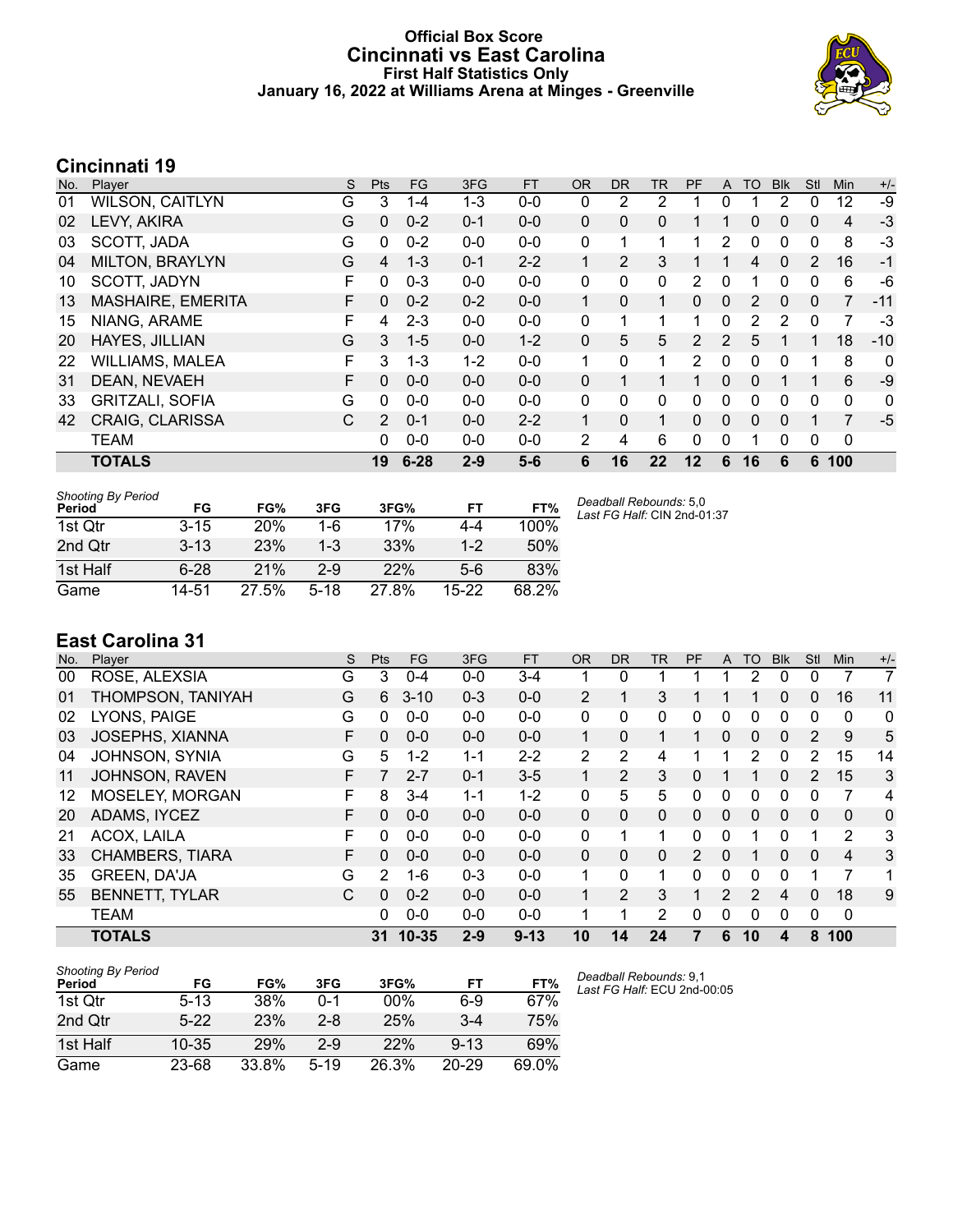| Game Notes:                                                              | <b>Score</b> |    | 1st 2nd 3rd 4th |    |    | <b>TOT</b> |
|--------------------------------------------------------------------------|--------------|----|-----------------|----|----|------------|
| Officials: Norma Jones, Geraldine Smith Washington,<br><b>Nic Capell</b> | CIN          |    |                 | 16 | 13 | 48         |
| Attendance: 584                                                          | FCU          | 16 | 15              | 20 | 20 | 71         |
| $C$ <sub>tort</sub> Time: 04:02 DM ET                                    |              |    |                 |    |    |            |

| <b>Points from (This Period)</b> |     | <b>CIN ECU</b> |
|----------------------------------|-----|----------------|
| In the Paint                     |     |                |
| Off Turns                        | ี   | 13             |
| 2nd Chance                       | O   |                |
| <b>Fast Break</b>                |     |                |
| Bench                            | 1.3 | 13             |

Start Time: 01:02 PM ET<br>End Time: 03:09 PM ET<br>Game Duration: 2:06<br>Conference Game;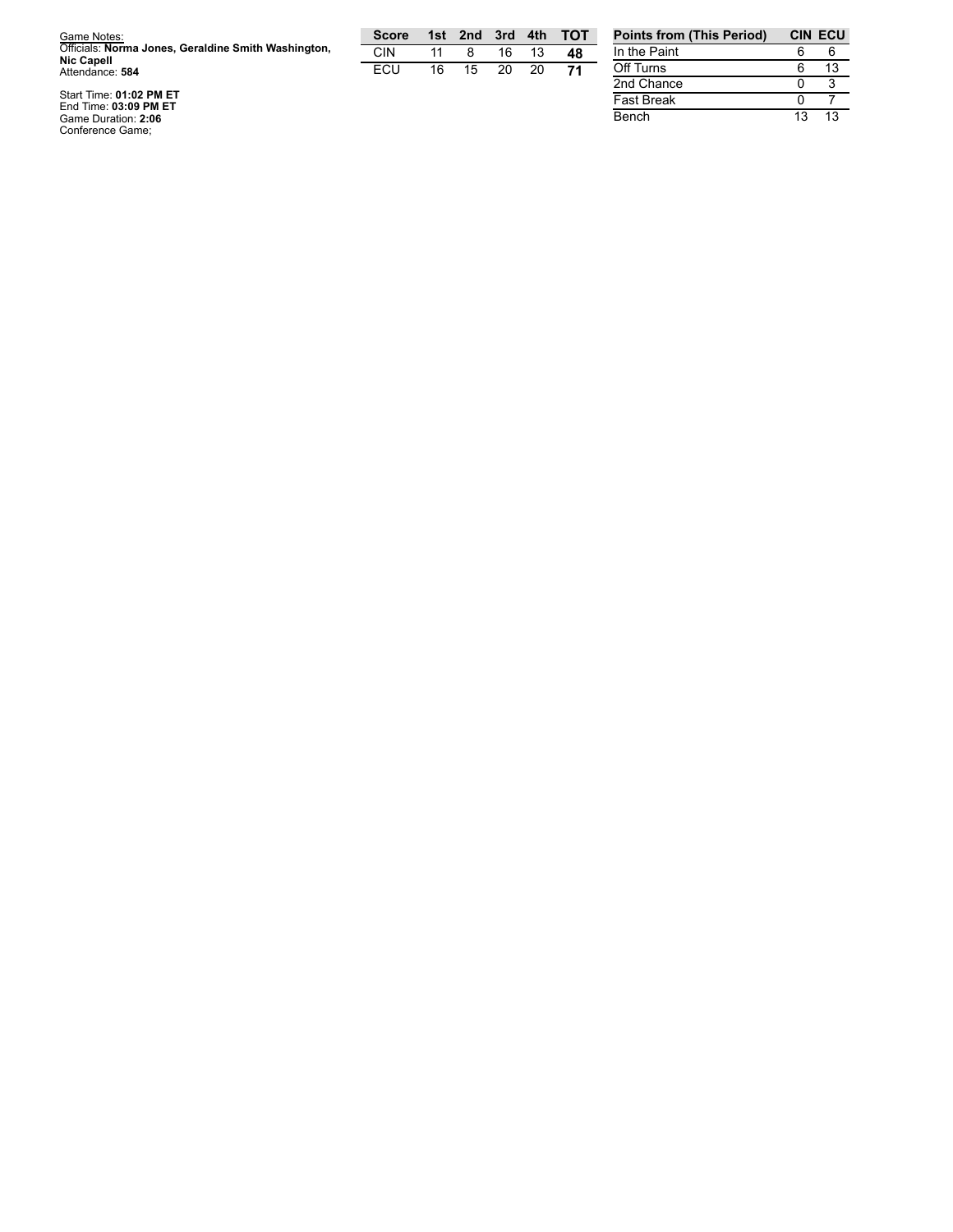### **Official Box Score Cincinnati vs East Carolina First Quarter Statistics Only January 16, 2022 at Williams Arena at Minges - Greenville**



# **Cincinnati 11**

| No. | Player                   | S | <b>Pts</b>     | <b>FG</b> | 3FG     | <b>FT</b> | 0R           | <b>DR</b>    | TR | PF | A            | TO | <b>Blk</b> | <b>Stl</b>   | Min            | $+/-$        |
|-----|--------------------------|---|----------------|-----------|---------|-----------|--------------|--------------|----|----|--------------|----|------------|--------------|----------------|--------------|
| 01  | <b>WILSON, CAITLYN</b>   | G | 3              | $1 - 3$   | $1 - 3$ | $0-0$     | 0            |              |    | 0  | 0            | 0  |            | 0            | 7              | $-1$         |
| 02  | LEVY, AKIRA              | G | $\mathbf{0}$   | $0 - 2$   | $0 - 1$ | $0 - 0$   | $\mathbf{0}$ | 0            | 0  |    |              | 0  | 0          | $\mathbf{0}$ | 4              | $-3$         |
| 10  | SCOTT, JADYN             | F | 0              | $0 - 2$   | $0 - 0$ | $0-0$     | $\mathbf{0}$ | 0            | 0  |    | 0            |    | 0          | $\mathbf 0$  | 5              | $-4$         |
| 13  | <b>MASHAIRE, EMERITA</b> | F | $\mathbf{0}$   | $0 - 1$   | $0 - 1$ | $0-0$     | $\mathbf{0}$ | $\mathbf{0}$ | 0  | 0  | $\mathbf{0}$ |    | 0          | $\mathbf{0}$ | 4              | $-6$         |
| 20  | HAYES, JILLIAN           | G | 2              | $1 - 3$   | $0 - 0$ | $0-0$     | $\mathbf{0}$ | 4            | 4  | 2  |              | 4  | 0          | 1            | 9              | $-5$         |
| 03  | SCOTT, JADA              | G | $\Omega$       | $0 - 1$   | $0 - 0$ | $0-0$     | $\mathbf{0}$ | $\mathbf{0}$ | 0  |    |              | 0  | 0          | $\mathbf{0}$ | 3              | $-4$         |
| 04  | MILTON, BRAYLYN          | G | $\mathcal{P}$  | $0 - 1$   | $0 - 1$ | $2 - 2$   | 1            | 1            | 2  | 0  | $\mathbf{0}$ | 2  | 0          | 1            | 7              | 3            |
| 15  | NIANG, ARAME             | F | $\overline{2}$ | $1 - 1$   | $0 - 0$ | $0-0$     | $\mathbf{0}$ | $\Omega$     | 0  |    | $\Omega$     |    | 0          | $\mathbf{0}$ | 2              | $-1$         |
| 22  | <b>WILLIAMS, MALEA</b>   | F | 0              | $0 - 1$   | $0 - 0$ | $0-0$     | 1            | $\Omega$     | 1  | 1  | $\Omega$     | 0  | 0          | 1            | 3              | $-4$         |
| 31  | DEAN, NEVAEH             | F | $\Omega$       | $0 - 0$   | $0 - 0$ | $0 - 0$   | $\mathbf{0}$ | $\mathbf{0}$ | 0  | 0  | $\Omega$     | 0  | 0          |              | $\overline{2}$ | 0            |
| 33  | <b>GRITZALI, SOFIA</b>   | G | $\Omega$       | $0 - 0$   | $0 - 0$ | $0 - 0$   | $\Omega$     | $\Omega$     | 0  | 0  | $\Omega$     | 0  | 0          | $\Omega$     | $\Omega$       | $\mathbf{0}$ |
| 42  | <b>CRAIG, CLARISSA</b>   | C | $\mathcal{P}$  | $0 - 0$   | $0 - 0$ | $2 - 2$   | $\mathbf{0}$ | $\mathbf{0}$ | 0  | 0  | $\Omega$     | 0  | 0          | $\mathbf{0}$ | 3              | $\mathbf 0$  |
|     | <b>TEAM</b>              |   |                |           |         |           | 1            | 1            | 2  | 0  |              | 0  |            |              |                |              |
|     | <b>TOTALS</b>            |   | 11             | $3 - 15$  | $1 - 6$ | $4 - 4$   | 3            |              | 10 |    | 3            | 9  |            | 4            | 50             |              |

| <b>Shooting By Period</b><br>Period | FG       | FG%   | 3FG      | 3FG%  | FТ      | FT%   |
|-------------------------------------|----------|-------|----------|-------|---------|-------|
| 1st Qtr                             | $3 - 15$ | 20%   | 1-6      | 17%   | 4-4     | 100%  |
| 2nd Qtr                             | $3 - 13$ | 23%   | $1 - 3$  | 33%   | $1 - 2$ | 50%   |
| 1st Half                            | $3 - 15$ | 20%   | $1 - 6$  | 17%   | $4 - 4$ | 100%  |
| 1st Half                            | $6 - 28$ | 21%   | $2-9$    | 22%   | $5-6$   | 83%   |
| Game                                | 14-51    | 27.5% | $5 - 18$ | 27.8% | $15-22$ | 68.2% |

*Deadball Rebounds:* 5,0

# **East Carolina 16**

| No. | Plaver                 | S  | Pts      | <b>FG</b> | 3FG     | <b>FT</b> | <b>OR</b> | <b>DR</b>    | TR             | PF            | A        | TO | <b>Blk</b> | Stl                   | Min         | $+/-$          |
|-----|------------------------|----|----------|-----------|---------|-----------|-----------|--------------|----------------|---------------|----------|----|------------|-----------------------|-------------|----------------|
| 01  | THOMPSON, TANIYAH      | G  | 6        | $3-6$     | $0 - 1$ | $0-0$     | 0         |              |                | 0             | 0        |    | 0          | 0                     | 9           | 4              |
| 04  | <b>JOHNSON, SYNIA</b>  | G  | $\Omega$ | $0 - 1$   | $0 - 0$ | $0 - 0$   | 1         | 1            | 2              |               |          | 1  | 0          |                       | 8           | 5              |
| 11  | JOHNSON, RAVEN         | F  |          | $2 - 5$   | $0 - 0$ | $3 - 5$   | 0         | 2            | 2              | 0             |          |    | 0          | $\mathbf{2}^{\prime}$ | 10          | 5              |
| 33  | <b>CHAMBERS, TIARA</b> | F  | $\Omega$ | $0 - 0$   | $0 - 0$ | $0 - 0$   | $\Omega$  | $\Omega$     | $\Omega$       | $\mathcal{P}$ | $\Omega$ | 1  | 0          | $\Omega$              | 4           | 3              |
| 55  | <b>BENNETT, TYLAR</b>  | C  | $\Omega$ | $0 - 0$   | $0 - 0$ | $0-0$     | 0         | 2            | $\overline{2}$ |               |          |    |            | 0                     | 8           | 2              |
| 00  | ROSE, ALEXSIA          | G  | 3        | $0 - 1$   | $0 - 0$ | $3 - 4$   | 0         | $\mathbf{0}$ | 0              | $\Omega$      | 0        | 2  | 0          | $\mathbf{0}$          | 4           | $\mathbf 1$    |
| 02  | LYONS, PAIGE           | G  | $\Omega$ | $0 - 0$   | $0-0$   | $0-0$     | 0         | $\mathbf{0}$ | $\mathbf{0}$   | $\Omega$      | 0        | 0  | 0          | 0                     | 0           | 0              |
| 03  | <b>JOSEPHS, XIANNA</b> | F. | 0        | $0 - 0$   | $0 - 0$ | $0 - 0$   | $\Omega$  | $\Omega$     | $\Omega$       | 1             | $\Omega$ | 0  | 0          |                       | 6           | $\overline{2}$ |
| 12  | MOSELEY, MORGAN        | F. | 0        | $0 - 0$   | $0 - 0$ | $0-0$     | 0         | $\mathbf{0}$ | 0              | $\Omega$      | 0        | 0  | 0          | 0                     | $\mathbf 0$ | 0              |
| 20  | ADAMS, IYCEZ           | F  | $\Omega$ | $0 - 0$   | $0 - 0$ | $0 - 0$   | 0         | $\Omega$     | $\Omega$       | $\Omega$      | $\Omega$ | 0  | 0          | $\Omega$              | $\Omega$    | $\mathbf 0$    |
| 21  | ACOX, LAILA            | F. | $\Omega$ | $0 - 0$   | $0 - 0$ | $0-0$     | 0         | 1            | 1              | 0             | 0        |    | 0          |                       | 2           | 3              |
| 35  | <b>GREEN, DA'JA</b>    | G  | $\Omega$ | $0 - 0$   | $0 - 0$ | $0 - 0$   | 0         | $\Omega$     | $\Omega$       | 0             | $\Omega$ | 0  | 0          | $\Omega$              | $\Omega$    | $\mathbf 0$    |
|     | <b>TEAM</b>            |    |          |           |         |           |           | 1            | 2              | 0             |          | 0  |            |                       |             |                |
|     | <b>TOTALS</b>          |    | 16       | $5 - 13$  | $0 - 1$ | $6 - 9$   | 2         | 8            | 10             | 5             | 3        | 8  |            | 5                     | 50          |                |

| <b>Shooting By Period</b> |           |       |          |       |           |       |
|---------------------------|-----------|-------|----------|-------|-----------|-------|
| Period                    | FG        | FG%   | 3FG      | 3FG%  | FT        | FT%   |
| 1st Qtr                   | $5 - 13$  | 38%   | 0-1      | 00%   | $6-9$     | 67%   |
| 2nd Qtr                   | $5-22$    | 23%   | $2 - 8$  | 25%   | $3 - 4$   | 75%   |
| 1st Half                  | $5 - 13$  | 38%   | $0 - 1$  | 00%   | $6-9$     | 67%   |
| 1st Half                  | $10 - 35$ | 29%   | $2-9$    | 22%   | $9 - 13$  | 69%   |
| Game                      | 23-68     | 33.8% | $5 - 19$ | 26.3% | $20 - 29$ | 69.0% |

*Deadball Rebounds:* 9,1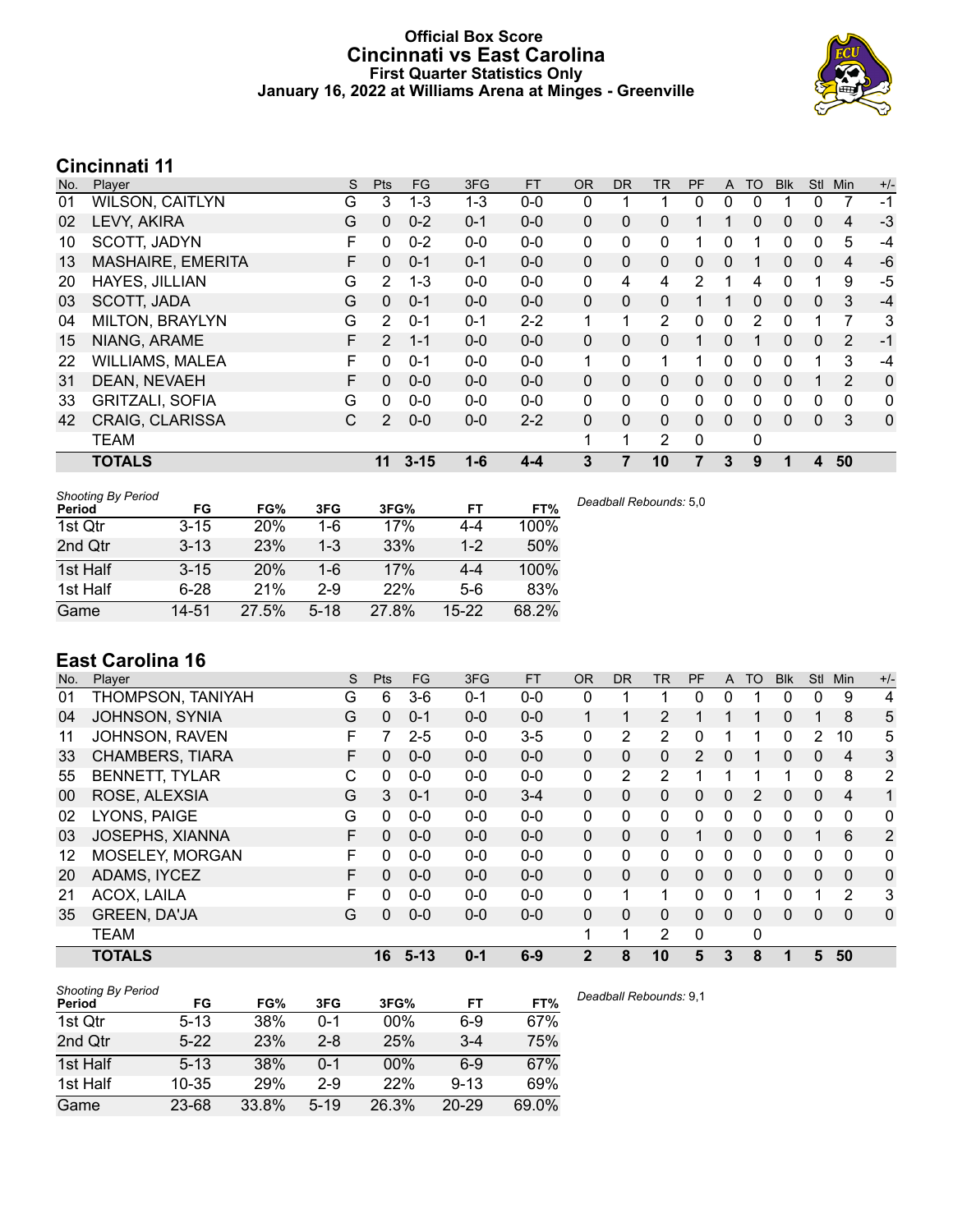| Game Notes:                                                              | <b>Score</b> | 1st | 2nd | -3rd | 4th | <b>- тот</b> | <b>Points (This Period)</b> | CIN   | ECU   |
|--------------------------------------------------------------------------|--------------|-----|-----|------|-----|--------------|-----------------------------|-------|-------|
| Officials: Norma Jones, Geraldine Smith Washington,<br><b>Nic Capell</b> | CIN          | 11  |     | 16   |     | 48           | In the Paint                |       |       |
| Attendance: 584                                                          | ECU          | 16  | 15  | 20   | 20  | 71           | Off Turns                   |       |       |
|                                                                          |              |     |     |      |     |              | 2nd Chance                  |       |       |
| Start Time: 01:02 PM ET<br>End Time: 03:09 PM ET                         |              |     |     |      |     |              | <b>Fast Break</b>           |       |       |
| Game Duration: 2:06                                                      |              |     |     |      |     |              | Bench                       |       |       |
| Conference Game:                                                         |              |     |     |      |     |              | Per Poss                    | 0.478 | 0.696 |

| In the Paint      |               |               |
|-------------------|---------------|---------------|
| Off Turns         |               |               |
| 2nd Chance        | Ω             |               |
| <b>Fast Break</b> | Ω             | 5             |
| Bench             | 6             |               |
| Per Poss          | 0.478<br>5/23 | 0.696<br>8/23 |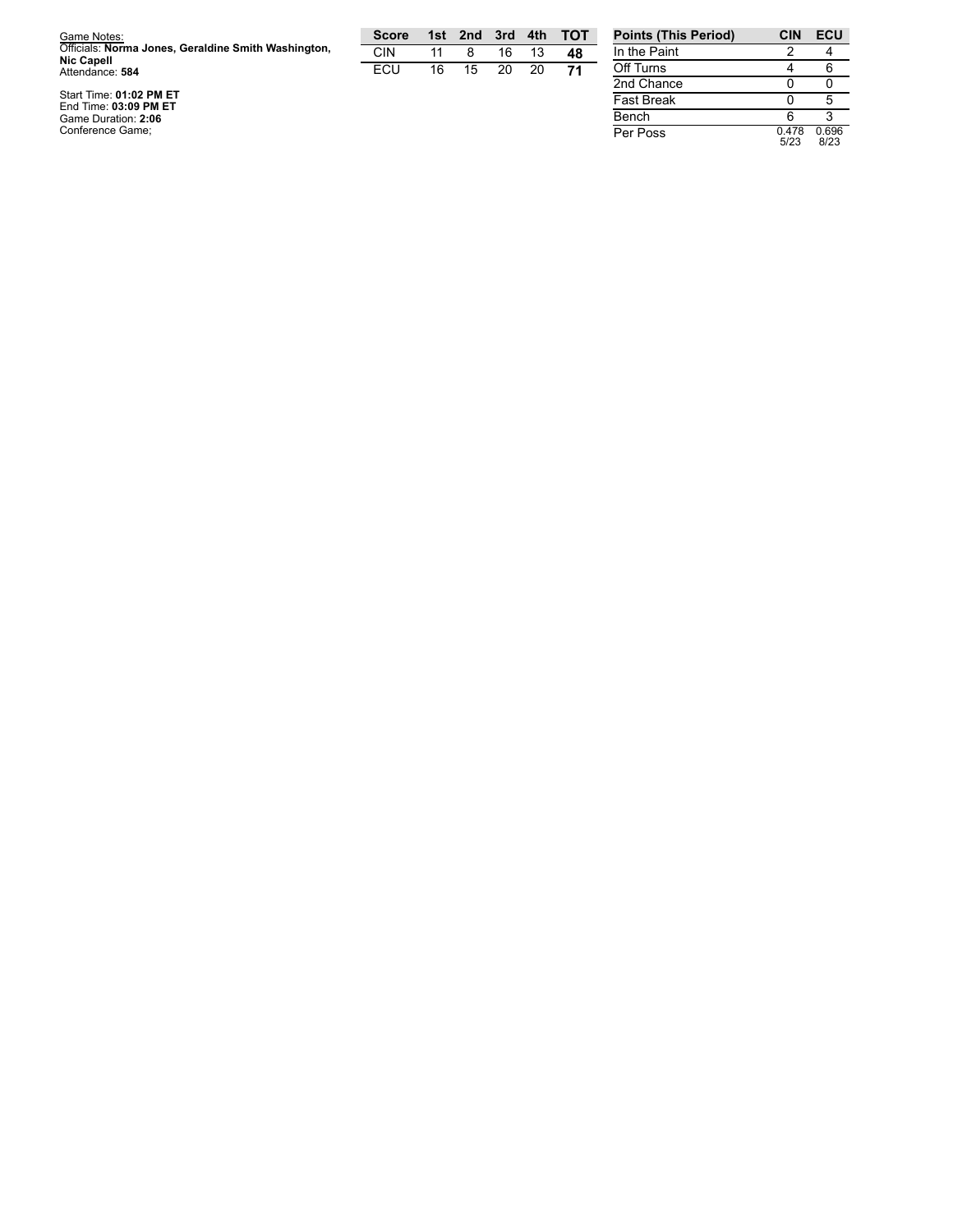### **Official Play-By-Play Cincinnati vs East Carolina First Quarter January 16, 2022 at Williams Arena at Minges - Greenville**



#### **Period 1**

**Starters:**<br>Cincinnati: 1 WILSON,CAITLYN (G); 2 LEVY,AKIRA (G); 10 SCOTT,JADYN (F); 13 MASHAIRE,EMERITA (F); 20 HAYES,JILLIAN (G);<br>East Carolina: 1 THOMPSON,TANIYAH (G); 4 JOHNSON,SYNIA (G); 11 JOHNSON,RAVEN (F); 33 CHAMBE

| Time           | <b>VISITORS: Cincinnati</b>             | <b>Score</b> | <b>Margin</b>  | <b>HOME: East Carolina</b>                                 |
|----------------|-----------------------------------------|--------------|----------------|------------------------------------------------------------|
| 09:37          |                                         |              |                | MISSED 3PTR by THOMPSON, TANIYAH                           |
| 09:34          | REBOUND (DEF) by TEAM                   |              |                |                                                            |
| 09:19          | MISSED 3PTR by LEVY, AKIRA              |              |                |                                                            |
| 09:15          |                                         |              |                | REBOUND (DEF) by THOMPSON, TANIYAH                         |
| 09:14          |                                         |              |                | TURNOVER (LOSTBALL) by THOMPSON, TANIYAH                   |
| 09:14          | STEAL by HAYES, JILLIAN                 |              |                |                                                            |
| 09:12          | MISSED LAYUP by HAYES, JILLIAN          |              |                |                                                            |
| 09:10          |                                         |              |                | REBOUND (DEF) by BENNETT, TYLAR                            |
| 08:51          |                                         |              |                | TURNOVER (DRIBBLING) by JOHNSON, SYNIA                     |
| 08:35          | TURNOVER (BADPASS) by MASHAIRE, EMERITA |              |                |                                                            |
| 08:35          |                                         |              |                | STEAL by JOHNSON, RAVEN                                    |
| 08:31          |                                         | $2 - 0$      | H <sub>2</sub> | GOOD! LAYUP by THOMPSON, TANIYAH [FB]                      |
| 08:31<br>08:27 | SUB OUT: MASHAIRE, EMERITA              |              |                | ASSIST by JOHNSON, RAVEN                                   |
| 08:27          | SUB IN: MILTON, BRAYLYN                 |              |                |                                                            |
| 08:10          | MISSED LAYUP by SCOTT, JADYN            |              |                |                                                            |
| 08:08          |                                         |              |                | REBOUND (DEF) by BENNETT, TYLAR                            |
| 07:50          | FOUL (PERSONAL) by HAYES, JILLIAN       |              |                |                                                            |
| 07:49          |                                         | $4 - 0$      | H <sub>4</sub> | GOOD! JUMPER by THOMPSON, TANIYAH                          |
| 07:49          |                                         |              |                | ASSIST by JOHNSON, SYNIA                                   |
| 07:29          |                                         |              |                | FOUL (PERSONAL) by CHAMBERS, TIARA                         |
| 07:22          | MISSED JUMPER by SCOTT, JADYN           |              |                |                                                            |
| 07:19          |                                         |              |                | REBOUND (DEF) by JOHNSON, RAVEN                            |
| 07:12          | FOUL (PERSONAL) by SCOTT, JADYN         |              |                |                                                            |
| 07:12          | SUB OUT: SCOTT, JADYN                   |              |                |                                                            |
| 07:12          | SUB IN: CRAIG, CLARISSA                 |              |                |                                                            |
| 07:12          |                                         |              |                | MISSED FT by JOHNSON, RAVEN                                |
| 07:12          |                                         |              |                | REBOUND (OFF) by TEAM                                      |
| 07:12          |                                         | $5-0$        | H <sub>5</sub> | GOOD! FT by JOHNSON, RAVEN                                 |
| 07:05          | GOOD! JUMPER by HAYES, JILLIAN          | $5-2$        | $H_3$          |                                                            |
| 07:05          | ASSIST by LEVY, AKIRA                   |              |                |                                                            |
| 06:52          | FOUL (PERSONAL) by LEVY, AKIRA          |              |                |                                                            |
| 06:39          |                                         |              |                | MISSED LAYUP by JOHNSON, RAVEN                             |
| 06:36          |                                         |              |                | REBOUND (OFF) by JOHNSON, SYNIA                            |
| 06:32          |                                         |              |                | MISSED LAYUP by JOHNSON, SYNIA                             |
| 06:30<br>06:25 | REBOUND (DEF) by MILTON, BRAYLYN        |              |                |                                                            |
| 06:21          | MISSED JUMPER by LEVY, AKIRA            |              |                | REBOUND (DEF) by JOHNSON, SYNIA                            |
| 06:11          |                                         |              |                | FOUL (OFF) by CHAMBERS, TIARA                              |
| 06:11          |                                         |              |                | TURNOVER (OFFENSIVE) by CHAMBERS, TIARA                    |
| 06:11          |                                         |              |                | SUB OUT: CHAMBERS, TIARA                                   |
| 06:11          |                                         |              |                | SUB IN: JOSEPHS, XIANNA                                    |
| 06:11          | SUB OUT: LEVY, AKIRA                    |              |                |                                                            |
| 06:11          | SUB IN: MASHAIRE, EMERITA               |              |                |                                                            |
| 05:59          |                                         |              |                | FOUL (PERSONAL) by BENNETT, TYLAR                          |
| 05:59          | GOOD! FT by CRAIG, CLARISSA             | $5-3$        | H <sub>2</sub> |                                                            |
| 05:59          | GOOD! FT by CRAIG, CLARISSA             | $5 - 4$      | H <sub>1</sub> |                                                            |
| 05:49          |                                         |              |                | MISSED LAYUP by JOHNSON, RAVEN                             |
| 05:47          | REBOUND (DEF) by HAYES, JILLIAN         |              |                |                                                            |
| 05:40          | MISSED 3PTR by MASHAIRE, EMERITA        |              |                |                                                            |
| 05:37          | REBOUND (OFF) by MILTON, BRAYLYN        |              |                |                                                            |
| 05:31          | MISSED LAYUP by HAYES, JILLIAN          |              |                |                                                            |
| 05:31          |                                         |              |                | BLOCK by BENNETT, TYLAR                                    |
| 05:30          | REBOUND (OFF) by TEAM                   |              |                |                                                            |
| 05:30          |                                         |              |                | SUB OUT: BENNETT, TYLAR                                    |
| 05:30          |                                         |              |                | SUB IN: ACOX, LAILA                                        |
| 05:29          |                                         |              |                | FOUL (PERSONAL) by JOSEPHS, XIANNA                         |
| 05:29          | SUB OUT: WILSON, CAITLYN                |              |                |                                                            |
| 05:29          | SUB OUT: HAYES, JILLIAN                 |              |                |                                                            |
| 05:29          | SUB IN: SCOTT, JADA                     |              |                |                                                            |
| 05:29          | SUB IN: WILLIAMS, MALEA                 |              |                |                                                            |
| 05:25          | MISSED 3PTR by MILTON, BRAYLYN          |              |                |                                                            |
| 05:22<br>05:07 |                                         |              |                | REBOUND (DEF) by TEAM<br>TURNOVER (BADPASS) by ACOX, LAILA |
| 05:07          | STEAL by WILLIAMS, MALEA                |              |                |                                                            |
|                |                                         |              |                |                                                            |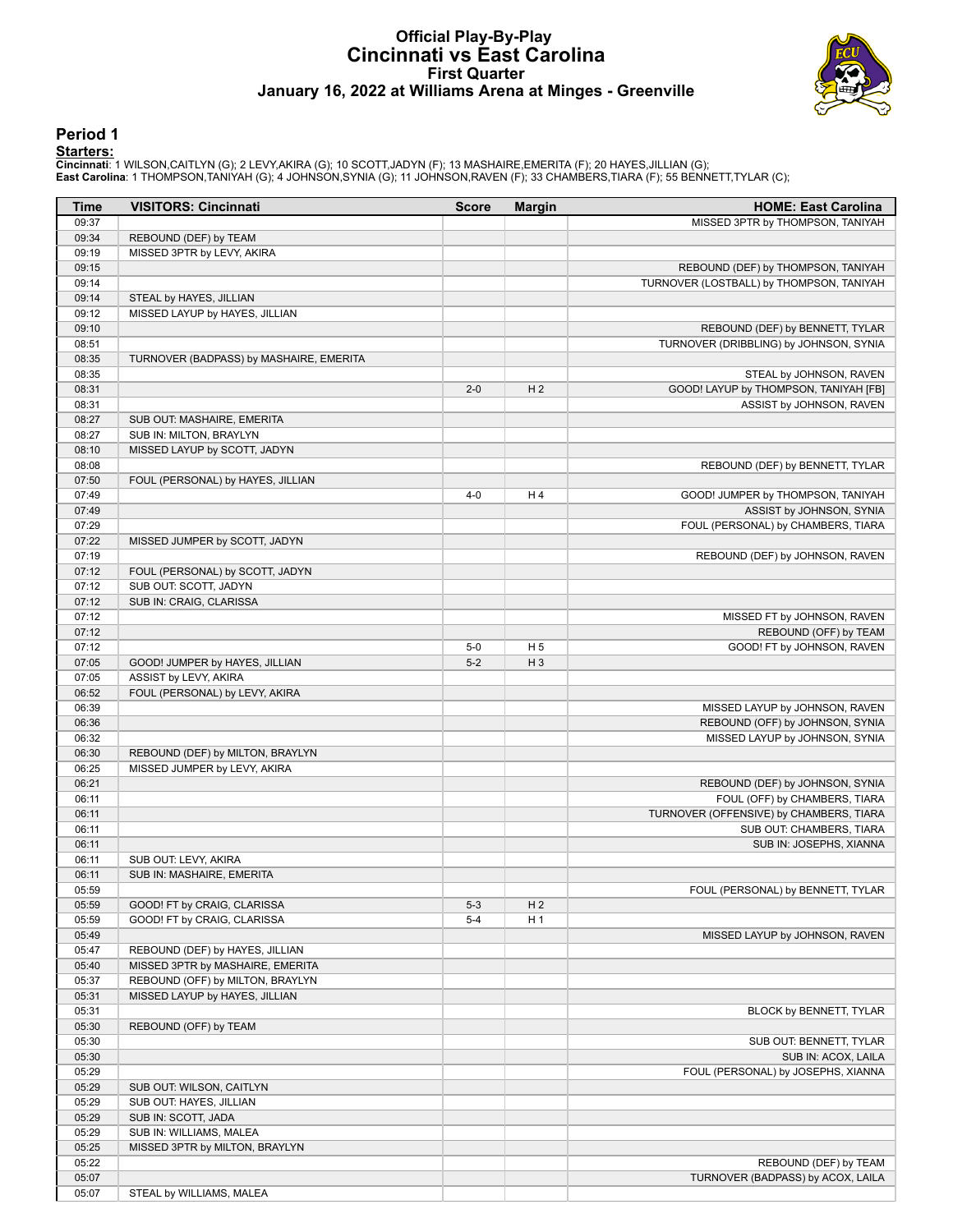| Time           | <b>VISITORS: Cincinnati</b>                                     | <b>Score</b> | <b>Margin</b>  | <b>HOME: East Carolina</b>                                      |
|----------------|-----------------------------------------------------------------|--------------|----------------|-----------------------------------------------------------------|
| 04:59          |                                                                 |              |                | FOUL (PERSONAL) by JOHNSON, SYNIA                               |
| 04:59          |                                                                 |              |                |                                                                 |
| 04:59          | GOOD! FT by MILTON, BRAYLYN                                     | $5-5$        | T.             |                                                                 |
| 04:59          | GOOD! FT by MILTON, BRAYLYN                                     | $5-6$        | V <sub>1</sub> |                                                                 |
| 04:53          |                                                                 | $7-6$        | H <sub>1</sub> | GOOD! JUMPER by THOMPSON, TANIYAH [FB]                          |
| 04:47          | TURNOVER (BADPASS) by MILTON, BRAYLYN                           |              |                |                                                                 |
| 04:47          |                                                                 |              |                | STEAL by ACOX, LAILA                                            |
| 04:43          | FOUL (PERSONAL) by SCOTT, JADA                                  |              |                |                                                                 |
| 04:43          | SUB OUT: MILTON, BRAYLYN                                        |              |                |                                                                 |
| 04:43          | SUB IN: HAYES, JILLIAN                                          |              |                |                                                                 |
| 04:43          |                                                                 | $8-6$        | H <sub>2</sub> | GOOD! FT by JOHNSON, RAVEN [FB]                                 |
| 04:43          |                                                                 |              |                | MISSED FT by JOHNSON, RAVEN                                     |
| 04:42          | REBOUND (DEF) by HAYES, JILLIAN                                 |              |                |                                                                 |
| 04:35          | TURNOVER (BADPASS) by HAYES, JILLIAN                            |              |                |                                                                 |
| 04:35          |                                                                 |              |                | STEAL by JOSEPHS, XIANNA                                        |
| 04:12          |                                                                 | $10-6$       | H4             | GOOD! JUMPER by JOHNSON, RAVEN                                  |
| 04:00          | MISSED LAYUP by SCOTT, JADA                                     |              |                |                                                                 |
| 03:58          | REBOUND (OFF) by WILLIAMS, MALEA                                |              |                |                                                                 |
| 03:57          | MISSED LAYUP by WILLIAMS, MALEA                                 |              |                |                                                                 |
| 03:56          |                                                                 |              |                | REBOUND (DEF) by ACOX, LAILA                                    |
| 03:56          |                                                                 |              |                | SUB OUT: JOHNSON, SYNIA                                         |
| 03:56          |                                                                 |              |                | SUB OUT: ACOX, LAILA                                            |
| 03:56          |                                                                 |              |                | SUB IN: ROSE, ALEXSIA                                           |
| 03:56          |                                                                 |              |                | SUB IN: BENNETT, TYLAR                                          |
| 03:56          | SUB OUT: CRAIG, CLARISSA                                        |              |                |                                                                 |
| 03:56          | SUB IN: NIANG, ARAME                                            |              |                |                                                                 |
| 03:38          |                                                                 | $12-6$       | H <sub>6</sub> | GOOD! LAYUP by JOHNSON, RAVEN                                   |
| 03:38          |                                                                 |              |                | ASSIST by BENNETT, TYLAR                                        |
| 03:38<br>03:38 | FOUL (PERSONAL) by WILLIAMS, MALEA                              |              |                |                                                                 |
| 03:15          |                                                                 | $13-6$       | H 7            | GOOD! FT by JOHNSON, RAVEN                                      |
| 03:15          | TURNOVER (TRAVEL) by NIANG, ARAME<br>SUB OUT: MASHAIRE, EMERITA |              |                |                                                                 |
| 03:15          | SUB IN: MILTON, BRAYLYN                                         |              |                |                                                                 |
| 02:52          |                                                                 |              |                | MISSED JUMPER by THOMPSON, TANIYAH                              |
| 02:49          | REBOUND (DEF) by HAYES, JILLIAN                                 |              |                |                                                                 |
| 02:42          | GOOD! LAYUP by NIANG, ARAME                                     | $13 - 8$     | H <sub>5</sub> |                                                                 |
| 02:42          | ASSIST by SCOTT, JADA                                           |              |                |                                                                 |
| 02:22          | FOUL (PERSONAL) by NIANG, ARAME                                 |              |                |                                                                 |
| 02:22          | SUB OUT: SCOTT, JADA                                            |              |                |                                                                 |
| 02:22          | SUB OUT: NIANG, ARAME                                           |              |                |                                                                 |
| 02:22          | SUB OUT: WILLIAMS, MALEA                                        |              |                |                                                                 |
| 02:22          | SUB IN: WILSON, CAITLYN                                         |              |                |                                                                 |
| 02:22          | SUB IN: SCOTT, JADYN                                            |              |                |                                                                 |
| 02:22          | SUB IN: DEAN, NEVAEH                                            |              |                |                                                                 |
| 02:22          |                                                                 | $14 - 8$     | H <sub>6</sub> | GOOD! FT by ROSE, ALEXSIA                                       |
| 02:22          |                                                                 | $15 - 8$     | H 7            | GOOD! FT by ROSE, ALEXSIA                                       |
| 02:12          | MISSED 3PTR by WILSON, CAITLYN                                  |              |                |                                                                 |
| 02:10          |                                                                 |              |                | REBOUND (DEF) by JOHNSON, RAVEN                                 |
| 02:07          |                                                                 |              |                | MISSED LAYUP by THOMPSON, TANIYAH                               |
| 02:07          | BLOCK by WILSON, CAITLYN                                        |              |                |                                                                 |
| 02:06          | REBOUND (DEF) by WILSON, CAITLYN                                |              |                |                                                                 |
| 01:46          | GOOD! 3PTR by WILSON, CAITLYN                                   | $15 - 11$    | H4             |                                                                 |
| 01:46          | ASSIST by HAYES, JILLIAN                                        |              |                |                                                                 |
| 01:30          |                                                                 |              |                | TURNOVER (OTHER) by ROSE, ALEXSIA                               |
| 01:30          |                                                                 |              |                | SUB OUT: THOMPSON, TANIYAH                                      |
| 01:30          |                                                                 |              |                | SUB IN: JOHNSON, SYNIA                                          |
| 01:17          | TURNOVER (LOSTBALL) by HAYES, JILLIAN                           |              |                |                                                                 |
| 01:17          |                                                                 |              |                | STEAL by JOHNSON, RAVEN                                         |
| 01:09          | FOUL (PERSONAL) by HAYES, JILLIAN                               |              |                |                                                                 |
| 01:09          |                                                                 |              |                | MISSED FT by ROSE, ALEXSIA                                      |
| 01:09          |                                                                 |              |                | REBOUND (OFF) by TEAM                                           |
| 01:09          |                                                                 | $16 - 11$    | H <sub>5</sub> | GOOD! FT by ROSE, ALEXSIA                                       |
| 00:54          | TURNOVER (TRAVEL) by HAYES, JILLIAN                             |              |                |                                                                 |
| 00:47          |                                                                 |              |                | MISSED LAYUP by JOHNSON, RAVEN                                  |
| 00:45          |                                                                 |              |                | REBOUND (OFF) by TEAM                                           |
| 00:43          |                                                                 |              |                | TURNOVER (LOSTBALL) by BENNETT, TYLAR                           |
| 00:43          | STEAL by DEAN, NEVAEH                                           |              |                |                                                                 |
| 00:29          | TURNOVER (TRAVEL) by HAYES, JILLIAN                             |              |                |                                                                 |
| 00:21          |                                                                 |              |                | MISSED LAYUP by ROSE, ALEXSIA                                   |
| 00:18          | REBOUND (DEF) by HAYES, JILLIAN                                 |              |                |                                                                 |
| 00:09          | TURNOVER (LOSTBALL) by SCOTT, JADYN                             |              |                |                                                                 |
| 00:09<br>00:07 |                                                                 |              |                | STEAL by JOHNSON, SYNIA<br>TURNOVER (LOSTBALL) by ROSE, ALEXSIA |
| 00:07          | STEAL by MILTON, BRAYLYN                                        |              |                |                                                                 |
| 00:03          | TURNOVER (BADPASS) by MILTON, BRAYLYN                           |              |                |                                                                 |
| 00:02          |                                                                 |              |                | TURNOVER (OUTOFBOUNDS) by JOHNSON, RAVEN                        |
|                |                                                                 |              |                |                                                                 |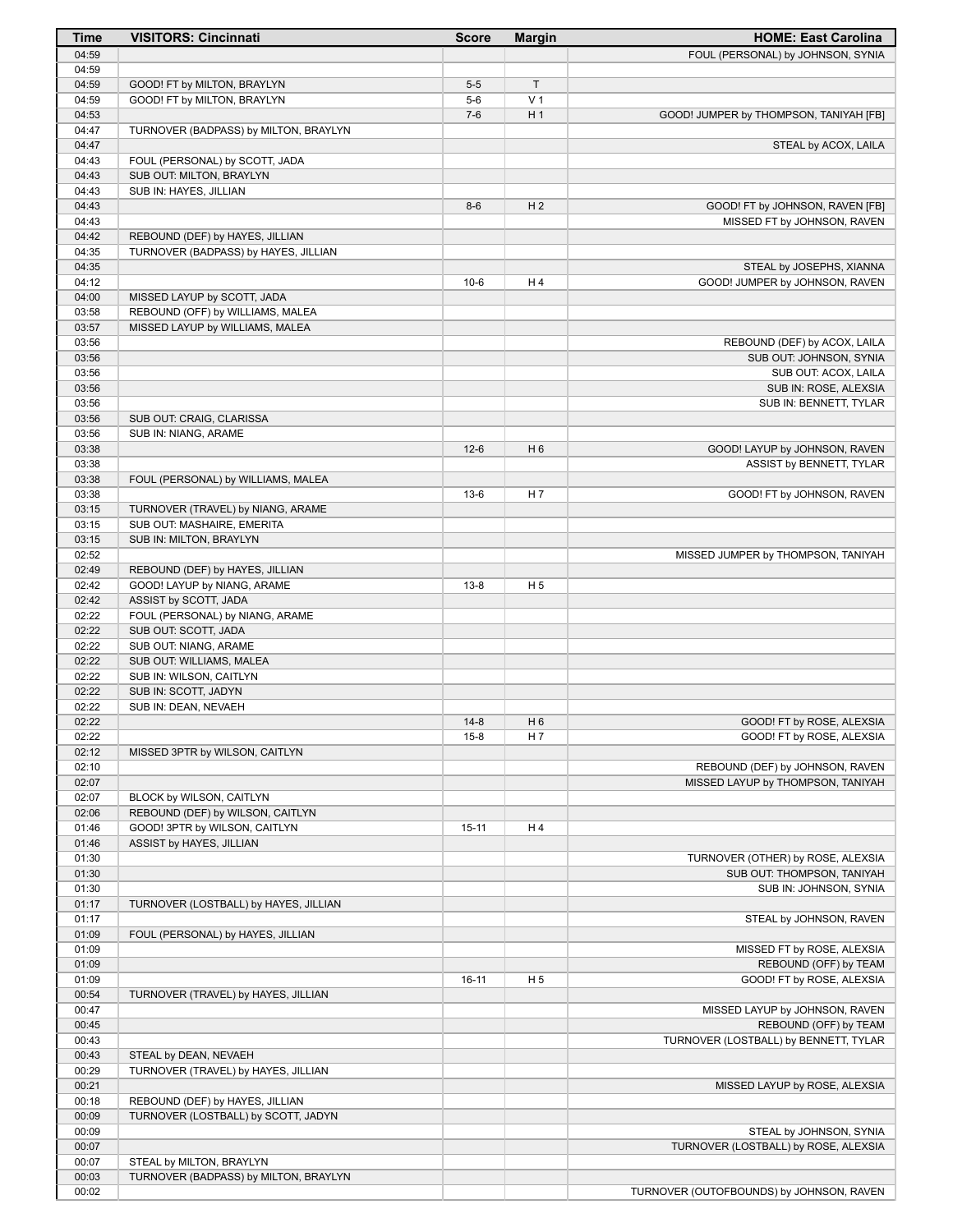| <b>Time</b> | <b>VISITORS: Cincinnati</b>    | Score | <b>Margin</b> | <b>HOME: East Carolina</b> |
|-------------|--------------------------------|-------|---------------|----------------------------|
| 00:00       | MISSED 3PTR by WILSON, CAITLYN |       |               |                            |
| 00:00       |                                |       |               | REBOUND (DEF) by TEAM      |

# **Cincinnati 11, East Carolina 16**

| <b>Points (This Period)</b> | <b>CIN</b>    | <b>ECU</b>    |
|-----------------------------|---------------|---------------|
| In the Paint                |               |               |
| Off Turns                   |               |               |
| 2nd Chance                  |               |               |
| Fast Break                  |               |               |
| Bench                       |               |               |
| Per Poss                    | 0.478<br>5/23 | 0.696<br>8/23 |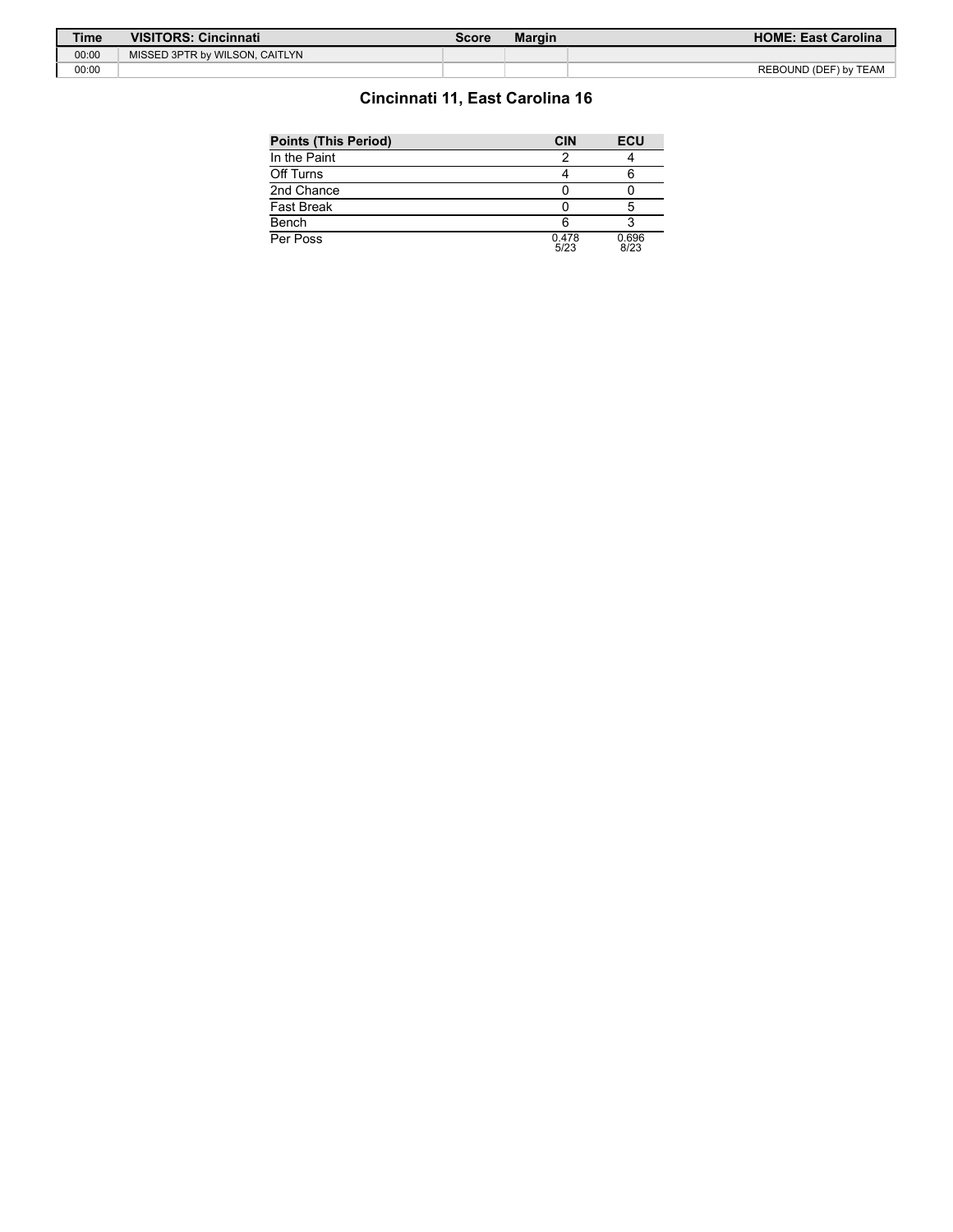### **Official Box Score Cincinnati vs East Carolina Second Quarter Statistics Only January 16, 2022 at Williams Arena at Minges - Greenville**



# **Cincinnati 8**

| No. | Player                   | S | <b>Pts</b>   | <b>FG</b> | 3FG     | <b>FT</b> | 0R           | <b>DR</b> | TR           | PF | A            | TO | <b>Blk</b>     | <b>Stl</b>   | Min      | $+/-$        |
|-----|--------------------------|---|--------------|-----------|---------|-----------|--------------|-----------|--------------|----|--------------|----|----------------|--------------|----------|--------------|
| 01  | <b>WILSON, CAITLYN</b>   | G | 0            | $0 - 1$   | $0 - 0$ | $0-0$     | 0            |           |              |    | 0            |    |                | 0            | 5        | $-8$         |
| 02  | LEVY, AKIRA              | G | $\mathbf{0}$ | $0 - 0$   | $0 - 0$ | $0 - 0$   | $\mathbf{0}$ | 0         | 0            | 0  | $\mathbf{0}$ | 0  | 0              | $\mathbf{0}$ | 0        | 0            |
| 10  | SCOTT, JADYN             | F | 0            | $0 - 1$   | $0 - 0$ | $0-0$     | $\mathbf{0}$ | 0         | 0            |    | $\mathbf{0}$ | 0  | 0              | $\mathbf 0$  | 1        | $-2$         |
| 13  | <b>MASHAIRE, EMERITA</b> | F | $\mathbf{0}$ | $0 - 1$   | $0 - 1$ | $0-0$     | $\mathbf{1}$ | 0         | $\mathbf{1}$ | 0  | $\mathbf{0}$ |    | 0              | $\mathbf{0}$ | 3        | $-5$         |
| 20  | HAYES, JILLIAN           | G |              | $0 - 2$   | $0 - 0$ | $1 - 2$   | 0            |           | 1            | 0  |              |    |                | 0            | 9        | $-5$         |
| 03  | SCOTT, JADA              | G | $\Omega$     | $0 - 1$   | $0 - 0$ | $0-0$     | $\mathbf{0}$ |           |              | 0  |              | 0  | 0              | $\mathbf{0}$ | 5        | 1            |
| 04  | MILTON, BRAYLYN          | G | 2            | $1 - 2$   | $0 - 0$ | $0 - 0$   | 0            |           | 1            | 1  |              | 2  | 0              |              | 9        | -4           |
| 15  | NIANG, ARAME             | F | 2            | $1 - 2$   | $0 - 0$ | $0-0$     | $\mathbf{0}$ |           | 1            | 0  | $\Omega$     |    | $\overline{2}$ | $\mathbf{0}$ | 5        | $-2$         |
| 22  | <b>WILLIAMS, MALEA</b>   | F | 3            | $1 - 2$   | $1 - 2$ | $0 - 0$   | $\Omega$     | $\Omega$  | 0            | 1  | $\Omega$     | 0  | 0              | $\Omega$     | 5        | 4            |
| 31  | DEAN, NEVAEH             | F | $\Omega$     | $0 - 0$   | $0 - 0$ | $0-0$     | $\mathbf{0}$ |           | 1            |    | $\Omega$     | 0  |                | $\Omega$     | 4        | $-9$         |
| 33  | <b>GRITZALI, SOFIA</b>   | G | $\Omega$     | $0 - 0$   | $0 - 0$ | $0 - 0$   | $\Omega$     | $\Omega$  | 0            | 0  | $\Omega$     | 0  | 0              | $\Omega$     | $\Omega$ | $\mathbf{0}$ |
| 42  | <b>CRAIG, CLARISSA</b>   | C | $\Omega$     | $0 - 1$   | $0 - 0$ | $0-0$     | 1            | $\Omega$  | 1            | 0  | $\Omega$     | 0  | 0              |              | 4        | $-5$         |
|     | <b>TEAM</b>              |   |              |           |         |           | 1            | 3         | 4            | 0  |              | 1  |                |              |          |              |
|     | <b>TOTALS</b>            |   | 8            | $3 - 13$  | $1 - 3$ | $1 - 2$   | 3            | 9         | 12           | 5  | 3            |    | 5              | $\mathbf 2$  | 50       |              |

| <b>Shooting By Period</b><br>Period | FG       | FG%   | 3FG     | 3FG%  | FТ        | FT%   |
|-------------------------------------|----------|-------|---------|-------|-----------|-------|
| 3rd Qtr                             | 4-12     | 33%   | 1-4     | 25%   | $7 - 10$  | 70%   |
| 4th Otr                             | $4 - 11$ | 36%   | $2-5$   | 40%   | $3-6$     | 50%   |
| 2nd Half                            | $3 - 13$ | 23%   | $1 - 3$ | 33%   | $1 - 2$   | 50%   |
| 2nd Half                            | $8-23$   | 35%   | $3-9$   | 33%   | $10 - 16$ | 63%   |
| Game                                | 14-51    | 27.5% | 5-18    | 27.8% | $15 - 22$ | 68.2% |

*Deadball Rebounds:* 5,0

# **East Carolina 15**

| No. | Plaver                 | S  | <b>Pts</b>    | <b>FG</b> | 3FG     | <b>FT</b> | <b>OR</b>      | <b>DR</b> | TR             | PF             | A        | TO           | <b>Blk</b> | Stl          | Min          | $+/-$        |
|-----|------------------------|----|---------------|-----------|---------|-----------|----------------|-----------|----------------|----------------|----------|--------------|------------|--------------|--------------|--------------|
| 01  | THOMPSON, TANIYAH      | G  | 0             | $0 - 4$   | $0 - 2$ | $0-0$     | $\overline{2}$ | 0         | 2              |                |          | 0            | 0          | 0            |              | 7            |
| 04  | <b>JOHNSON, SYNIA</b>  | G  | 5             | $1 - 1$   | $1 - 1$ | $2 - 2$   |                | 1         | $\overline{2}$ | $\Omega$       | 0        |              | 0          |              | 7            | 9            |
| 11  | JOHNSON, RAVEN         | F  | 0             | $0 - 2$   | $0 - 1$ | $0-0$     | 1              | 0         |                | 0              | 0        | 0            | $\Omega$   | 0            | 5            | $-2$         |
| 33  | <b>CHAMBERS, TIARA</b> | F. | $\Omega$      | $0 - 0$   | $0 - 0$ | $0 - 0$   | 0              | $\Omega$  | $\mathbf{0}$   | 0              | 0        | $\Omega$     | $\Omega$   | $\mathbf{0}$ | $\mathbf{0}$ | $\mathbf 0$  |
| 55  | <b>BENNETT, TYLAR</b>  | С  | 0             | $0 - 2$   | $0 - 0$ | $0-0$     | 1              | 0         | 1              | 0              |          |              | 3          | $\Omega$     | 10           | 7            |
| 00  | ROSE, ALEXSIA          | G  | $\Omega$      | $0 - 3$   | $0 - 0$ | $0 - 0$   | 1              | $\Omega$  |                |                |          | $\Omega$     | $\Omega$   | $\Omega$     | 3            | 6            |
| 02  | LYONS, PAIGE           | G  | 0             | $0 - 0$   | $0 - 0$ | $0-0$     | 0              | 0         | 0              | 0              | 0        | 0            | $\Omega$   | $\Omega$     | 0            | $\mathbf{0}$ |
| 03  | <b>JOSEPHS, XIANNA</b> | F. | 0             | $0 - 0$   | $0 - 0$ | $0 - 0$   | 1.             | $\Omega$  | 1              | 0              | 0        | $\Omega$     | $\Omega$   | 1            | 3            | 3            |
| 12  | MOSELEY, MORGAN        | F  | 8             | $3 - 4$   | $1 - 1$ | $1 - 2$   | 0              | 5         | 5              | 0              | 0        | 0            | $\Omega$   | 0            | 7            | 4            |
| 20  | ADAMS, IYCEZ           | F  | $\Omega$      | $0 - 0$   | $0 - 0$ | $0 - 0$   | 0              | $\Omega$  | $\Omega$       | 0              | 0        | $\Omega$     | $\Omega$   | $\Omega$     | $\mathbf{0}$ | $\mathbf 0$  |
| 21  | ACOX, LAILA            | F  | 0             | $0 - 0$   | $0 - 0$ | $0-0$     | 0              | 0         | 0              | 0              | $\Omega$ | 0            | $\Omega$   | $\Omega$     | 0            | $\mathbf{0}$ |
| 35  | <b>GREEN, DA'JA</b>    | G  | $\mathcal{P}$ | $1 - 6$   | $0 - 3$ | $0 - 0$   | 1              | $\Omega$  | $\mathbf{1}$   | 0              | 0        | $\Omega$     | $\Omega$   | 1            | 7            | 1            |
|     | <b>TEAM</b>            |    |               |           |         |           | 0              | 0         | 0              | 0              |          | 0            |            |              |              |              |
|     | <b>TOTALS</b>          |    | 15            | $5 - 22$  | $2 - 8$ | $3 - 4$   | 8              | 6         | 14             | $\overline{2}$ | 3        | $\mathbf{2}$ | 3          | 3            | 50           |              |

| <b>Shooting By Period</b> |           |       |          |       |           |       |
|---------------------------|-----------|-------|----------|-------|-----------|-------|
| Period                    | FG        | FG%   | 3FG      | 3FG%  | FT        | FT%   |
| 3rd Qtr                   | $6 - 15$  | 40%   | $3-6$    | 50%   | $5 - 7$   | 71%   |
| 4th Qtr                   | $7 - 18$  | 39%   | $0 - 4$  | 00%   | $6-9$     | 67%   |
| 2nd Half                  | $5-22$    | 23%   | $2 - 8$  | 25%   | $3 - 4$   | 75%   |
| 2nd Half                  | $13 - 33$ | 39%   | $3 - 10$ | 30%   | 11-16     | 69%   |
| Game                      | 23-68     | 33.8% | $5 - 19$ | 26.3% | $20 - 29$ | 69.0% |

*Deadball Rebounds:* 9,1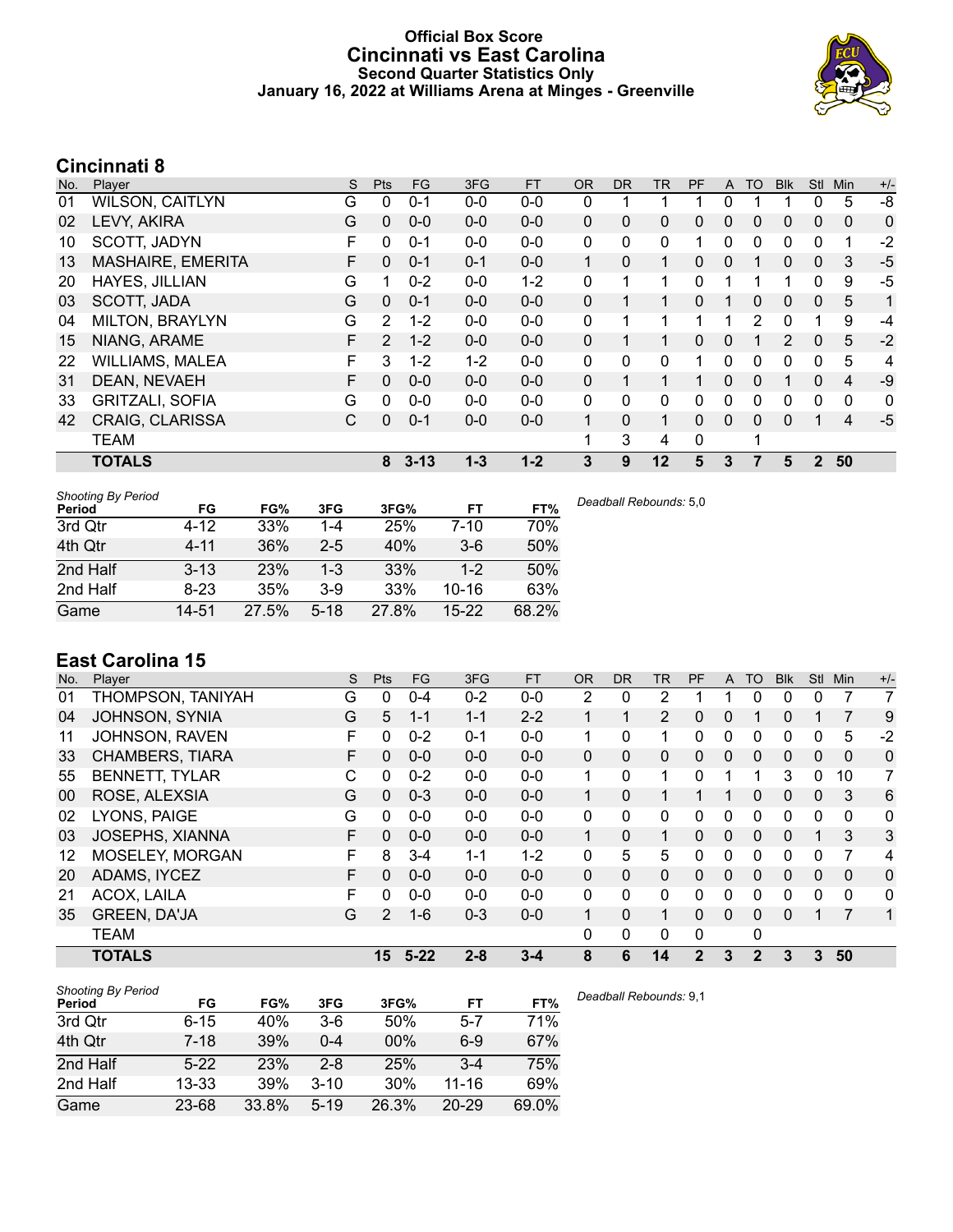| Game Notes:                                         | <b>Score</b> | 1st | 2nd | 3rd | 4th | <b>- тот</b> | <b>Points (This Period)</b> | <b>CIN</b> | ECU |
|-----------------------------------------------------|--------------|-----|-----|-----|-----|--------------|-----------------------------|------------|-----|
| Officials: Norma Jones, Geraldine Smith Washington, | <b>CIN</b>   |     |     | 16  |     | 48           | In the Paint                |            |     |
| <b>Nic Capell</b><br>Attendance: 584                | ECU          | 16  | 15  | 20  | 20  | 71           | Off Turns                   |            |     |
|                                                     |              |     |     |     |     |              | 2nd Chance                  |            |     |
| Start Time: 01:02 PM ET<br>End Time: 03:09 PM ET    |              |     |     |     |     |              | <b>Fast Break</b>           |            |     |
| Game Duration: 2:06                                 |              |     |     |     |     |              | <b>Bench</b>                |            |     |

4 2 2 7 0 3  $\begin{array}{c} 0 \\ 7 \end{array}$ 2 Bench 10 Per Poss 0.4 4 4 4 / 1 8 0.8 3 3 7 / 1 8

Game Duration: 2:06<br>Conference Game;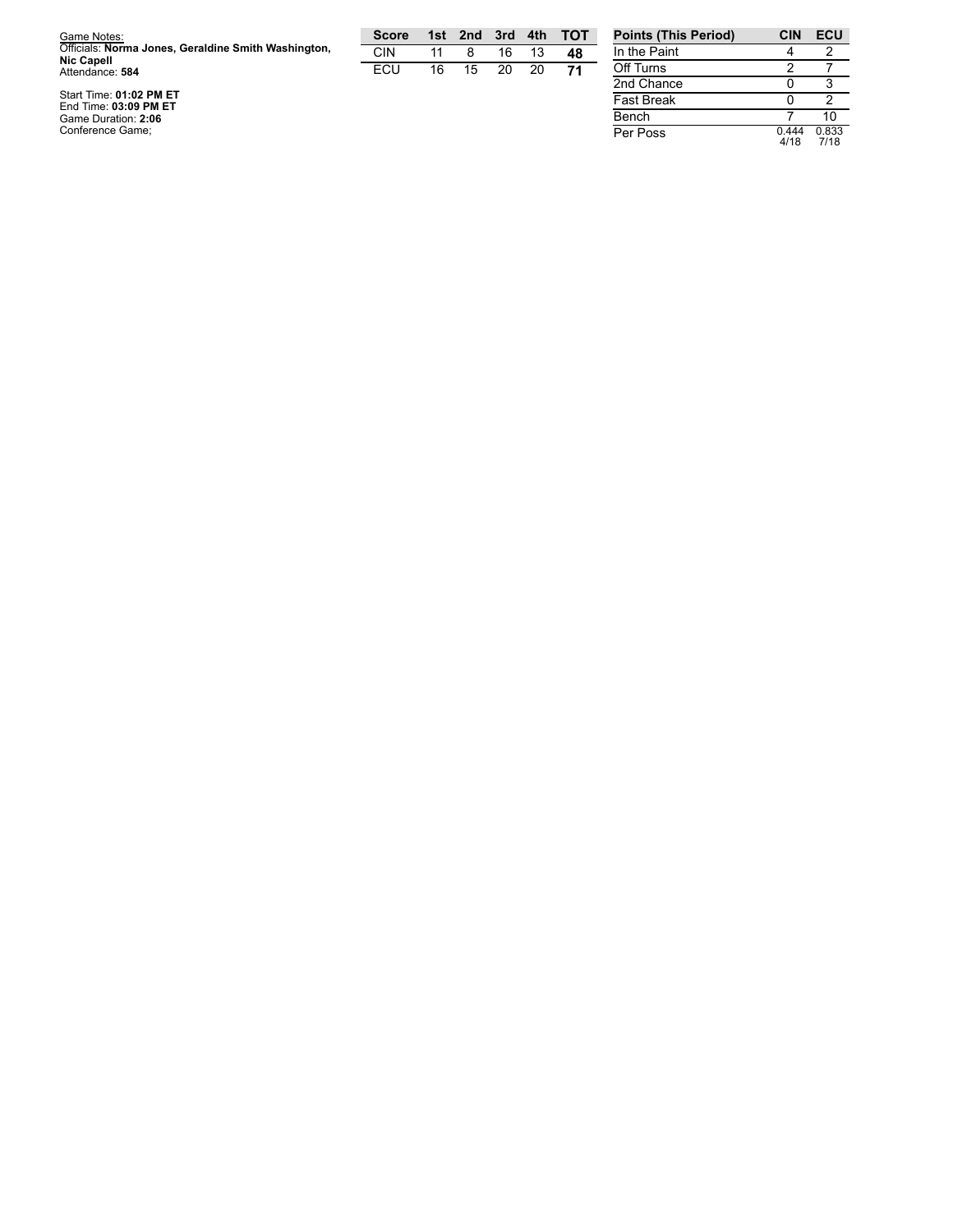### **Official Play-By-Play Cincinnati vs East Carolina Second Quarter January 16, 2022 at Williams Arena at Minges - Greenville**



#### **Period 2**

**Starters:**<br>Cincinnati: 1 WILSON,CAITLYN (G); 2 LEVY,AKIRA (G); 10 SCOTT,JADYN (F); 13 MASHAIRE,EMERITA (F); 20 HAYES,JILLIAN (G);<br>East Carolina: 1 THOMPSON,TANIYAH (G); 4 JOHNSON,SYNIA (G); 11 JOHNSON,RAVEN (F); 33 CHAMBE

| Time           | <b>VISITORS: Cincinnati</b>                                | <b>Score</b> | <b>Margin</b>  | <b>HOME: East Carolina</b>           |
|----------------|------------------------------------------------------------|--------------|----------------|--------------------------------------|
| 10:00          |                                                            |              |                | SUB OUT: JOHNSON, RAVEN              |
| 10:00          |                                                            |              |                | SUB IN: THOMPSON, TANIYAH            |
| 10:00          | SUB OUT: SCOTT, JADYN                                      |              |                |                                      |
| 10:00          | SUB IN: WILLIAMS, MALEA                                    |              |                |                                      |
| 09:31          | MISSED JUMPER by WILSON, CAITLYN                           |              |                |                                      |
| 09:29          | REBOUND (OFF) by TEAM                                      |              |                |                                      |
| 09:29          | TURNOVER (SHOTCLOCK) by TEAM                               |              |                |                                      |
| 09:29          | SUB OUT: WILLIAMS, MALEA                                   |              |                |                                      |
| 09:29          | SUB IN: CRAIG, CLARISSA                                    |              |                |                                      |
| 09:09          |                                                            |              |                | MISSED JUMPER by THOMPSON, TANIYAH   |
| 09:07          | REBOUND (DEF) by MILTON, BRAYLYN                           |              |                |                                      |
| 09:02          | FOUL (OFF) by MILTON, BRAYLYN                              |              |                |                                      |
| 09:02          | TURNOVER (OFFENSIVE) by MILTON, BRAYLYN                    |              |                |                                      |
| 08:34          |                                                            |              |                | MISSED 3PTR by THOMPSON, TANIYAH     |
| 08:31          |                                                            |              |                | REBOUND (OFF) by THOMPSON, TANIYAH   |
| 08:28          |                                                            |              |                | MISSED JUMPER by ROSE, ALEXSIA       |
| 08:28          | BLOCK by WILSON, CAITLYN                                   |              |                |                                      |
| 08:24          |                                                            |              |                | REBOUND (OFF) by ROSE, ALEXSIA       |
| 08:20          |                                                            |              |                | MISSED JUMPER by ROSE, ALEXSIA       |
| 08:15          |                                                            |              |                | REBOUND (OFF) by JOSEPHS, XIANNA     |
| 08:02          |                                                            | 19-11        | H 8            | GOOD! 3PTR by JOHNSON, SYNIA         |
| 08:02          |                                                            |              |                | ASSIST by THOMPSON, TANIYAH          |
| 07:51          | TURNOVER (BADPASS) by WILSON, CAITLYN                      |              |                |                                      |
| 07:51          |                                                            |              |                | STEAL by JOSEPHS, XIANNA             |
| 07:43          |                                                            |              |                | MISSED JUMPER by ROSE, ALEXSIA       |
| 07:43          | BLOCK by DEAN, NEVAEH                                      |              |                |                                      |
| 07:41          | REBOUND (DEF) by DEAN, NEVAEH                              |              |                |                                      |
| 07:41          |                                                            |              |                | FOUL (PERSONAL) by ROSE, ALEXSIA     |
| 07:41          |                                                            |              |                | SUB OUT: ROSE, ALEXSIA               |
| 07:41          |                                                            |              |                | SUB IN: GREEN, DA'JA                 |
| 07:41          | SUB OUT: MILTON, BRAYLYN                                   |              |                |                                      |
| 07:41          | SUB OUT: CRAIG, CLARISSA                                   |              |                |                                      |
| 07:41          | SUB IN: MASHAIRE, EMERITA                                  |              |                |                                      |
| 07:41          | SUB IN: NIANG, ARAME                                       |              |                |                                      |
| 07:28          |                                                            |              |                | FOUL (PERSONAL) by THOMPSON, TANIYAH |
| 07:28          |                                                            |              |                | SUB OUT: JOSEPHS, XIANNA             |
| 07:28          |                                                            |              |                | SUB IN: MOSELEY, MORGAN              |
| 07:28          | MISSED FT by HAYES, JILLIAN                                |              |                |                                      |
| 07:28          | REBOUND (OFF) by TEAM                                      |              |                |                                      |
| 07:28          | GOOD! FT by HAYES, JILLIAN                                 | $19-12$      | H 7            |                                      |
| 07:18          |                                                            | $21 - 12$    | H <sub>9</sub> | GOOD! JUMPER by GREEN, DA'JA         |
| 07:04          | TURNOVER (BADPASS) by NIANG, ARAME                         |              |                |                                      |
| 07:04          |                                                            |              |                | STEAL by JOHNSON, SYNIA              |
| 07:00          | FOUL (PERSONAL) by WILSON, CAITLYN                         |              |                |                                      |
| 07:00          |                                                            | $22 - 12$    | H 10           | GOOD! FT by JOHNSON, SYNIA [FB]      |
| 07:00          |                                                            | $23-12$      | H 11           | GOOD! FT by JOHNSON, SYNIA [FB]      |
| 06:50          | MISSED JUMPER by HAYES, JILLIAN                            |              |                |                                      |
| 06:48          | REBOUND (OFF) by MASHAIRE, EMERITA                         |              |                |                                      |
| 06:38          | MISSED LAYUP by HAYES, JILLIAN                             |              |                |                                      |
| 06:38          |                                                            |              |                | BLOCK by BENNETT, TYLAR              |
| 06:36          |                                                            |              |                | REBOUND (DEF) by MOSELEY, MORGAN     |
|                |                                                            |              |                |                                      |
| 06:36<br>06:36 | FOUL (PERSONAL) by DEAN, NEVAEH<br>SUB OUT: HAYES, JILLIAN |              |                |                                      |
|                | SUB OUT: DEAN, NEVAEH                                      |              |                |                                      |
| 06:36          |                                                            |              |                |                                      |
| 06:36          | SUB IN: MILTON, BRAYLYN                                    |              |                |                                      |
| 06:36          | SUB IN: SCOTT, JADYN                                       |              |                |                                      |
| 06:21          |                                                            |              |                | MISSED LAYUP by BENNETT, TYLAR       |
| 06:21          | BLOCK by NIANG, ARAME                                      |              |                |                                      |
| 06:17          | REBOUND (DEF) by WILSON, CAITLYN                           |              |                |                                      |
| 06:08          | MISSED 3PTR by MASHAIRE, EMERITA                           |              |                |                                      |
| 06:04          |                                                            |              |                | REBOUND (DEF) by MOSELEY, MORGAN     |
| 06:04          | FOUL (PERSONAL) by SCOTT, JADYN                            |              |                |                                      |
| 06:04          |                                                            |              |                | SUB OUT: JOHNSON, SYNIA              |
| 06:04          |                                                            |              |                | SUB IN: JOHNSON, RAVEN               |
| 05:47          |                                                            | $25-12$      | H 13           | GOOD! LAYUP by MOSELEY, MORGAN       |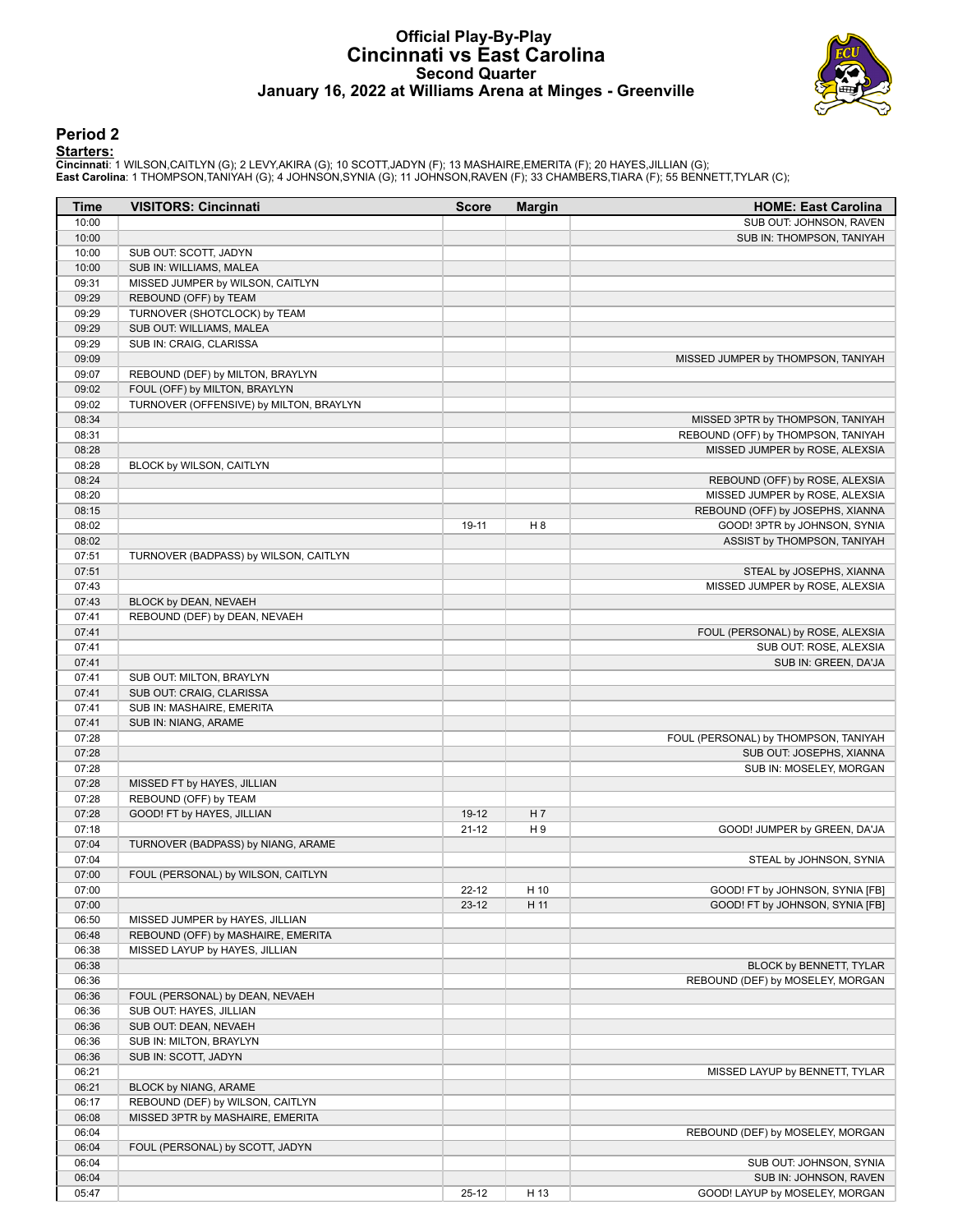| Time           | <b>VISITORS: Cincinnati</b>                             | <b>Score</b> | <b>Margin</b> | <b>HOME: East Carolina</b>                         |
|----------------|---------------------------------------------------------|--------------|---------------|----------------------------------------------------|
| 05:36          | MISSED LAYUP by SCOTT, JADYN                            |              |               |                                                    |
| 05:36          |                                                         |              |               | REBOUND (DEF) by MOSELEY, MORGAN                   |
| 05:36          |                                                         |              |               | BLOCK by BENNETT, TYLAR                            |
| 05:21          |                                                         |              |               | MISSED 3PTR by THOMPSON, TANIYAH                   |
| 05:16          |                                                         |              |               | REBOUND (OFF) by JOHNSON, RAVEN                    |
| 05:15          | SUB OUT: WILSON, CAITLYN                                |              |               |                                                    |
| 05:15          | SUB OUT: SCOTT, JADYN                                   |              |               |                                                    |
| 05:15          | SUB IN: SCOTT, JADA                                     |              |               |                                                    |
| 05:15          | SUB IN: HAYES, JILLIAN                                  |              |               |                                                    |
| 05:09          |                                                         |              |               | MISSED JUMPER by GREEN, DA'JA                      |
| 05:06          | REBOUND (DEF) by SCOTT, JADA                            |              |               |                                                    |
| 05:00          | TURNOVER (LOSTBALL) by MASHAIRE, EMERITA                |              |               |                                                    |
| 05:00          | SUB OUT: MASHAIRE, EMERITA                              |              |               |                                                    |
| 05:00          | SUB IN: WILLIAMS, MALEA                                 |              |               |                                                    |
| 04:34          |                                                         |              |               | MISSED 3PTR by JOHNSON, RAVEN                      |
| 04:30          |                                                         |              |               | REBOUND (OFF) by THOMPSON, TANIYAH                 |
| 04:29          |                                                         |              |               | MISSED LAYUP by THOMPSON, TANIYAH                  |
| 04:29          | BLOCK by HAYES, JILLIAN                                 |              |               |                                                    |
| 04:26<br>04:13 | REBOUND (DEF) by HAYES, JILLIAN                         | $25 - 14$    | H 11          |                                                    |
| 04:13          | GOOD! LAYUP by NIANG, ARAME<br>ASSIST by HAYES, JILLIAN |              |               |                                                    |
| 03:55          |                                                         |              |               | TURNOVER (BADPASS) by BENNETT, TYLAR               |
| 03:55          | STEAL by MILTON, BRAYLYN                                |              |               |                                                    |
| 03:35          | GOOD! LAYUP by MILTON, BRAYLYN [PNT]                    | $25-16$      | H 9           |                                                    |
| 03:35          | ASSIST by SCOTT, JADA                                   |              |               |                                                    |
| 03:33          |                                                         |              |               | TIMEOUT 30SEC                                      |
| 03:33          |                                                         |              |               | SUB OUT: THOMPSON, TANIYAH                         |
| 03:33          |                                                         |              |               | SUB IN: JOHNSON, SYNIA                             |
| 03:23          |                                                         |              |               | MISSED 3PTR by GREEN, DA'JA                        |
| 03:18          | REBOUND (DEF) by TEAM                                   |              |               |                                                    |
| 03:02          | MISSED LAYUP by NIANG, ARAME                            |              |               |                                                    |
| 02:59          |                                                         |              |               | REBOUND (DEF) by MOSELEY, MORGAN                   |
| 02:59          | FOUL (PERSONAL) by WILLIAMS, MALEA                      |              |               |                                                    |
| 02:59          |                                                         |              |               | MISSED FT by MOSELEY, MORGAN                       |
| 02:59          |                                                         |              |               | REBOUND (OFF) by TEAM                              |
| 02:59          |                                                         | $26-16$      | H 10          | GOOD! FT by MOSELEY, MORGAN                        |
| 02:51          | TURNOVER (BADPASS) by MILTON, BRAYLYN                   |              |               |                                                    |
| 02:51          |                                                         |              |               | STEAL by GREEN, DA'JA                              |
| 02:47          |                                                         |              |               | MISSED JUMPER by JOHNSON, RAVEN                    |
| 02:45          |                                                         |              |               | REBOUND (OFF) by GREEN, DA'JA                      |
| 02:32          |                                                         |              |               | MISSED LAYUP by MOSELEY, MORGAN                    |
| 02:32          | BLOCK by NIANG, ARAME                                   |              |               |                                                    |
| 02:28          |                                                         |              |               | REBOUND (OFF) by BENNETT, TYLAR                    |
| 02:28          |                                                         |              |               | MISSED LAYUP by BENNETT, TYLAR                     |
| 02:28          | REBOUND (DEF) by NIANG, ARAME                           |              |               |                                                    |
| 02:27          |                                                         |              |               | MISSED 3PTR by GREEN, DA'JA                        |
| 02:25          |                                                         |              |               | REBOUND (OFF) by JOHNSON, SYNIA                    |
| 02:15          |                                                         |              |               | MISSED JUMPER by GREEN, DA'JA                      |
| 02:12          | REBOUND (DEF) by TEAM                                   |              |               |                                                    |
| 02:12          | SUB OUT: NIANG, ARAME                                   |              |               |                                                    |
| 02:12          | SUB IN: CRAIG, CLARISSA                                 |              |               |                                                    |
| 02:03          | TURNOVER (BADPASS) by HAYES, JILLIAN                    |              |               |                                                    |
| 01:50          |                                                         | $28-16$      | H 12          | GOOD! JUMPER by MOSELEY, MORGAN                    |
| 01:50          |                                                         |              |               | ASSIST by BENNETT, TYLAR                           |
| 01:37          | GOOD! 3PTR by WILLIAMS, MALEA                           | 28-19        | H9            |                                                    |
| 01:37          | ASSIST by MILTON, BRAYLYN                               |              |               |                                                    |
| 01:22          |                                                         |              |               | TURNOVER (LOSTBALL) by JOHNSON, SYNIA              |
| 01:22          | STEAL by CRAIG, CLARISSA                                |              |               |                                                    |
| 01:07          | MISSED 3PTR by WILLIAMS, MALEA                          |              |               |                                                    |
| 01:03          |                                                         |              |               | REBOUND (DEF) by JOHNSON, SYNIA                    |
| 00:57          |                                                         |              |               | MISSED 3PTR by GREEN, DA'JA                        |
| 00:55          | REBOUND (DEF) by TEAM                                   |              |               |                                                    |
| 00:55          |                                                         |              |               | SUB OUT: JOHNSON, RAVEN                            |
| 00:55          |                                                         |              |               | SUB OUT: GREEN, DA'JA                              |
| 00:55<br>00:55 |                                                         |              |               | SUB IN: ROSE, ALEXSIA<br>SUB IN: THOMPSON, TANIYAH |
|                |                                                         |              |               |                                                    |
| 00:55<br>00:55 | SUB OUT: WILLIAMS, MALEA<br>SUB IN: DEAN, NEVAEH        |              |               |                                                    |
| 00:45          | MISSED LAYUP by SCOTT, JADA                             |              |               |                                                    |
| 00:45          |                                                         |              |               | BLOCK by BENNETT, TYLAR                            |
| 00:44          | REBOUND (OFF) by TEAM                                   |              |               |                                                    |
| 00:39          | MISSED JUMPER by CRAIG, CLARISSA                        |              |               |                                                    |
| 00:35          | REBOUND (OFF) by CRAIG, CLARISSA                        |              |               |                                                    |
| 00:32          | MISSED JUMPER by MILTON, BRAYLYN                        |              |               |                                                    |
| 00:28          |                                                         |              |               | REBOUND (DEF) by MOSELEY, MORGAN                   |
| 00:05          |                                                         | $31 - 19$    | H 12          | GOOD! 3PTR by MOSELEY, MORGAN                      |
|                |                                                         |              |               |                                                    |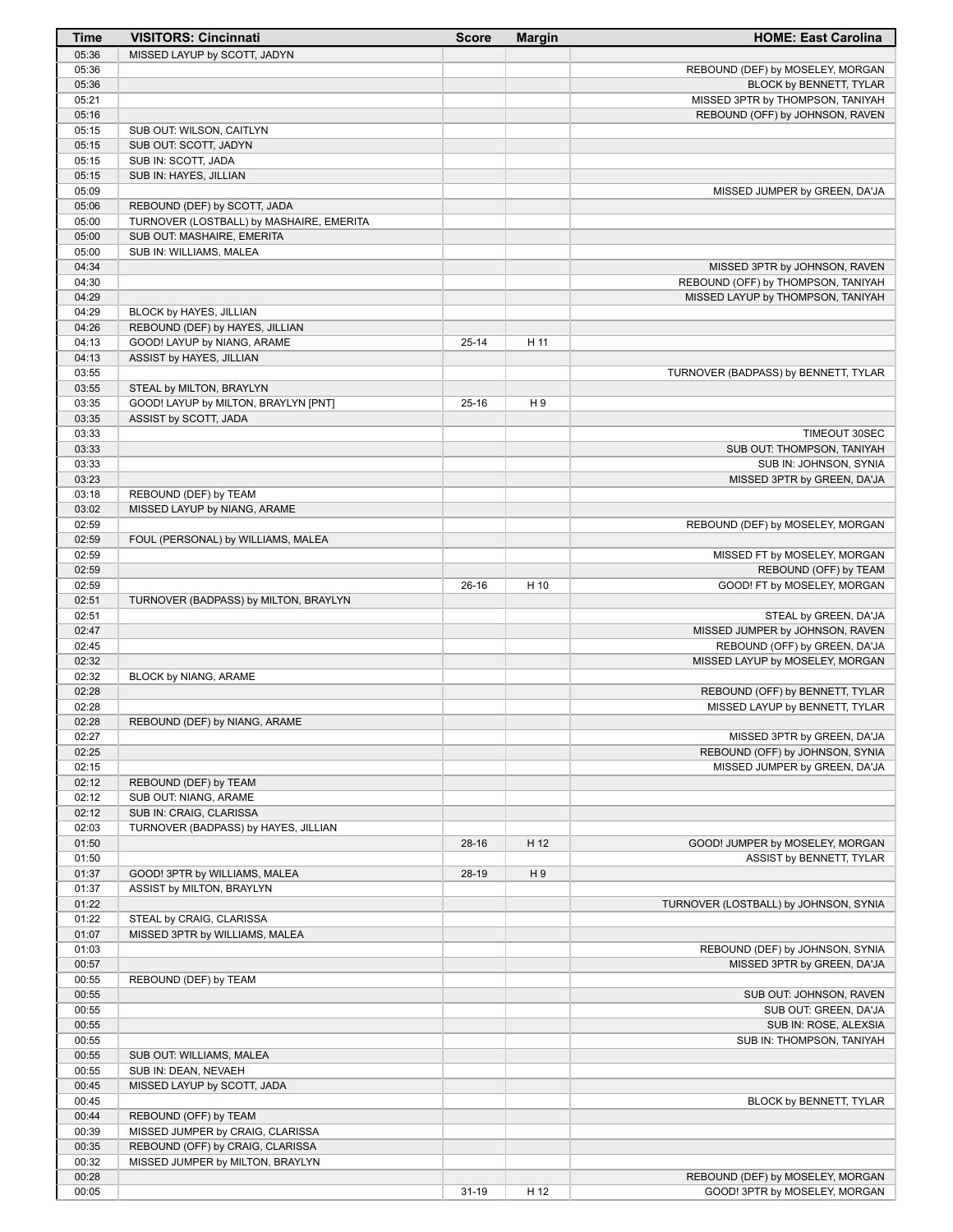| <b>Time</b> | <b>VISITORS: Cincinnati</b> | Score | <b>Margin</b> | <b>HOME: East Carolina</b> |
|-------------|-----------------------------|-------|---------------|----------------------------|
| 00:05       |                             |       |               | ASSIST by ROSE, ALEXSIA    |

# **Cincinnati 19, East Carolina 31**

| <b>Points (This Period)</b> | <b>CIN</b>    | <b>ECU</b>    |
|-----------------------------|---------------|---------------|
| In the Paint                |               |               |
| Off Turns                   |               |               |
| 2nd Chance                  |               |               |
| Fast Break                  |               |               |
| Bench                       |               | 10            |
| Per Poss                    | 0.444<br>4/18 | 0.833<br>7/18 |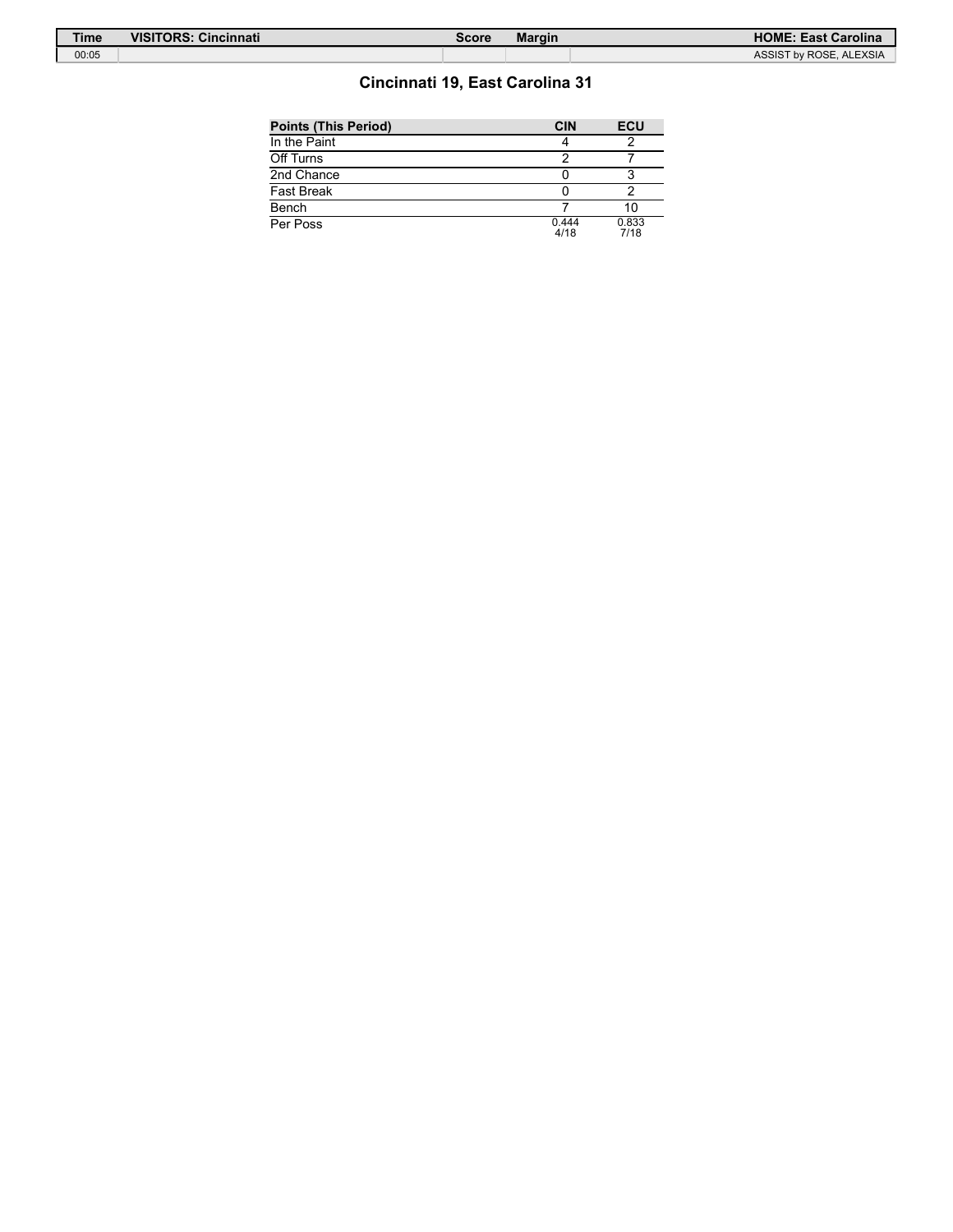### **Official Box Score Cincinnati vs East Carolina Second Half Statistics Only January 16, 2022 at Williams Arena at Minges - Greenville**



# **Cincinnati 29**

| No. | Plaver                   | S  | <b>Pts</b>   | FG       | 3FG     | <b>FT</b> | <b>OR</b>    | <b>DR</b>    | <b>TR</b>    | PF            | A            | <b>TO</b> | <b>Blk</b> | Stl          | Min         | $+/-$ |
|-----|--------------------------|----|--------------|----------|---------|-----------|--------------|--------------|--------------|---------------|--------------|-----------|------------|--------------|-------------|-------|
| 01  | <b>WILSON, CAITLYN</b>   | G  | 0            | $0 - 2$  | $0 - 2$ | $0 - 0$   | 0            | 0            | 0            | 0             | $\Omega$     | 3         | 0          | 0            | 5           | $-11$ |
| 02  | LEVY, AKIRA              | G  | $\mathbf{0}$ | $0 - 0$  | $0 - 0$ | $0 - 0$   | $\mathbf{0}$ | $\mathbf{0}$ | 0            | $\mathbf{0}$  | $\mathbf{0}$ | 0         | 0          | $\mathbf{0}$ | $\Omega$    | 0     |
| 03  | SCOTT, JADA              | G  | 4            | $2 - 4$  | $0 - 0$ | $0 - 2$   | 0            | 1            |              | 1             | $\mathbf{0}$ |           | 0          |              | 11          | 2     |
| 04  | <b>MILTON, BRAYLYN</b>   | G  | 5            | $2 - 5$  | $1 - 3$ | $0 - 0$   | 3            |              | 4            |               | 3            | 4         | 0          | $\mathbf{0}$ | 16          | -8    |
| 10  | SCOTT, JADYN             | F  | 4            | 1-1      | $0 - 0$ | $2 - 2$   | 0            | 0            | 0            | 1             | 0            | 0         | 0          | 0            | 4           | $-2$  |
| 13  | <b>MASHAIRE, EMERITA</b> | F. | 6            | $2 - 4$  | $2 - 4$ | $0 - 0$   | $\mathbf{0}$ | $\mathbf{0}$ | 0            |               | $\mathbf{0}$ |           |            | 0            | 14          | $-5$  |
| 15  | NIANG, ARAME             | F  | 0            | $0 - 2$  | $0 - 0$ | $0 - 0$   | 2            | 0            | 2            | 4             |              | 0         | 0          | 0            |             | $-12$ |
| 20  | HAYES, JILLIAN           | G  | 3            | $1 - 3$  | $0 - 0$ | $1 - 2$   | $\mathbf{0}$ | 5            | 5            | $\mathcal{P}$ | 2            | 6         | 2          |              | 17          | $-7$  |
| 22  | <b>WILLIAMS, MALEA</b>   | F  | 0            | $0 - 0$  | $0 - 0$ | $0 - 0$   | $\mathbf{0}$ | 0            | 0            | 0             | 0            | 0         | 0          | 0            | 0           | 0     |
| 31  | DEAN, NEVAEH             | F  | $\mathbf{0}$ | $0 - 0$  | $0 - 0$ | $0 - 0$   | $\mathbf{1}$ | $\Omega$     | $\mathbf{1}$ | 2             | $\mathbf{0}$ | 0         | 0          | $\Omega$     | 6           | $-5$  |
| 33  | <b>GRITZALI, SOFIA</b>   | G  | 1            | $0 - 0$  | $0 - 0$ | $1 - 2$   | 0            | 2            | 2            | $\Omega$      | $\Omega$     | 0         | 0          | 0            | 4           | $-3$  |
| 42  | CRAIG, CLARISSA          | C  | 6            | $0 - 2$  | $0 - 0$ | $6 - 8$   | 2            |              | 3            |               |              | $\Omega$  | 1          | 0            | 13          | $-4$  |
|     | <b>TEAM</b>              |    | 0            | $0 - 0$  | $0 - 0$ | $0 - 0$   | 2            | 2            | 4            | 0             | $\Omega$     | 0         | 0          | $\Omega$     | $\mathbf 0$ |       |
|     | <b>TOTALS</b>            |    | 29           | $8 - 23$ | $3 - 9$ | $10 - 16$ | 10           | 12           | 22           | 13            |              | 15        | 4          | $\mathbf{2}$ | 99          |       |

| <b>Shooting By Period</b><br>Period | FG       | FG%   | 3FG      | 3FG%  | FT        | FT%   | Dε<br>La |
|-------------------------------------|----------|-------|----------|-------|-----------|-------|----------|
| 3rd Otr                             | 4-12     | 33%   | 1-4      | 25%   | $7 - 10$  | 70%   |          |
| 4th Otr                             | 4-11     | 36%   | $2-5$    | 40%   | $3-6$     | 50%   |          |
| 2nd Half                            | $8 - 23$ | 35%   | $3-9$    | 33%   | $10 - 16$ | 63%   |          |
| Game                                | 14-51    | 27.5% | $5 - 18$ | 27.8% | $15 - 22$ | 68.2% |          |

*Deadball Rebounds:* 5,0 *Last FG Half:* CIN 4th-00:42

# **East Carolina 40**

| No. | Player                 | S  | Pts      | <b>FG</b> | 3FG      | <b>FT</b> | <b>OR</b>      | <b>DR</b> | <b>TR</b>      | PF             | A            | TO           | <b>BIK</b>   | <b>Stl</b>    | Min         | $+/-$ |
|-----|------------------------|----|----------|-----------|----------|-----------|----------------|-----------|----------------|----------------|--------------|--------------|--------------|---------------|-------------|-------|
| 00  | ROSE, ALEXSIA          | G  | 9        | $4 - 7$   | $1 - 2$  | $0 - 0$   | 0              | 3         | 3              | 0              | 3            | 0            | 0            | 4             | 12          | 12    |
| 01  | THOMPSON, TANIYAH      | G  |          | $3 - 7$   | $0 - 2$  | $1 - 1$   | $\mathbf{0}$   | 0         | 0              |                | $\mathbf{0}$ | $\mathbf{0}$ | 0            | $\mathbf{0}$  | 11          | 6     |
| 02  | LYONS, PAIGE           | G  | 0        | $0 - 0$   | $0 - 0$  | $0-0$     | 0              | 0         | 0              | 0              | 0            | 0            | 0            | $\Omega$      | 2           | -4    |
| 03  | <b>JOSEPHS, XIANNA</b> | F  | $\Omega$ | $0 - 0$   | $0 - 0$  | $0 - 0$   | $\Omega$       | $\Omega$  | 0              |                | $\Omega$     | $\Omega$     | 0            | $\Omega$      | 2           | $-2$  |
| 04  | JOHNSON, SYNIA         | G  |          | $0 - 1$   | $0 - 0$  | $1 - 2$   | 1              | 1         | $\overline{2}$ | 0              | 2            | $\Omega$     | 0            | $\Omega$      | 8           | 0     |
| 11  | JOHNSON, RAVEN         | F. | 15       | $5 - 10$  | $2 - 4$  | $3-4$     | $\overline{2}$ | $\Omega$  | $\overline{2}$ | 3              | $\Omega$     | $\Omega$     | 0            |               | 16          | 15    |
| 12  | MOSELEY, MORGAN        | F  | 3        | $0 - 3$   | $0 - 1$  | $3 - 3$   | 1              | 0         | 1              | 2              |              | $\Omega$     | 0            |               | 16          | 7     |
| 20  | ADAMS, IYCEZ           | F  | $\Omega$ | $0 - 0$   | $0 - 0$  | $0 - 0$   | $\mathbf{0}$   |           | 1              | $\overline{2}$ | $\mathbf{0}$ | 0            | 0            | $\Omega$      | 2           | $-4$  |
| 21  | ACOX, LAILA            | F  | $\Omega$ | $0 - 0$   | $0 - 0$  | $0-0$     | 0              | 0         | 0              | 0              | 0            | $\Omega$     | 0            | 0             | $\Omega$    | 0     |
| 33  | <b>CHAMBERS, TIARA</b> | F  | $\Omega$ | $0 - 1$   | $0 - 0$  | $0 - 0$   |                | 1         | 2              | 2              | $\Omega$     | 1            | $\Omega$     | $\mathcal{P}$ | 4           | 2     |
| 35  | <b>GREEN, DA'JA</b>    | G  | 3        | 1-4       | $0 - 1$  | $1 - 2$   | 0              | 0         | 0              | 0              |              | 1            | 0            | 0             | 11          | 5     |
| 55  | <b>BENNETT, TYLAR</b>  | C  | 2        | $0 - 0$   | $0 - 0$  | $2 - 4$   |                | 1         | $\overline{2}$ | 2              | 2            |              | 2            |               | 16          | 18    |
|     | <b>TEAM</b>            |    | $\Omega$ | $0 - 0$   | $0 - 0$  | $0 - 0$   |                | 4         | 2              | 0              | 0            | 2            | 0            | 0             | $\mathbf 0$ |       |
|     | <b>TOTALS</b>          |    | 40       | $13 - 33$ | $3 - 10$ | $11 - 16$ | 7              | 8         | 15             | 13             | 9            | 5            | $\mathbf{2}$ | 9             | 99          |       |

| <b>Shooting By Period</b><br>Period | FG        | FG%             | 3FG      | 3FG%  | FT        | FT%   |
|-------------------------------------|-----------|-----------------|----------|-------|-----------|-------|
| 3rd Otr                             | 6-15      | 40 <sup>%</sup> | $3-6$    | 50%   | $5 - 7$   | 71%   |
| 4th Otr                             | $7 - 18$  | 39%             | $0 - 4$  | 00%   | 6-9       | 67%   |
| 2nd Half                            | $13 - 33$ | 39%             | $3 - 10$ | 30%   | $11 - 16$ | 69%   |
| Game                                | 23-68     | 33.8%           | $5 - 19$ | 26.3% | $20 - 29$ | 69.0% |

*Deadball Rebounds:* 9,1 *Last FG Half:* ECU 4th-04:09

| Game Notes:                                                              | <b>Score</b> | 1st | 2 <sub>nd</sub> | 3rd | 4th | <b>TOT</b> | <b>Points from (This Period)</b> | <b>CIN ECU</b> |
|--------------------------------------------------------------------------|--------------|-----|-----------------|-----|-----|------------|----------------------------------|----------------|
| Officials: Norma Jones, Geraldine Smith Washington,<br><b>Nic Capell</b> | CIN          |     |                 | 16  |     | 48         | In the Paint                     |                |
| Attendance: 584                                                          | ECU          | 16  | 15              | 20  | 20  | 71         | Off Turns                        |                |
|                                                                          |              |     |                 |     |     |            | 2nd Chance                       |                |
| Start Time: 01:02 PM ET<br>$F \cdot T$ . As as put $F$                   |              |     |                 |     |     |            | Fast Break                       |                |

Start Time: **01:02 PM ET** End Time: **03:09 PM ET** Game Duration: **2:06** Conference Game;

| Off Turns  |    |    |
|------------|----|----|
| 2nd Chance | g  |    |
| Fast Break | 5  | 18 |
| Bench      | 16 | 15 |
|            |    |    |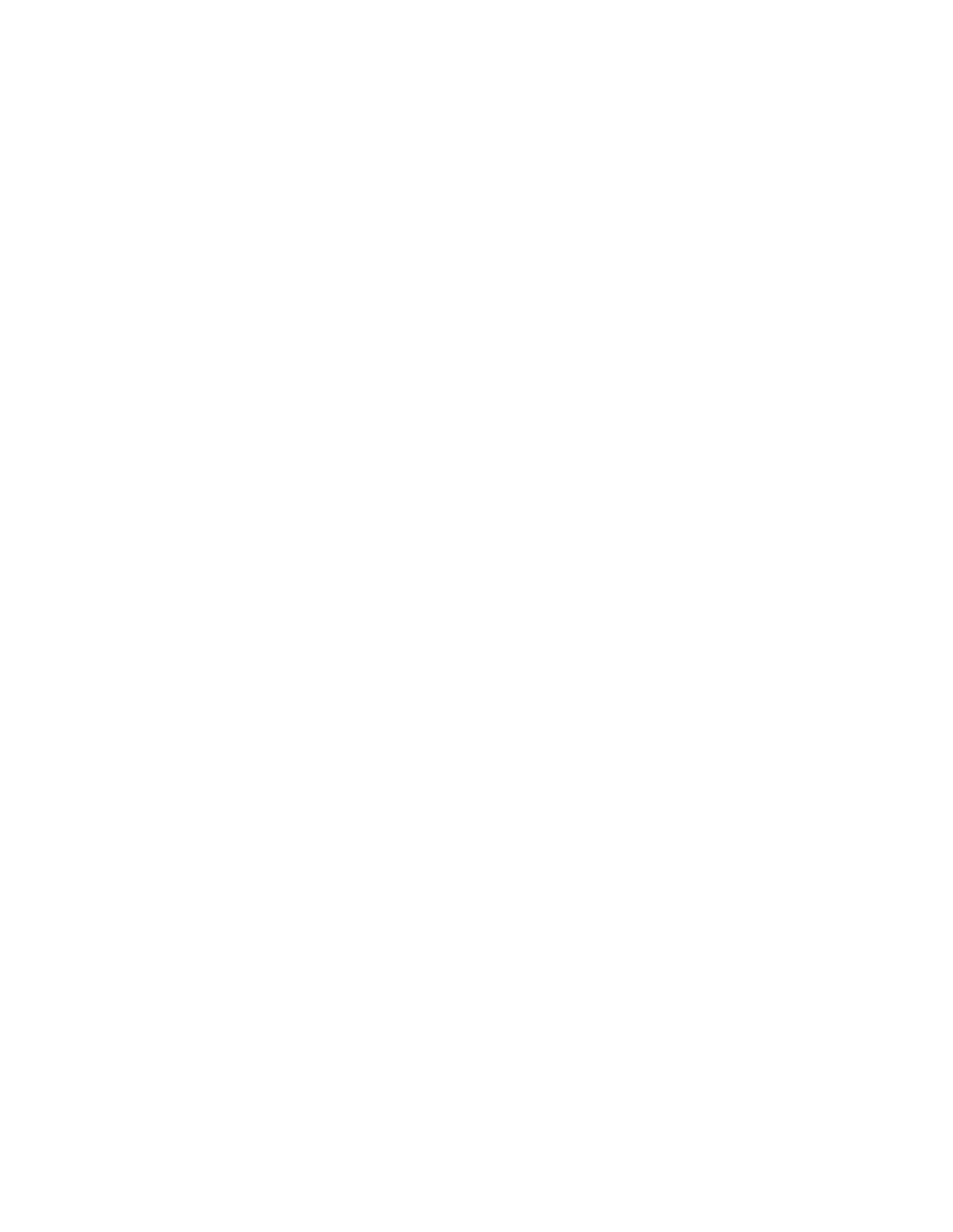### **Official Box Score Cincinnati vs East Carolina Third Quarter Statistics Only January 16, 2022 at Williams Arena at Minges - Greenville**



# **Cincinnati 29**

| No. | Player                 | S | <b>Pts</b> | <b>FG</b> | 3FG     | <b>FT</b> | <b>OR</b>    | DR.          | TR           | <b>PF</b>     | A            | TO       | <b>B</b> lk | Stl      | Min            | $+/-$ |
|-----|------------------------|---|------------|-----------|---------|-----------|--------------|--------------|--------------|---------------|--------------|----------|-------------|----------|----------------|-------|
| 01  | <b>WILSON, CAITLYN</b> | G | 0          | $0 - 2$   | $0 - 2$ | $0 - 0$   | 0            | 0            | 0            | 0             | 0            |          | 0           | 0        | 4              | $-5$  |
| 02  | LEVY, AKIRA            | G | 0          | $0 - 0$   | $0 - 0$ | $0 - 0$   | 0            | $\mathbf{0}$ | 0            | 0             | 0            | 0        | 0           | 0        | 0              | 0     |
| 10  | SCOTT, JADYN           | F | 0          | $0 - 0$   | $0 - 0$ | $0 - 0$   | 0            | 0            | 0            | 0             | 0            | 0        | 0           | 0        | 0              | 0     |
| 13  | MASHAIRE, EMERITA      | F | 0          | $0 - 0$   | $0 - 0$ | $0 - 0$   | 0            | 0            | $\Omega$     |               | $\mathbf{0}$ |          | 0           | 0        | 6              | $-4$  |
| 20  | HAYES, JILLIAN         | G | 3          | $1 - 3$   | $0 - 0$ | $1 - 2$   | 0            | 2            | 2            | 1             | 0            | 2        | 0           | $\Omega$ | 9              | 1     |
| 03  | SCOTT, JADA            | G | 2          | $1 - 2$   | $0 - 0$ | $0 - 0$   | $\mathbf{0}$ | $\mathbf{0}$ | $\mathbf 0$  | $\Omega$      | $\Omega$     | 0        | 0           |          | 5              | 3     |
| 04  | MILTON, BRAYLYN        | G | 5          | $2 - 4$   | $1 - 2$ | $0 - 0$   | 3            | 0            | 3            | 1             | 2            | 2        | 0           | 0        | 10             | $-4$  |
| 15  | NIANG, ARAME           | F | 0          | $0 - 0$   | $0 - 0$ | $0 - 0$   | 1            | $\Omega$     | $\mathbf{1}$ | $\mathcal{P}$ | $\Omega$     | 0        | 0           | 0        | 4              | $-7$  |
| 22  | <b>WILLIAMS, MALEA</b> | F | 0          | $0 - 0$   | $0 - 0$ | $0 - 0$   | 0            | $\Omega$     | $\mathbf{0}$ | $\Omega$      | $\Omega$     | $\Omega$ | 0           | $\Omega$ | $\mathbf 0$    | 0     |
| 31  | DEAN, NEVAEH           | F | $\Omega$   | $0 - 0$   | $0 - 0$ | $0 - 0$   | $\Omega$     | $\Omega$     | $\Omega$     |               | $\Omega$     | $\Omega$ | $\Omega$    | $\Omega$ | 3              | $-3$  |
| 33  | <b>GRITZALI, SOFIA</b> | G | 0          | $0 - 0$   | $0 - 0$ | $0 - 0$   | 0            |              | 1            | 0             | $\Omega$     | 0        | 0           | 0        | 1              | 0     |
| 42  | <b>CRAIG, CLARISSA</b> | C | 6          | $0 - 1$   | $0 - 0$ | $6 - 8$   | 1            |              | 2            |               |              | $\Omega$ |             | 0        | $\overline{7}$ | $-1$  |
|     | <b>TEAM</b>            |   |            |           |         |           |              | 1            | 2            | 0             |              | 0        |             |          |                |       |
|     | <b>TOTALS</b>          |   | 16         | $4 - 12$  | 1-4     | $7 - 10$  | 6            | 5            | 11           |               | 3            | 6        |             |          | 50             |       |

| <b>Shooting By Period</b><br>Period | FG    | FG%   | 3FG    | 3FG%  |           | FT%   | Deadball Rebounds: 5,0 |
|-------------------------------------|-------|-------|--------|-------|-----------|-------|------------------------|
| 2nd Half                            | 0-0   | $0\%$ | 0-0    | $0\%$ | 0-0       | 0%    |                        |
| Game                                | 14-51 | 27.5% | $5-18$ | 27.8% | $15 - 22$ | 68.2% |                        |

# **East Carolina 40**

| No. | Player                 | S  | Pts      | <b>FG</b> | 3FG     | <b>FT</b> | <b>OR</b> | <b>DR</b> | <b>TR</b>      | PF | A        | <b>TO</b> | <b>Blk</b> | Stl         | Min            | $+/-$          |
|-----|------------------------|----|----------|-----------|---------|-----------|-----------|-----------|----------------|----|----------|-----------|------------|-------------|----------------|----------------|
| 01  | THOMPSON, TANIYAH      | G  | 3        | $1 - 3$   | $0 - 1$ | 1-1       | 0         | 0         | 0              |    | 0        | ∩         | 0          | 0           |                | $\overline{2}$ |
| 04  | <b>JOHNSON, SYNIA</b>  | G  |          | $0 - 1$   | $0 - 0$ | $1 - 2$   |           | 1         | $\mathbf{2}$   | 0  | 2        | 0         | 0          | $\mathbf 0$ |                | 2              |
| 11  | JOHNSON, RAVEN         | F  | 11       | $3-6$     | 2-4     | $3 - 4$   | 0         | 0         | 0              | 2  | 0        | $\Omega$  | 0          |             | 8              | 9              |
| 33  | <b>CHAMBERS, TIARA</b> | F. | $\Omega$ | $0 - 1$   | $0 - 0$ | $0 - 0$   | 1         | 1         | $\overline{2}$ | 2  | $\Omega$ |           | $\Omega$   | 2           | $\overline{4}$ | $\overline{2}$ |
| 55  | <b>BENNETT, TYLAR</b>  | С  | $\Omega$ | $0 - 0$   | $0 - 0$ | $0 - 0$   | 0         |           | 1              | 2  | 0        | $\Omega$  | 0          | 0           | 8              | 7              |
| 00  | ROSE, ALEXSIA          | G  | 5        | $2 - 2$   | $1 - 1$ | $0 - 0$   | $\Omega$  |           | 1              | 0  |          | $\Omega$  | $\Omega$   | $\Omega$    | 5              | $-1$           |
| 02  | LYONS, PAIGE           | G  | $\Omega$ | $0 - 0$   | $0 - 0$ | $0 - 0$   | 0         | $\Omega$  | $\mathbf{0}$   | 0  | 0        | 0         | 0          | 0           | 0              | 0              |
| 03  | <b>JOSEPHS, XIANNA</b> | F  | $\Omega$ | $0 - 0$   | $0 - 0$ | $0 - 0$   | $\Omega$  | 0         | $\Omega$       |    | 0        | $\Omega$  | 0          | $\Omega$    | $\overline{2}$ | $-3$           |
| 12  | MOSELEY, MORGAN        | F  | $\Omega$ | $0 - 2$   | $0 - 0$ | $0 - 0$   | 0         | 0         | $\mathbf{0}$   | 0  | 0        | 0         | 0          | 0           | 6              | 0              |
| 20  | ADAMS, IYCEZ           | F  | 0        | $0 - 0$   | $0 - 0$ | $0 - 0$   | $\Omega$  | 0         | $\mathbf{0}$   | 0  | 0        | $\Omega$  | $\Omega$   | $\Omega$    | $\Omega$       | $\mathbf 0$    |
| 21  | ACOX, LAILA            | F  | $\Omega$ | $0 - 0$   | $0 - 0$ | $0-0$     | 0         | 0         | $\mathbf{0}$   | 0  | 0        | $\Omega$  | 0          | $\Omega$    | $\mathbf{0}$   | 0              |
| 35  | <b>GREEN, DA'JA</b>    | G  | 0        | $0 - 0$   | $0 - 0$ | $0 - 0$   | $\Omega$  | 0         | $\Omega$       | 0  |          | 1         | $\Omega$   | $\Omega$    | 3              | 2              |
|     | <b>TEAM</b>            |    |          |           |         |           |           | 0         | 1              | 0  |          | ٠         |            |             |                |                |
|     | <b>TOTALS</b>          |    | 20       | $6 - 15$  | $3 - 6$ | $5 - 7$   | 3         | 4         | 7              | 8  | 4        | 3         | $\bf{0}$   | 3           | 50             |                |

| <b>Shooting By Period</b><br>Period | FG    | FG%   | 3FG      | 3FG%  | FТ        | FT%   |
|-------------------------------------|-------|-------|----------|-------|-----------|-------|
| 2nd Half                            | 0-0   | 0%    | ი-ი      | $2\%$ | 0-0       | 0%    |
| Game                                | 23-68 | 33.8% | $5 - 19$ | 26.3% | $20 - 29$ | 69.0% |

*Deadball Rebounds:* 9,1

| Game Notes:                                         | <b>Score</b> | 1st | 2nd | 3rd | 4th | <b>TOT</b> | <b>Points (This Period)</b> | <b>CIN</b>    | ECU           |
|-----------------------------------------------------|--------------|-----|-----|-----|-----|------------|-----------------------------|---------------|---------------|
| Officials: Norma Jones, Geraldine Smith Washington, | <b>CIN</b>   | 11  |     | 16  | 13  | 48         | In the Paint                |               |               |
| <b>Nic Capell</b><br>Attendance: 584                | ECU          | 16  | 15  | 20  | 20  | 71         | Off Turns                   |               |               |
|                                                     |              |     |     |     |     |            | 2nd Chance                  |               |               |
| Start Time: 01:02 PM ET<br>End Time: 03:09 PM ET    |              |     |     |     |     |            | <b>Fast Break</b>           |               | 10            |
| Game Duration: 2:06                                 |              |     |     |     |     |            | Bench                       |               |               |
| Conference Game:                                    |              |     |     |     |     |            | Per Poss                    | 1.000<br>8/16 | 1.111<br>9/18 |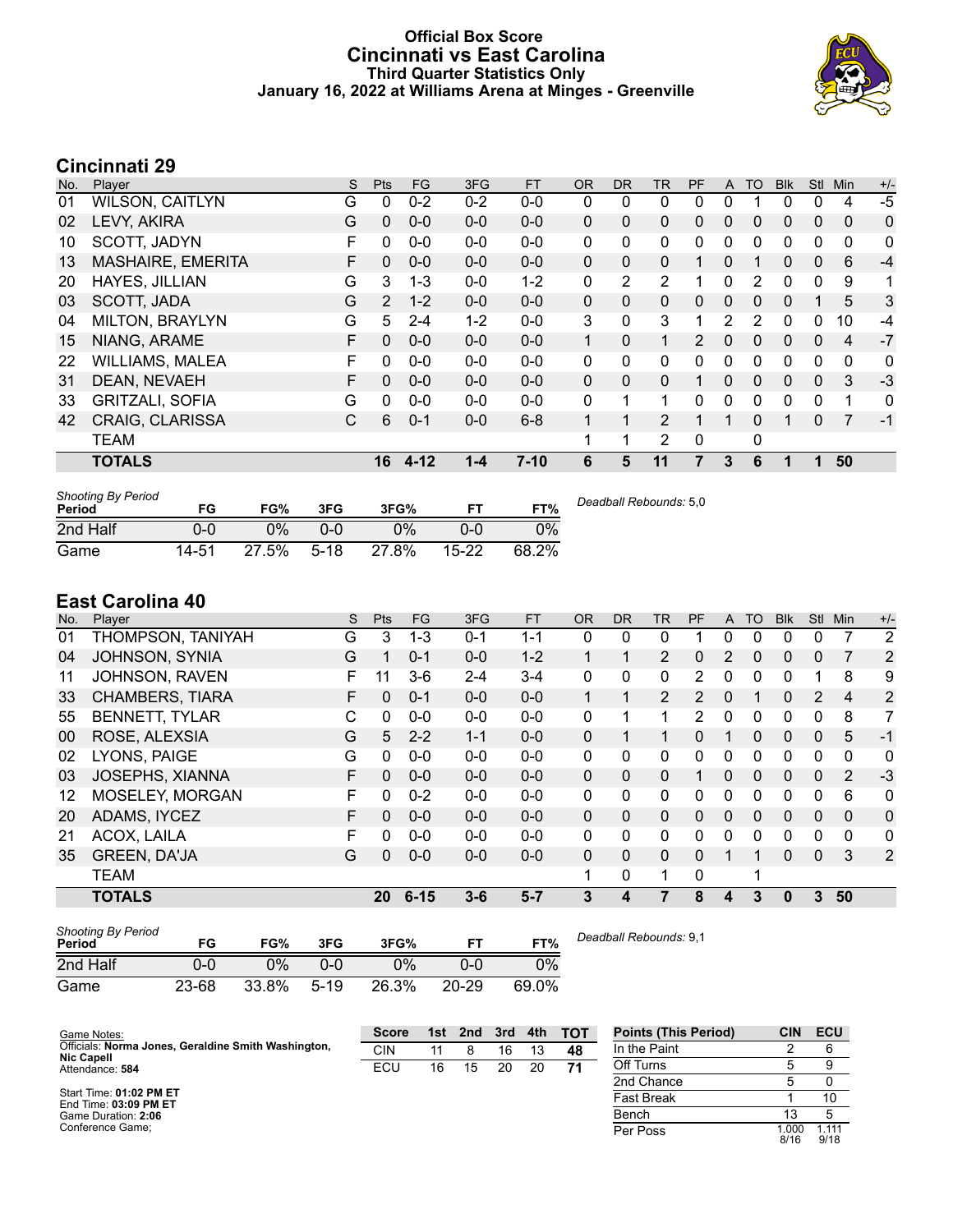#### **Official Play-By-Play Cincinnati vs East Carolina Third Quarter January 16, 2022 at Williams Arena at Minges - Greenville**



#### **Period 3**

**Starters:**<br>Cincinnati: 1 WILSON,CAITLYN (G); 2 LEVY,AKIRA (G); 10 SCOTT,JADYN (F); 13 MASHAIRE,EMERITA (F); 20 HAYES,JILLIAN (G);<br>East Carolina: 1 THOMPSON,TANIYAH (G); 4 JOHNSON,SYNIA (G); 11 JOHNSON,RAVEN (F); 33 CHAMBE

| Time           | <b>VISITORS: Cincinnati</b>                                      | <b>Score</b> | <b>Margin</b> | <b>HOME: East Carolina</b>                               |
|----------------|------------------------------------------------------------------|--------------|---------------|----------------------------------------------------------|
| 10:00          |                                                                  |              |               | SUB OUT: ROSE, ALEXSIA                                   |
| 10:00          |                                                                  |              |               | SUB OUT: MOSELEY, MORGAN                                 |
| 10:00          |                                                                  |              |               | SUB IN: JOHNSON, RAVEN                                   |
| 10:00          |                                                                  |              |               | SUB IN: CHAMBERS, TIARA                                  |
| 10:00          | SUB OUT: SCOTT, JADA                                             |              |               |                                                          |
| 10:00          | SUB OUT: DEAN, NEVAEH                                            |              |               |                                                          |
| 10:00          | SUB IN: WILSON, CAITLYN                                          |              |               |                                                          |
| 10:00          | SUB IN: NIANG, ARAME                                             |              |               |                                                          |
| 09:47          |                                                                  |              |               | FOUL (PERSONAL) by BENNETT, TYLAR                        |
| 09:47          | GOOD! FT by CRAIG, CLARISSA                                      | $31 - 20$    | H 11          |                                                          |
| 09:47<br>09:34 | GOOD! FT by CRAIG, CLARISSA                                      | $31 - 21$    | H 10          |                                                          |
| 09:34          |                                                                  | $34 - 21$    | H 13          | GOOD! 3PTR by JOHNSON, RAVEN<br>ASSIST by JOHNSON, SYNIA |
| 09:15          | MISSED 3PTR by WILSON, CAITLYN                                   |              |               |                                                          |
| 09:09          | REBOUND (OFF) by MILTON, BRAYLYN                                 |              |               |                                                          |
| 09:09          | MISSED LAYUP by MILTON, BRAYLYN                                  |              |               |                                                          |
| 09:07          | REBOUND (OFF) by MILTON, BRAYLYN                                 |              |               |                                                          |
| 08:57          | GOOD! JUMPER by MILTON, BRAYLYN                                  | $34 - 23$    | H 11          |                                                          |
| 08:46          |                                                                  |              |               | MISSED 3PTR by JOHNSON, RAVEN                            |
| 08:44          | REBOUND (DEF) by CRAIG, CLARISSA                                 |              |               |                                                          |
| 08:25          |                                                                  |              |               | MISSED LAYUP by CHAMBERS, TIARA                          |
| 08:23          | REBOUND (DEF) by HAYES, JILLIAN                                  |              |               |                                                          |
| 08:15          | TURNOVER (LOSTBALL) by HAYES, JILLIAN                            |              |               |                                                          |
| 08:15          |                                                                  |              |               | STEAL by CHAMBERS, TIARA                                 |
| 08:09          |                                                                  | 36-23        | H 13          | GOOD! LAYUP by THOMPSON, TANIYAH [FB]                    |
| 08:09          | FOUL (PERSONAL) by NIANG, ARAME                                  |              |               |                                                          |
| 08:09          |                                                                  |              |               | SUB OUT: CHAMBERS, TIARA                                 |
| 08:09          |                                                                  |              |               | SUB IN: MOSELEY, MORGAN                                  |
| 08:09          | SUB OUT: HAYES, JILLIAN                                          |              |               |                                                          |
| 08:09          | SUB IN: MASHAIRE, EMERITA                                        |              |               |                                                          |
| 08:09          |                                                                  | $37 - 23$    | H 14          | GOOD! FT by THOMPSON, TANIYAH [FB]                       |
| 07:57          | TURNOVER (LOSTBALL) by MILTON, BRAYLYN                           |              |               |                                                          |
| 07:57          |                                                                  |              |               | STEAL by JOHNSON, RAVEN                                  |
| 07:57          | FOUL (PERSONAL) by NIANG, ARAME                                  |              |               |                                                          |
| 07:57          | SUB OUT: NIANG, ARAME                                            |              |               |                                                          |
| 07:57          | SUB IN: DEAN, NEVAEH                                             |              |               |                                                          |
| 07:42          | FOUL (PERSONAL) by CRAIG, CLARISSA                               |              |               |                                                          |
| 07:42          | SUB OUT: CRAIG, CLARISSA                                         |              |               |                                                          |
| 07:42          | SUB IN: SCOTT, JADA                                              |              |               |                                                          |
| 07:42          |                                                                  |              |               | MISSED FT by JOHNSON, SYNIA                              |
| 07:42          |                                                                  |              |               | REBOUND (OFF) by TEAM                                    |
| 07:42          |                                                                  | 38-23        | H 15          | GOOD! FT by JOHNSON, SYNIA                               |
| 07:38          | TURNOVER (TRAVEL) by MASHAIRE, EMERITA                           |              |               |                                                          |
| 07:29          |                                                                  | 41-23        | H 18          | GOOD! 3PTR by JOHNSON, RAVEN                             |
| 07:29          |                                                                  |              |               | ASSIST by JOHNSON, SYNIA                                 |
| 07:07          | SUB OUT: MASHAIRE, EMERITA                                       |              |               |                                                          |
| 07:07          | SUB IN: HAYES, JILLIAN                                           |              |               |                                                          |
| 07:02<br>06:59 | MISSED JUMPER by SCOTT, JADA<br>REBOUND (OFF) by MILTON, BRAYLYN |              |               |                                                          |
| 06:57          | GOOD! LAYUP by SCOTT, JADA                                       | 41-25        | H 16          |                                                          |
| 06:57          | ASSIST by MILTON, BRAYLYN                                        |              |               |                                                          |
| 06:33          | FOUL (PERSONAL) by DEAN, NEVAEH                                  |              |               |                                                          |
| 06:30          |                                                                  |              |               | MISSED 3PTR by THOMPSON, TANIYAH                         |
| 06:28          |                                                                  |              |               | REBOUND (OFF) by TEAM                                    |
| 06:20          |                                                                  |              |               | MISSED LAYUP by THOMPSON, TANIYAH                        |
| 06:18          | REBOUND (DEF) by HAYES, JILLIAN                                  |              |               |                                                          |
| 06:13          | MISSED 3PTR by WILSON, CAITLYN                                   |              |               |                                                          |
| 06:11          |                                                                  |              |               | REBOUND (DEF) by JOHNSON, SYNIA                          |
| 06:08          | FOUL (PERSONAL) by HAYES, JILLIAN                                |              |               |                                                          |
| 06:08          |                                                                  |              |               | MISSED FT by JOHNSON, RAVEN                              |
| 06:08          |                                                                  |              |               | REBOUND (OFF) by TEAM                                    |
| 06:08          |                                                                  | 42-25        | H 17          | GOOD! FT by JOHNSON, RAVEN [FB]                          |
| 06:04          | TURNOVER (LOSTBALL) by WILSON, CAITLYN                           |              |               |                                                          |
| 06:04          | SUB OUT: WILSON, CAITLYN                                         |              |               |                                                          |
| 06:04          | SUB IN: GRITZALI, SOFIA                                          |              |               |                                                          |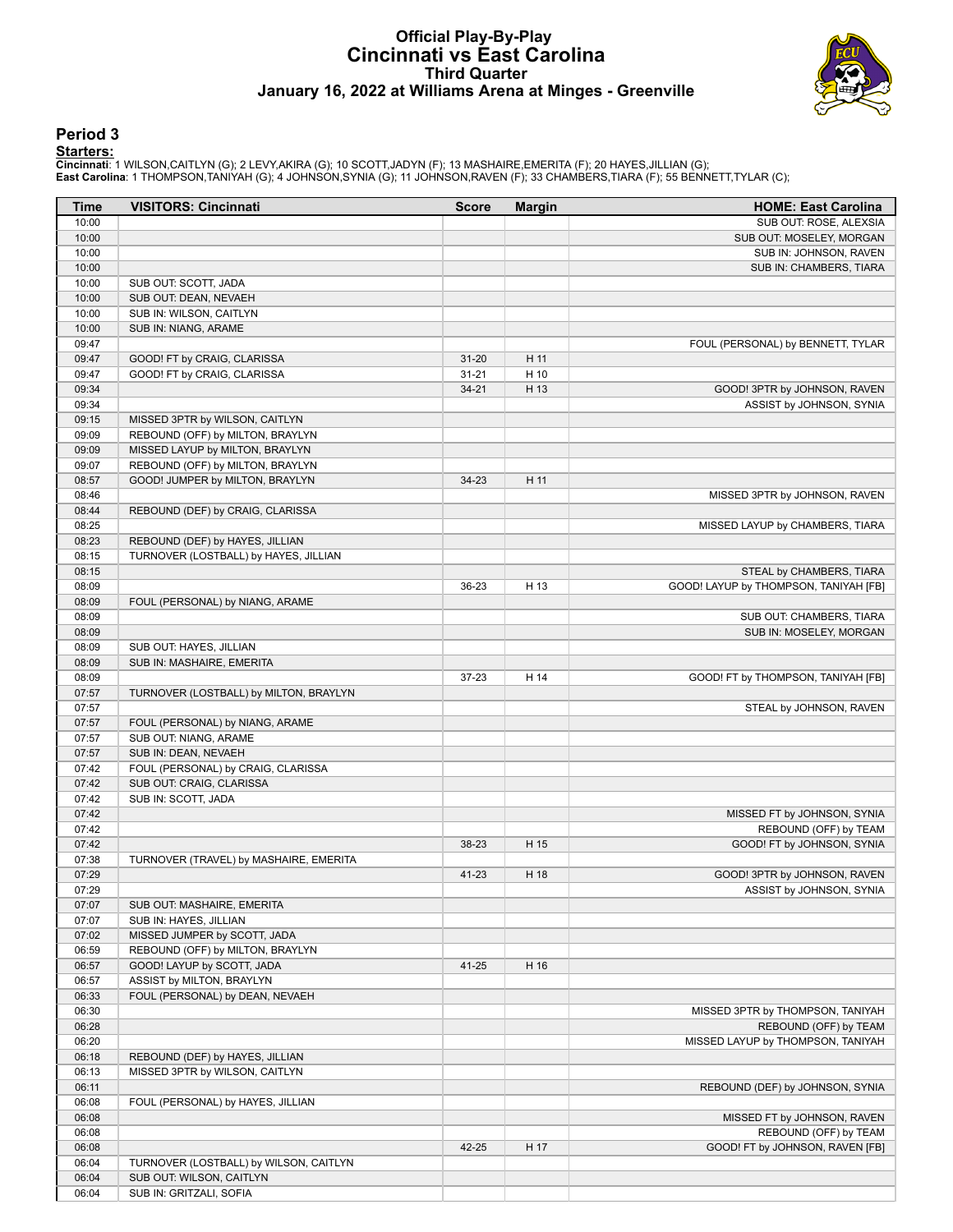| <b>Time</b>    | <b>VISITORS: Cincinnati</b>             | <b>Score</b> | <b>Margin</b> | <b>HOME: East Carolina</b>                                          |
|----------------|-----------------------------------------|--------------|---------------|---------------------------------------------------------------------|
| 05:49          |                                         |              |               | MISSED 3PTR by JOHNSON, RAVEN                                       |
| 05:44          | REBOUND (DEF) by GRITZALI, SOFIA        |              |               |                                                                     |
| 05:22          |                                         |              |               | FOUL (PERSONAL) by JOHNSON, RAVEN                                   |
| 05:09          |                                         |              |               | FOUL (PERSONAL) by BENNETT, TYLAR                                   |
| 05:09          |                                         |              |               | SUB OUT: JOHNSON, RAVEN                                             |
| 05:09<br>05:09 |                                         |              |               | SUB OUT: BENNETT, TYLAR                                             |
| 05:09          |                                         |              |               | SUB IN: ROSE, ALEXSIA<br>SUB IN: JOSEPHS, XIANNA                    |
| 04:53          | FOUL (OFF) by MILTON, BRAYLYN           |              |               |                                                                     |
| 04:53          | TURNOVER (OFFENSIVE) by MILTON, BRAYLYN |              |               |                                                                     |
| 04:53          |                                         |              |               |                                                                     |
| 04:53          | SUB OUT: DEAN, NEVAEH                   |              |               |                                                                     |
| 04:53          | SUB OUT: GRITZALI, SOFIA                |              |               |                                                                     |
| 04:53          | SUB IN: MASHAIRE, EMERITA               |              |               |                                                                     |
| 04:53          | SUB IN: CRAIG, CLARISSA                 |              |               |                                                                     |
| 04:22          |                                         |              |               | MISSED LAYUP by MOSELEY, MORGAN                                     |
| 04:22          |                                         |              |               | REBOUND (OFF) by TEAM                                               |
| 04:22          |                                         |              |               | TURNOVER (SHOTCLOCK) by TEAM                                        |
| 04:02          | GOOD! 3PTR by MILTON, BRAYLYN           | 42-28        | H 14          |                                                                     |
| 04:02          | ASSIST by CRAIG, CLARISSA               |              |               |                                                                     |
| 03:32<br>03:28 |                                         |              |               | MISSED JUMPER by MOSELEY, MORGAN<br>REBOUND (OFF) by JOHNSON, SYNIA |
| 03:21          |                                         |              |               | MISSED LAYUP by JOHNSON, SYNIA                                      |
| 03:20          | REBOUND (DEF) by TEAM                   |              |               |                                                                     |
| 03:20          |                                         |              |               | FOUL (PERSONAL) by JOSEPHS, XIANNA                                  |
| 03:09          |                                         |              |               | FOUL (PERSONAL) by THOMPSON, TANIYAH                                |
| 03:09          |                                         |              |               | SUB OUT: THOMPSON, TANIYAH                                          |
| 03:09          |                                         |              |               | SUB OUT: JOSEPHS, XIANNA                                            |
| 03:09          |                                         |              |               | SUB OUT: JOHNSON, SYNIA                                             |
| 03:09          |                                         |              |               | SUB IN: CHAMBERS, TIARA                                             |
| 03:09          |                                         |              |               | SUB IN: GREEN, DA'JA                                                |
| 03:09          |                                         |              |               | SUB IN: BENNETT, TYLAR                                              |
| 03:09          | GOOD! FT by CRAIG, CLARISSA             | 42-29        | H 13          |                                                                     |
| 03:09          | GOOD! FT by CRAIG, CLARISSA             | 42-30        | H 12          |                                                                     |
| 03:09          |                                         |              |               | SUB OUT: MOSELEY, MORGAN                                            |
| 03:09          |                                         |              |               | SUB IN: JOHNSON, RAVEN                                              |
| 02:42          |                                         |              |               | TURNOVER (BADPASS) by GREEN, DA'JA                                  |
| 02:42<br>02:24 | STEAL by SCOTT, JADA                    |              |               | FOUL (PERSONAL) by CHAMBERS, TIARA                                  |
| 02:24          | GOOD! FT by CRAIG, CLARISSA             | 42-31        | H 11          |                                                                     |
| 02:24          | MISSED FT by CRAIG, CLARISSA            |              |               |                                                                     |
| 02:23          |                                         |              |               | REBOUND (DEF) by BENNETT, TYLAR                                     |
| 02:17          |                                         |              |               | TIMEOUT 30SEC                                                       |
| 02:17          |                                         |              |               |                                                                     |
| 02:17          | SUB OUT: SCOTT, JADA                    |              |               |                                                                     |
| 02:17          | SUB IN: NIANG, ARAME                    |              |               |                                                                     |
| 02:05          |                                         | 45-31        | H 14          | GOOD! 3PTR by ROSE, ALEXSIA                                         |
| 02:05          |                                         |              |               | ASSIST by GREEN, DA'JA                                              |
| 01:49          | MISSED 3PTR by MILTON, BRAYLYN          |              |               |                                                                     |
| 01:45          | REBOUND (OFF) by TEAM                   |              |               |                                                                     |
| 01:43          | TURNOVER (LOSTBALL) by HAYES, JILLIAN   |              |               |                                                                     |
| 01:43          |                                         |              |               | STEAL by CHAMBERS, TIARA                                            |
| 01:38          |                                         | 47-31        | H 16          | GOOD! LAYUP by JOHNSON, RAVEN [FB]<br>ASSIST by ROSE, ALEXSIA       |
| 01:38<br>01:30 |                                         |              |               | FOUL (PERSONAL) by JOHNSON, RAVEN                                   |
| 01:30          | GOOD! FT by HAYES, JILLIAN [FB]         | 47-32        | H 15          |                                                                     |
| 01:30          | MISSED FT by HAYES, JILLIAN             |              |               |                                                                     |
| 01:29          |                                         |              |               | REBOUND (DEF) by CHAMBERS, TIARA                                    |
| 01:16          |                                         |              |               | MISSED LAYUP by JOHNSON, RAVEN                                      |
| 01:16          | BLOCK by CRAIG, CLARISSA                |              |               |                                                                     |
| 01:14          |                                         |              |               | REBOUND (OFF) by CHAMBERS, TIARA                                    |
| 01:14          |                                         |              |               | TURNOVER (TRAVEL) by CHAMBERS, TIARA                                |
| 00:49          | MISSED JUMPER by HAYES, JILLIAN         |              |               |                                                                     |
| 00:47          | REBOUND (OFF) by NIANG, ARAME           |              |               |                                                                     |
| 00:44          |                                         |              |               | FOUL (PERSONAL) by CHAMBERS, TIARA                                  |
| 00:44          |                                         |              |               | SUB OUT: CHAMBERS, TIARA                                            |
| 00:44          |                                         |              |               | SUB IN: MOSELEY, MORGAN                                             |
| 00:44          | MISSED FT by CRAIG, CLARISSA            |              |               |                                                                     |
| 00:44          | REBOUND (OFF) by TEAM                   |              |               |                                                                     |
| 00:44          | GOOD! FT by CRAIG, CLARISSA             | 47-33        | H 14          |                                                                     |
| 00:36<br>00:36 | FOUL (PERSONAL) by MASHAIRE, EMERITA    | 48-33        | H 15          | GOOD! FT by JOHNSON, RAVEN [FB]                                     |
| 00:36          |                                         | 49-33        | H 16          | GOOD! FT by JOHNSON, RAVEN [FB]                                     |
| 00:23          | MISSED JUMPER by HAYES, JILLIAN         |              |               |                                                                     |
| 00:21          | REBOUND (OFF) by CRAIG, CLARISSA        |              |               |                                                                     |
| 00:20          | MISSED LAYUP by CRAIG, CLARISSA         |              |               |                                                                     |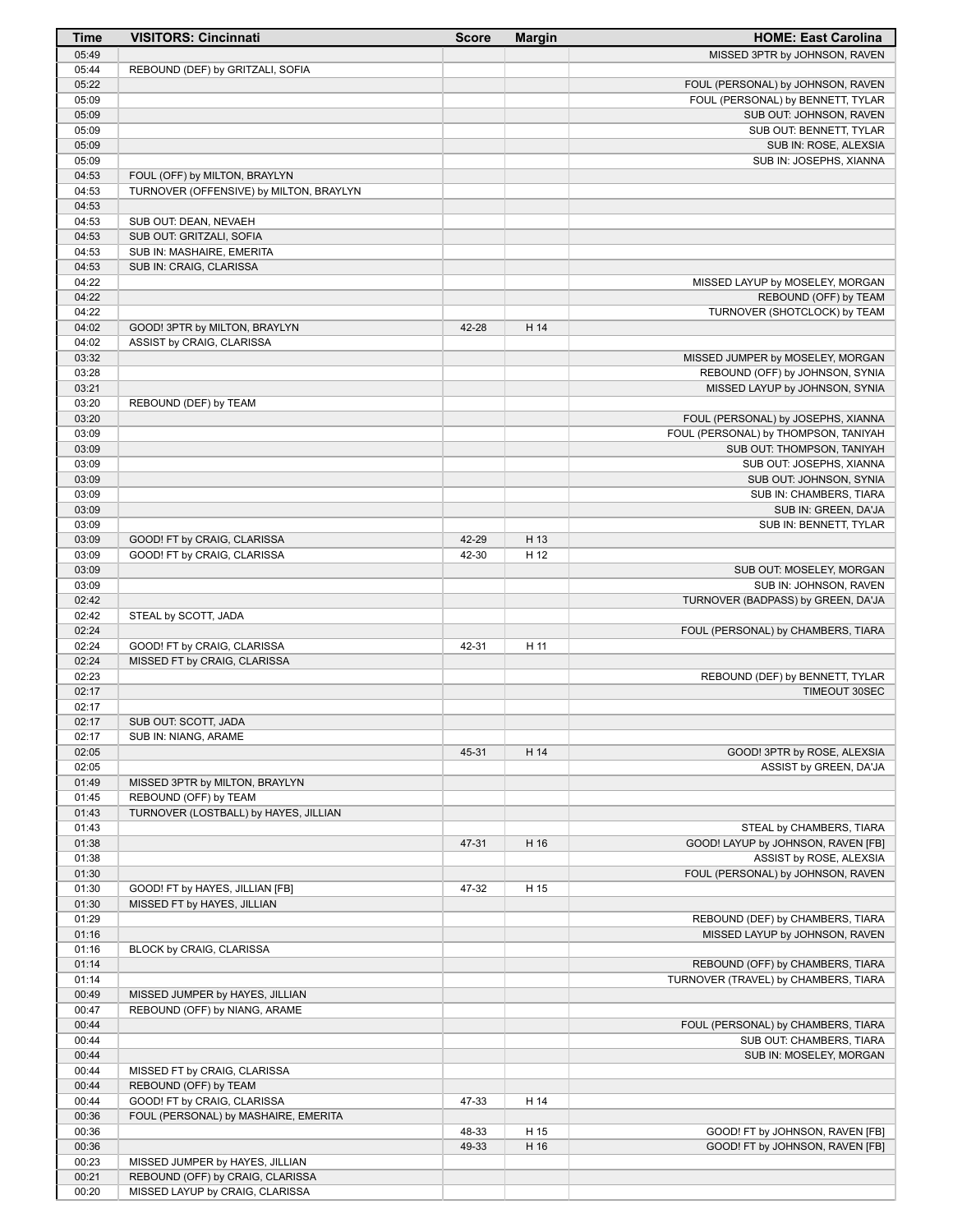| <b>Time</b> | <b>VISITORS: Cincinnati</b>    | Score | <b>Margin</b> | <b>HOME: East Carolina</b>        |
|-------------|--------------------------------|-------|---------------|-----------------------------------|
| 00:18       |                                |       |               | REBOUND (DEF) by ROSE, ALEXSIA    |
| 00:13       |                                | 51-33 | H 18          | GOOD! LAYUP by ROSE, ALEXSIA [FB] |
| 00:01       | GOOD! JUMPER by HAYES, JILLIAN | 51-35 | H 16          |                                   |
| 00:01       | ASSIST by MILTON, BRAYLYN      |       |               |                                   |

## **Cincinnati 35, East Carolina 51**

| Points (This Period) | <b>CIN</b>    | ECU           |
|----------------------|---------------|---------------|
| In the Paint         |               |               |
| Off Turns            |               |               |
| 2nd Chance           |               |               |
| Fast Break           |               |               |
| Bench                | 13            |               |
| Per Poss             | 1.000<br>8/16 | 1,111<br>9/18 |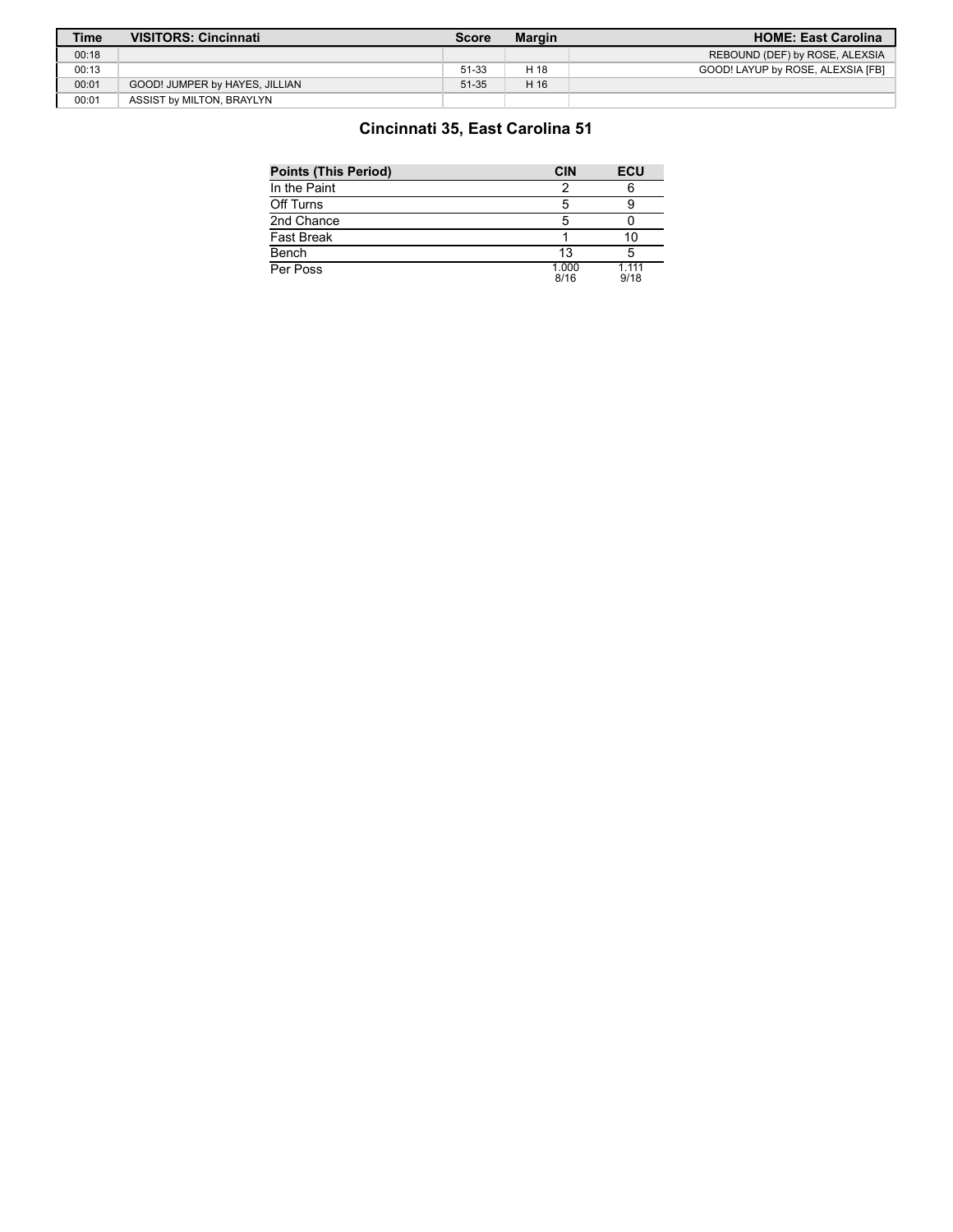### **Official Box Score Cincinnati vs East Carolina Fourth Quarter Statistics Only January 16, 2022 at Williams Arena at Minges - Greenville**



# **Cincinnati 13**

| No. | Player                   | S | <b>Pts</b>     | <b>FG</b> | 3FG     | <b>FT</b> | <b>OR</b>    | <b>DR</b>    | TR           | PF | $\mathsf{A}$ | TO       | <b>Blk</b> | <b>Stl</b>   | Min | $+/-$ |
|-----|--------------------------|---|----------------|-----------|---------|-----------|--------------|--------------|--------------|----|--------------|----------|------------|--------------|-----|-------|
| 01  | <b>WILSON, CAITLYN</b>   | G | 0              | $0 - 0$   | $0 - 0$ | $0 - 0$   | 0            | 0            | 0            | 0  | 0            | 2        | 0          | 0            |     | -6    |
| 02  | LEVY, AKIRA              | G | $\Omega$       | $0 - 0$   | $0 - 0$ | $0 - 0$   | 0            | $\mathbf{0}$ | 0            | 0  | $\mathbf{0}$ | 0        | 0          | 0            | 0   | 0     |
| 10  | SCOTT, JADYN             | F | 4              | $1 - 1$   | $0 - 0$ | $2 - 2$   | 0            | $\mathbf{0}$ | 0            | 1  | $\mathbf{0}$ | 0        | 0          | $\mathbf{0}$ | 4   | $-2$  |
| 13  | <b>MASHAIRE, EMERITA</b> | F | 6              | $2 - 4$   | $2 - 4$ | $0-0$     | 0            | $\mathbf{0}$ | 0            | 0  | $\Omega$     | 0        |            | $\mathbf{0}$ | 8   | $-1$  |
| 20  | <b>HAYES, JILLIAN</b>    | G | $\Omega$       | $0 - 0$   | $0 - 0$ | $0 - 0$   | $\mathbf{0}$ | 3            | 3            | 1  | 2            | 4        | 2          |              | 8   | -8    |
| 03  | SCOTT, JADA              | G | $\overline{2}$ | $1 - 2$   | $0 - 0$ | $0 - 2$   | $\Omega$     |              | 1            |    | $\Omega$     |          | 0          | $\mathbf{0}$ | 6   | $-1$  |
| 04  | <b>MILTON, BRAYLYN</b>   | G | 0              | $0 - 1$   | $0 - 1$ | $0 - 0$   | $\mathbf{0}$ |              | 1            | 0  |              | 2        | 0          | 0            | 6   | -4    |
| 15  | NIANG, ARAME             | F | 0              | $0 - 2$   | $0 - 0$ | $0 - 0$   | $\mathbf{1}$ | $\Omega$     | $\mathbf{1}$ | 2  | 1            | 0        | 0          | $\mathbf{0}$ | 3   | $-5$  |
| 22  | <b>WILLIAMS, MALEA</b>   | F | 0              | $0 - 0$   | $0 - 0$ | $0 - 0$   | 0            | $\mathbf{0}$ | 0            | 0  | 0            | 0        | 0          | 0            | 0   | 0     |
| 31  | DEAN, NEVAEH             | F | 0              | $0 - 0$   | $0 - 0$ | $0 - 0$   | $\mathbf{1}$ | $\mathbf{0}$ | $\mathbf{1}$ | 1  | $\Omega$     | 0        | 0          | $\Omega$     | 3   | $-2$  |
| 33  | <b>GRITZALI, SOFIA</b>   | G |                | $0 - 0$   | $0-0$   | $1 - 2$   | 0            |              | 1            | 0  | $\mathbf{0}$ | 0        | 0          | 0            | 3   | $-3$  |
| 42  | <b>CRAIG, CLARISSA</b>   | C | $\Omega$       | $0 - 1$   | $0 - 0$ | $0 - 0$   | 1            | $\Omega$     | 1            | 0  | $\Omega$     | $\Omega$ | 0          | $\Omega$     | 6   | $-3$  |
|     | <b>TEAM</b>              |   |                |           |         |           | 1            | 1            | 2            | 0  |              | 0        |            |              |     |       |
|     | <b>TOTALS</b>            |   | 13             | $4 - 11$  | $2 - 5$ | $3 - 6$   | 4            | 7            | 11           | 6  | 4            | 9        | 3          | 1            | 49  |       |

| <b>Shooting By Period</b><br>Period | FG        | FG%   | 3FG    | 3FG%  |           | FT%   | Deadball Rebounds: 5,0 |
|-------------------------------------|-----------|-------|--------|-------|-----------|-------|------------------------|
| Game                                | $14 - 51$ | 27.5% | $5-18$ | 27.8% | $15 - 22$ | 68.2% |                        |

# **East Carolina 20**

| No. | Player                 | S  | Pts             | <b>FG</b> | 3FG     | <b>FT</b> | <b>OR</b> | <b>DR</b>      | <b>TR</b>      | PF | A            | TO           | <b>Blk</b>    | Stl          | Min          | $+/-$ |
|-----|------------------------|----|-----------------|-----------|---------|-----------|-----------|----------------|----------------|----|--------------|--------------|---------------|--------------|--------------|-------|
| 01  | THOMPSON, TANIYAH      | G  | 4               | $2 - 4$   | $0 - 1$ | $0-0$     | 0         | 0              | 0              | 0  | 0            |              | 0             | 0            | 4            | 4     |
| 04  | <b>JOHNSON, SYNIA</b>  | G  | $\mathbf{0}$    | $0 - 0$   | $0 - 0$ | $0 - 0$   | $\Omega$  | 0              | $\Omega$       | 0  | $\mathbf{0}$ | 0            | 0             | $\mathbf{0}$ | $\mathbf{1}$ | $-2$  |
| 11  | JOHNSON, RAVEN         | F  | 4               | $2 - 4$   | $0 - 0$ | $0-0$     | 2         | 0              | 2              |    | 0            | 0            | 0             | 0            | 8            | 6     |
| 33  | <b>CHAMBERS, TIARA</b> | F  | 0               | $0 - 0$   | $0 - 0$ | $0 - 0$   | 0         | 0              | 0              | 0  | $\mathbf{0}$ | 0            | 0             | $\mathbf{0}$ | 0            | 0     |
| 55  | <b>BENNETT, TYLAR</b>  | С  | 2               | $0 - 0$   | $0 - 0$ | $2 - 4$   | 1         | 0              | $\mathbf{1}$   | 0  | 2            |              | $\mathcal{P}$ |              | 8            | 11    |
| 00  | ROSE, ALEXSIA          | G  | 4               | $2 - 5$   | $0 - 1$ | $0 - 0$   | 0         | $\overline{2}$ | $\overline{2}$ | 0  | 2            | $\Omega$     | 0             | 4            |              | 13    |
| 02  | LYONS, PAIGE           | G  | $\Omega$        | $0 - 0$   | $0 - 0$ | $0 - 0$   | 0         | 0              | $\mathbf{0}$   | 0  | 0            | $\Omega$     | 0             | 0            | 2            | $-4$  |
| 03  | JOSEPHS, XIANNA        | F  | $\Omega$        | $0 - 0$   | $0 - 0$ | $0 - 0$   | 0         | 0              | $\Omega$       | 0  | 0            | $\mathbf{0}$ | 0             | $\mathbf{0}$ | $\Omega$     | 1     |
| 12  | MOSELEY, MORGAN        | F  | 3               | $0 - 1$   | $0 - 1$ | $3 - 3$   | 1         | 0              | 1              | 2  |              | $\Omega$     | 0             |              | 10           | 7     |
| 20  | ADAMS, IYCEZ           | F  | 0               | $0 - 0$   | $0 - 0$ | $0 - 0$   | $\Omega$  | 1              | 1              | 2  | 0            | $\Omega$     | $\Omega$      | $\Omega$     | 2            | $-4$  |
| 21  | ACOX, LAILA            | F. | $\Omega$        | $0 - 0$   | $0 - 0$ | $0 - 0$   | 0         | 0              | $\mathbf{0}$   | 0  | 0            | $\Omega$     | 0             | $\mathbf{0}$ | 0            | 0     |
| 35  | <b>GREEN, DA'JA</b>    | G  | 3               | $1 - 4$   | $0 - 1$ | $1 - 2$   | $\Omega$  | 0              | $\Omega$       | 0  | $\mathbf{0}$ | $\Omega$     | $\Omega$      | $\Omega$     | 8            | 3     |
|     | TEAM                   |    |                 |           |         |           | 0         | 1              | 1              | 0  |              | 4            |               |              |              |       |
|     | <b>TOTALS</b>          |    | 20 <sub>2</sub> | $7 - 18$  | $0 - 4$ | $6-9$     | 4         | 4              | 8              | 5  | 5            | $\mathbf{2}$ | $\mathbf{2}$  | 6            | 49           |       |
|     |                        |    |                 |           |         |           |           |                |                |    |              |              |               |              |              |       |

| <b>Shooting By Period</b><br>Period | FG    | FG%   | 3FG      | 3FG%  |           | FT%   | Deadball Rebounds: 9,1 |
|-------------------------------------|-------|-------|----------|-------|-----------|-------|------------------------|
| Game                                | 23-68 | 33.8% | $5 - 19$ | 26.3% | $20 - 29$ | 69.0% |                        |

| Game Notes:                                                              | Score      | 1st l | 2nd | 3rd | 4th | <b>TOT</b> | <b>Points (This Period)</b> | <b>CIN</b>    | ECU           |
|--------------------------------------------------------------------------|------------|-------|-----|-----|-----|------------|-----------------------------|---------------|---------------|
| Officials: Norma Jones, Geraldine Smith Washington,<br><b>Nic Capell</b> | <b>CIN</b> |       |     | 16  | 13  | 48         | In the Paint                |               | 6             |
| Attendance: 584                                                          | ECU        | 16    | 15  | 20  | 20  | 71         | Off Turns                   |               |               |
|                                                                          |            |       |     |     |     |            | 2nd Chance                  |               |               |
| Start Time: 01:02 PM ET<br>End Time: 03:09 PM ET                         |            |       |     |     |     |            | <b>Fast Break</b>           |               |               |
| Game Duration: 2:06                                                      |            |       |     |     |     |            | Bench                       |               | 10            |
| Conference Game:                                                         |            |       |     |     |     |            | Per Poss                    | 0.722<br>6/18 | .000<br>10/20 |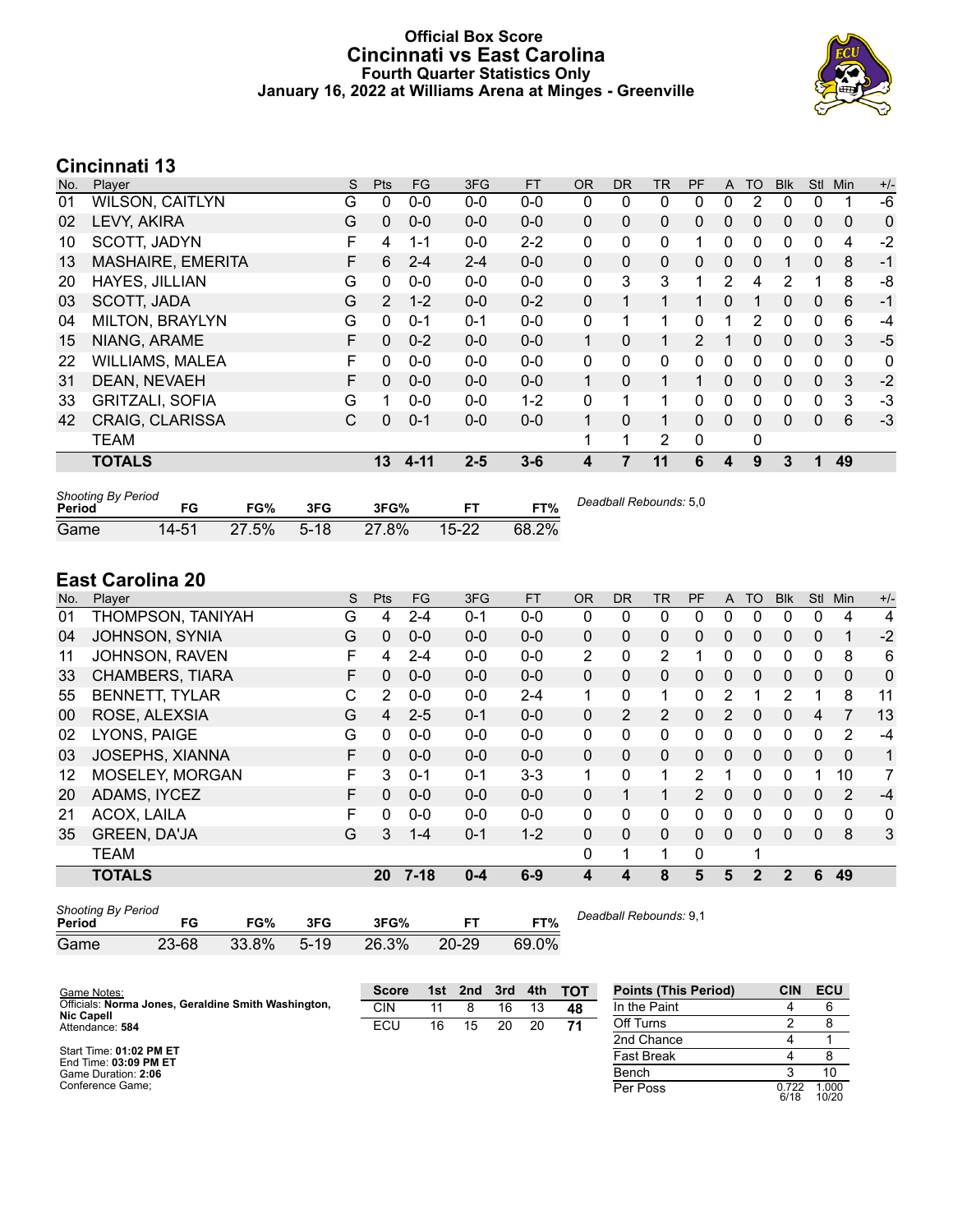### **Official Play-By-Play Cincinnati vs East Carolina Fourth Quarter January 16, 2022 at Williams Arena at Minges - Greenville**



#### **Period 4**

**Starters:**<br>Cincinnati: 1 WILSON,CAITLYN (G); 2 LEVY,AKIRA (G); 10 SCOTT,JADYN (F); 13 MASHAIRE,EMERITA (F); 20 HAYES,JILLIAN (G);<br>East Carolina: 1 THOMPSON,TANIYAH (G); 4 JOHNSON,SYNIA (G); 11 JOHNSON,RAVEN (F); 33 CHAMBE

| Time           | <b>VISITORS: Cincinnati</b>            | <b>Score</b> | <b>Margin</b> | <b>HOME: East Carolina</b>            |
|----------------|----------------------------------------|--------------|---------------|---------------------------------------|
| 10:00          | SUB OUT: MASHAIRE, EMERITA             |              |               |                                       |
| 10:00          | SUB OUT: CRAIG, CLARISSA               |              |               |                                       |
| 10:00          | SUB IN: WILSON, CAITLYN                |              |               |                                       |
| 10:00          | SUB IN: SCOTT, JADA                    |              |               |                                       |
| 09:40          |                                        | 53-35        | H 18          | GOOD! JUMPER by GREEN, DA'JA          |
| 09:40          |                                        |              |               | ASSIST by BENNETT, TYLAR              |
| 09:31          | TURNOVER (BADPASS) by WILSON, CAITLYN  |              |               |                                       |
| 09:31          |                                        |              |               | STEAL by ROSE, ALEXSIA                |
| 09:26          |                                        |              |               | MISSED LAYUP by JOHNSON, RAVEN        |
| 09:24          |                                        |              |               | REBOUND (OFF) by JOHNSON, RAVEN       |
| 09:20          | FOUL (PERSONAL) by NIANG, ARAME        |              |               |                                       |
| 09:15          |                                        |              |               | MISSED 3PTR by GREEN, DA'JA           |
| 09:12          |                                        |              |               | REBOUND (OFF) by JOHNSON, RAVEN       |
| 08:53          |                                        |              |               | MISSED JUMPER by ROSE, ALEXSIA        |
| 08:53          | BLOCK by HAYES, JILLIAN                |              |               |                                       |
| 08:53          |                                        |              |               | REBOUND (OFF) by TEAM                 |
| 08:53          |                                        |              |               | TURNOVER (SHOTCLOCK) by TEAM          |
| 08:53          | SUB OUT: SCOTT, JADA                   |              |               |                                       |
| 08:53          | SUB IN: CRAIG, CLARISSA                |              |               |                                       |
| 08:48          | TURNOVER (LOSTBALL) by WILSON, CAITLYN |              |               |                                       |
| 08:48          |                                        |              |               | STEAL by ROSE, ALEXSIA                |
| 08:43          |                                        | 55-35        | H 20          | GOOD! LAYUP by ROSE, ALEXSIA [FB]     |
| 08:37          | TURNOVER (BADPASS) by HAYES, JILLIAN   |              |               |                                       |
| 08:37          |                                        |              |               | STEAL by BENNETT, TYLAR               |
| 08:32          |                                        | 57-35        | H 22          | GOOD! JUMPER by JOHNSON, RAVEN [FB]   |
| 08:32          |                                        |              |               | ASSIST by BENNETT, TYLAR              |
| 08:31          | TIMEOUT 30SEC                          |              |               |                                       |
| 08:31          |                                        |              |               |                                       |
| 08:31          | SUB OUT: WILSON, CAITLYN               |              |               |                                       |
| 08:31          | SUB OUT: NIANG, ARAME                  |              |               |                                       |
| 08:31          | SUB IN: SCOTT, JADYN                   |              |               |                                       |
| 08:31          | SUB IN: MASHAIRE, EMERITA              |              |               |                                       |
| 08:12          |                                        |              |               |                                       |
| 07:52          | TURNOVER (TRAVEL) by MILTON, BRAYLYN   |              |               |                                       |
| 07:52          | STEAL by HAYES, JILLIAN                |              |               | TURNOVER (LOSTBALL) by BENNETT, TYLAR |
| 07:47          | GOOD! LAYUP by SCOTT, JADYN [FB]       | 57-37        | H 20          |                                       |
| 07:47          | ASSIST by HAYES, JILLIAN               |              |               |                                       |
| 07:25          | FOUL (PERSONAL) by SCOTT, JADYN        |              |               |                                       |
| 07:25          |                                        |              |               | SUB OUT: GREEN, DA'JA                 |
| 07:25          |                                        |              |               | SUB IN: THOMPSON, TANIYAH             |
|                |                                        |              | H 22          |                                       |
| 07:21<br>07:21 |                                        | 59-37        |               | GOOD! JUMPER by JOHNSON, RAVEN        |
|                |                                        |              |               | ASSIST by ROSE, ALEXSIA               |
| 07:06          | MISSED LAYUP by CRAIG, CLARISSA        |              |               |                                       |
| 07:06          |                                        |              |               | BLOCK by BENNETT, TYLAR               |
| 07:02          |                                        |              |               | REBOUND (DEF) by ROSE, ALEXSIA        |
| 07:00          |                                        | 61-37        | H 24          | GOOD! LAYUP by ROSE, ALEXSIA [FB]     |
| 06:54          | TURNOVER (BADPASS) by HAYES, JILLIAN   |              |               |                                       |
| 06:54          |                                        |              |               | STEAL by ROSE, ALEXSIA                |
| 06:50          |                                        |              |               | MISSED 3PTR by ROSE, ALEXSIA          |
| 06:46          | REBOUND (DEF) by HAYES, JILLIAN        |              |               |                                       |
| 06:44          |                                        |              |               | FOUL (PERSONAL) by MOSELEY, MORGAN    |
| 06:44          | GOOD! FT by SCOTT, JADYN [FB]          | 61-38        | H 23          |                                       |
| 06:44          | GOOD! FT by SCOTT, JADYN [FB]          | 61-39        | H 22          |                                       |
| 06:23          |                                        |              |               | MISSED JUMPER by ROSE, ALEXSIA        |
| 06:20          | REBOUND (DEF) by HAYES, JILLIAN        |              |               |                                       |
| 06:06          | TURNOVER (BADPASS) by HAYES, JILLIAN   |              |               |                                       |
| 06:06          |                                        |              |               | STEAL by MOSELEY, MORGAN              |
| 05:58          |                                        | 63-39        | H 24          | GOOD! LAYUP by THOMPSON, TANIYAH [FB] |
| 05:58          |                                        |              |               | ASSIST by MOSELEY, MORGAN             |
| 05:47          | MISSED 3PTR by MILTON, BRAYLYN         |              |               |                                       |
| 05:44          |                                        |              |               | REBOUND (DEF) by ROSE, ALEXSIA        |
| 05:39          |                                        |              |               | MISSED LAYUP by THOMPSON, TANIYAH     |
| 05:39          | BLOCK by MASHAIRE, EMERITA             |              |               |                                       |
| 05:36          | REBOUND (DEF) by HAYES, JILLIAN        |              |               |                                       |
| 05:33          | TURNOVER (OTHER) by MILTON, BRAYLYN    |              |               |                                       |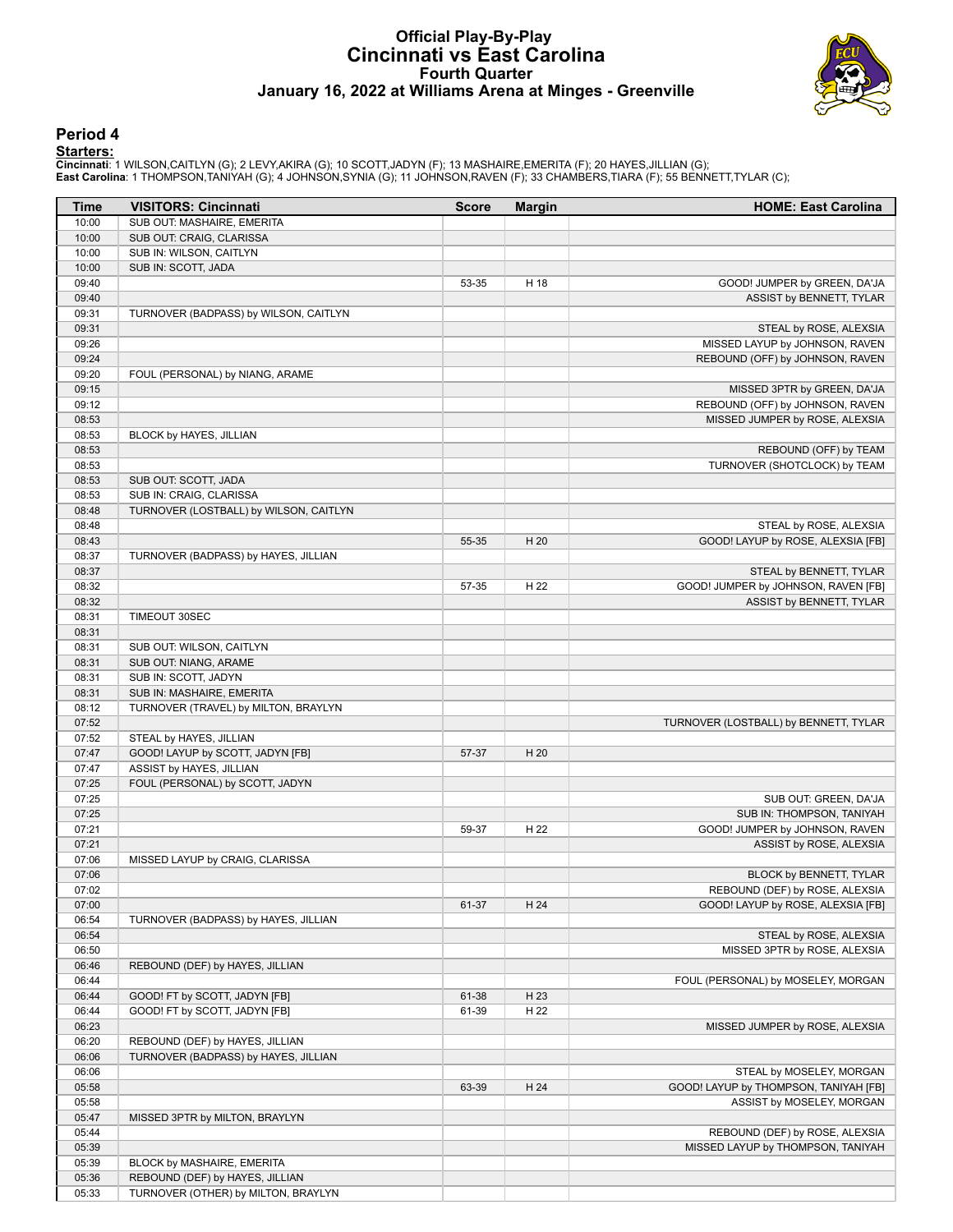| Time           | <b>VISITORS: Cincinnati</b>           | <b>Score</b> | <b>Margin</b> | <b>HOME: East Carolina</b>                                 |
|----------------|---------------------------------------|--------------|---------------|------------------------------------------------------------|
| 05:33          |                                       |              |               | SUB OUT: ROSE, ALEXSIA                                     |
| 05:33          |                                       |              |               | SUB OUT: JOHNSON, RAVEN                                    |
| 05:33          |                                       |              |               | SUB IN: JOSEPHS, XIANNA                                    |
| 05:33          |                                       |              |               | SUB IN: GREEN, DA'JA                                       |
| 05:33          | SUB OUT: MILTON, BRAYLYN              |              |               |                                                            |
| 05:33          | SUB OUT: CRAIG, CLARISSA              |              |               |                                                            |
| 05:33          | SUB IN: DEAN, NEVAEH                  |              |               |                                                            |
| 05:33          | SUB IN: GRITZALI, SOFIA               |              |               |                                                            |
| 05:28          |                                       |              |               | SUB OUT: JOSEPHS, XIANNA                                   |
| 05:28          |                                       |              |               | SUB IN: JOHNSON, SYNIA                                     |
| 05:18          |                                       |              |               | MISSED 3PTR by THOMPSON, TANIYAH                           |
| 05:15          |                                       |              |               | REBOUND (OFF) by MOSELEY, MORGAN                           |
| 05:08          |                                       |              |               | MISSED 3PTR by MOSELEY, MORGAN                             |
| 05:04          |                                       |              |               | REBOUND (OFF) by BENNETT, TYLAR                            |
| 04:49          | FOUL (PERSONAL) by HAYES, JILLIAN     |              |               |                                                            |
| 04:49          | SUB OUT: SCOTT, JADYN                 |              |               |                                                            |
| 04:49          | SUB OUT: HAYES, JILLIAN               |              |               |                                                            |
| 04:49          | SUB IN: SCOTT, JADA                   |              |               |                                                            |
| 04:49          | SUB IN: NIANG, ARAME                  |              |               |                                                            |
| 04:49          |                                       | 64-39        | H 25          | GOOD! FT by BENNETT, TYLAR                                 |
| 04:49          |                                       |              |               | MISSED FT by BENNETT, TYLAR                                |
| 04:46          | REBOUND (DEF) by TEAM                 |              |               |                                                            |
| 04:34          | MISSED LAYUP by NIANG, ARAME          |              |               |                                                            |
| 04:31          | REBOUND (OFF) by NIANG, ARAME         |              |               |                                                            |
| 04:29          | GOOD! 3PTR by MASHAIRE, EMERITA       | 64-42        | H 22          |                                                            |
| 04:29          | ASSIST by NIANG, ARAME                |              |               |                                                            |
| 04:28          |                                       |              |               | SUB OUT: JOHNSON, SYNIA                                    |
| 04:28          |                                       |              |               | SUB IN: ROSE, ALEXSIA                                      |
| 04:09          |                                       | 66-42        | H 24          | GOOD! JUMPER by THOMPSON, TANIYAH                          |
| 04:09          |                                       |              |               | ASSIST by ROSE, ALEXSIA                                    |
| 03:55          | MISSED LAYUP by NIANG, ARAME          |              |               |                                                            |
| 03:55          |                                       |              |               | BLOCK by BENNETT, TYLAR                                    |
| 03:55          | REBOUND (OFF) by TEAM                 |              |               |                                                            |
| 03:48          | MISSED JUMPER by SCOTT, JADA          |              |               |                                                            |
| 03:46          | REBOUND (OFF) by DEAN, NEVAEH         |              |               |                                                            |
| 03:46          |                                       |              |               | SUB OUT: THOMPSON, TANIYAH                                 |
| 03:46          |                                       |              |               | SUB IN: JOHNSON, RAVEN                                     |
| 03:36          |                                       |              |               | FOUL (PERSONAL) by JOHNSON, RAVEN                          |
| 03:36          | MISSED FT by GRITZALI, SOFIA          |              |               |                                                            |
| 03:36          | REBOUND (OFF) by TEAM                 |              |               |                                                            |
| 03:36          | GOOD! FT by GRITZALI, SOFIA           | 66-43        | H 23          |                                                            |
| 03:14          | FOUL (PERSONAL) by NIANG, ARAME       |              |               |                                                            |
| 03:14          | SUB OUT: NIANG, ARAME                 |              |               |                                                            |
| 03:14          | SUB IN: HAYES, JILLIAN                |              |               |                                                            |
| 03:14          |                                       | 67-43        | H 24          | GOOD! FT by MOSELEY, MORGAN                                |
| 03:14          |                                       | 68-43        | H 25          | GOOD! FT by MOSELEY, MORGAN<br>GOOD! FT by MOSELEY, MORGAN |
| 03:14          |                                       | 69-43        | H 26          |                                                            |
| 03:05          | TURNOVER (LOSTBALL) by HAYES, JILLIAN |              |               |                                                            |
| 03:05<br>02:55 | FOUL (PERSONAL) by DEAN, NEVAEH       |              |               | STEAL by ROSE, ALEXSIA                                     |
| 02:55          | SUB OUT: DEAN, NEVAEH                 |              |               |                                                            |
| 02:55          | SUB IN: CRAIG, CLARISSA               |              |               |                                                            |
| 02:55          |                                       |              |               | MISSED FT by BENNETT, TYLAR                                |
| 02:55          |                                       |              |               | REBOUND (OFF) by TEAM                                      |
| 02:55          |                                       | 70-43        | H 27          | GOOD! FT by BENNETT, TYLAR                                 |
| 02:27          | TURNOVER (TRAVEL) by SCOTT, JADA      |              |               |                                                            |
| 02:27          |                                       |              |               | SUB OUT: BENNETT, TYLAR                                    |
| 02:27          |                                       |              |               | SUB IN: ADAMS, IYCEZ                                       |
| 02:17          |                                       |              |               | MISSED LAYUP by GREEN, DA'JA                               |
| 02:14          | REBOUND (DEF) by GRITZALI, SOFIA      |              |               |                                                            |
| 02:14          |                                       |              |               | FOUL (PERSONAL) by ADAMS, IYCEZ                            |
| 02:14          |                                       |              |               | SUB OUT: ROSE, ALEXSIA                                     |
| 02:14          |                                       |              |               | SUB IN: LYONS, PAIGE                                       |
| 02:14          | SUB OUT: GRITZALI, SOFIA              |              |               |                                                            |
| 02:14          | SUB IN: MILTON, BRAYLYN               |              |               |                                                            |
| 02:04          | MISSED 3PTR by MASHAIRE, EMERITA      |              |               |                                                            |
| 02:03          | REBOUND (OFF) by CRAIG, CLARISSA      |              |               |                                                            |
| 02:03          |                                       |              |               | FOUL (PERSONAL) by MOSELEY, MORGAN                         |
| 01:51          |                                       |              |               | FOUL (PERSONAL) by ADAMS, IYCEZ                            |
| 01:51          | MISSED FT by SCOTT, JADA              |              |               |                                                            |
| 01:51          | REBOUND (OFF) by TEAM                 |              |               |                                                            |
| 01:51          | MISSED FT by SCOTT, JADA              |              |               |                                                            |
| 01:50          |                                       |              |               | REBOUND (DEF) by ADAMS, IYCEZ                              |
| 01:34          |                                       |              |               | MISSED JUMPER by GREEN, DA'JA                              |
| 01:30          | REBOUND (DEF) by MILTON, BRAYLYN      |              |               |                                                            |
| 01:17          | GOOD! LAYUP by SCOTT, JADA            | 70-45        | H 25          |                                                            |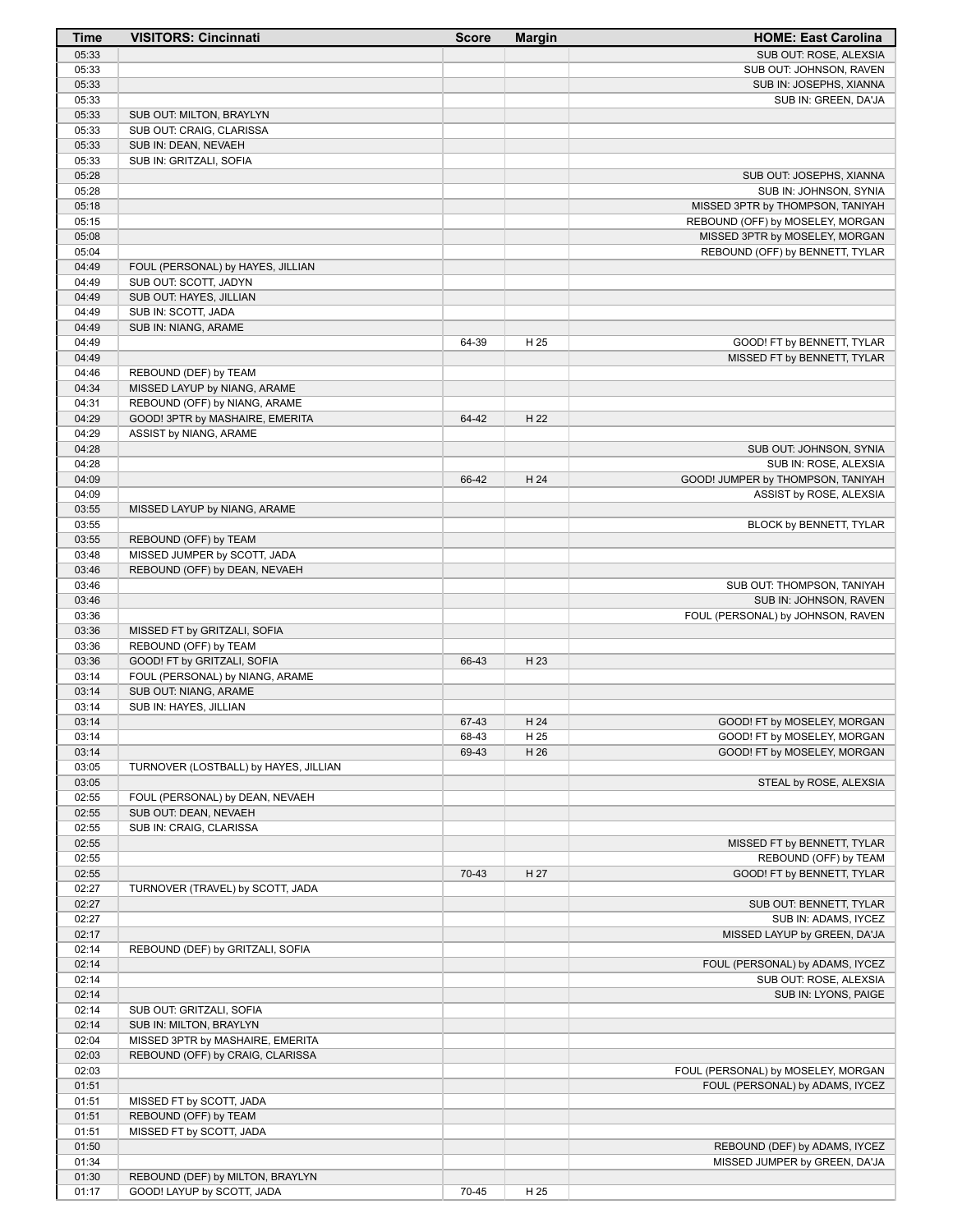| <b>Time</b> | <b>VISITORS: Cincinnati</b>      | <b>Score</b> | <b>Margin</b> | <b>HOME: East Carolina</b>     |
|-------------|----------------------------------|--------------|---------------|--------------------------------|
| 01:17       | ASSIST by HAYES, JILLIAN         |              |               |                                |
| 00:51       |                                  |              |               | MISSED LAYUP by JOHNSON, RAVEN |
| 00:51       | BLOCK by HAYES, JILLIAN          |              |               |                                |
| 00:47       | REBOUND (DEF) by SCOTT, JADA     |              |               |                                |
| 00:42       | GOOD! 3PTR by MASHAIRE, EMERITA  | 70-48        | H 22          |                                |
| 00:42       | ASSIST by MILTON, BRAYLYN        |              |               |                                |
| 00:25       | FOUL (PERSONAL) by SCOTT, JADA   |              |               |                                |
| 00:25       |                                  |              |               | SUB OUT: JOHNSON, RAVEN        |
| 00:25       |                                  |              |               | SUB IN: JOSEPHS, XIANNA        |
| 00:25       |                                  |              |               | MISSED FT by GREEN, DA'JA      |
| 00:25       |                                  |              |               | REBOUND (OFF) by TEAM          |
| 00:25       |                                  | 71-48        | H 23          | GOOD! FT by GREEN, DA'JA       |
| 00:19       | MISSED 3PTR by MASHAIRE, EMERITA |              |               |                                |
| 00:17       |                                  |              |               | REBOUND (DEF) by TEAM          |

# **Cincinnati 48, East Carolina 71**

| <b>Points (This Period)</b> | <b>CIN</b>    | ECU            |
|-----------------------------|---------------|----------------|
| In the Paint                |               |                |
| Off Turns                   |               |                |
| 2nd Chance                  |               |                |
| <b>Fast Break</b>           |               |                |
| Bench                       |               | 10             |
| Per Poss                    | 0.722<br>6/18 | 1.000<br>10/20 |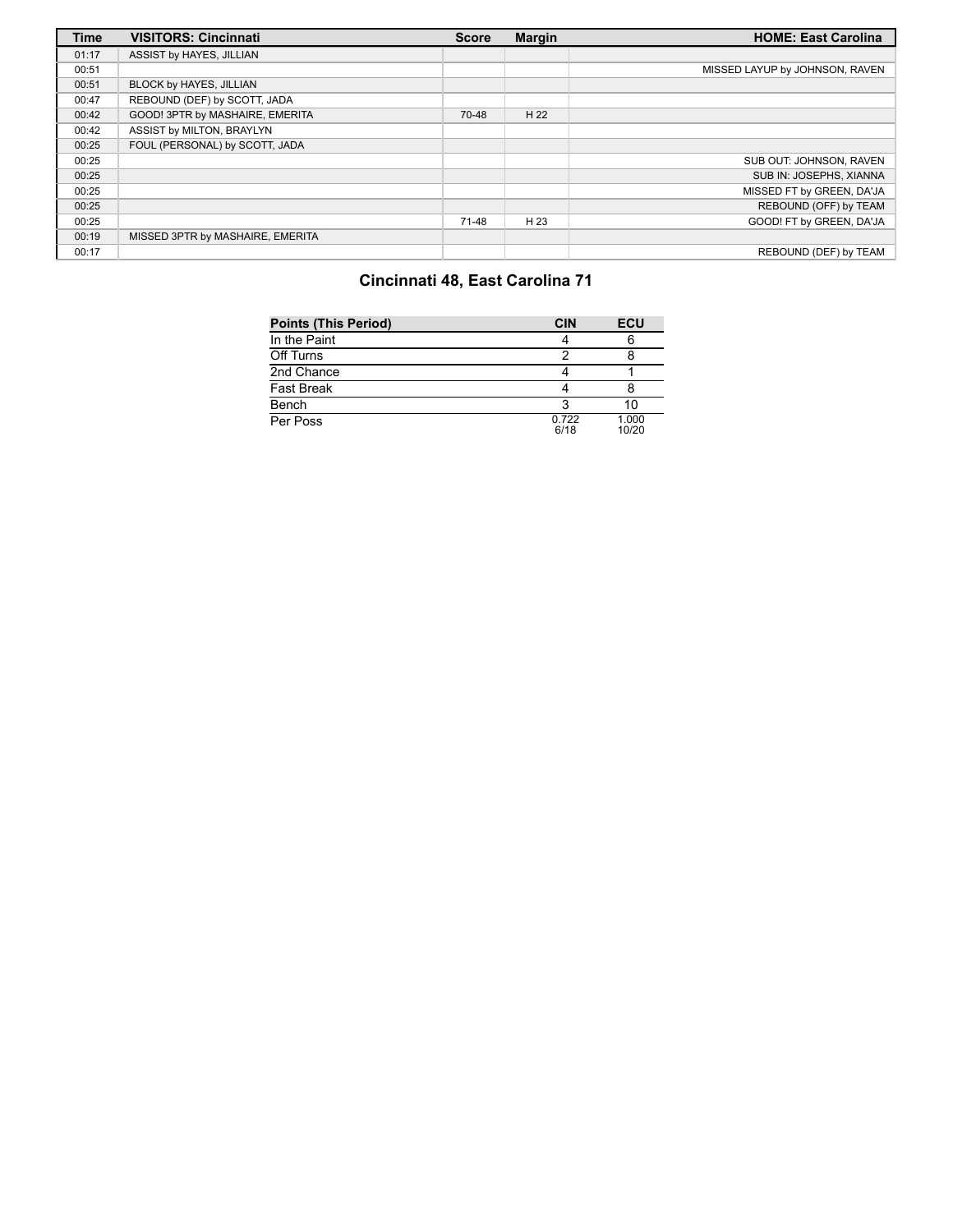#### **Official Scoring/Possession Reference Chart Cincinnati vs East Carolina Period 1 January 16, 2022 at Williams Arena at Minges - Greenville**



#### **Period 1**

**Starters:**<br>Cincinnati: 1 WILSON,CAITLYN (G); 2 LEVY,AKIRA (G); 10 SCOTT,JADYN (F); 13 MASHAIRE,EMERITA (F); 20 HAYES,JILLIAN (G);<br>East Carolina: 1 THOMPSON,TANIYAH (G); 4 JOHNSON,SYNIA (G); 11 JOHNSON,RAVEN (F); 33 CHAMBE

| <b>Time</b> | <b>VISITORS: Cincinnati</b>    | <b>Score</b> | <b>Margin</b>  | <b>HOME: East Carolina</b>             |
|-------------|--------------------------------|--------------|----------------|----------------------------------------|
| 08:31       |                                | $2 - 0$      | H <sub>2</sub> | GOOD! LAYUP by THOMPSON, TANIYAH [FB]  |
| 07:49       |                                | $4 - 0$      | H <sub>4</sub> | GOOD! JUMPER by THOMPSON, TANIYAH      |
| 07:12       |                                | $5-0$        | H <sub>5</sub> | GOOD! FT by JOHNSON, RAVEN             |
| 07:05       | GOOD! JUMPER by HAYES, JILLIAN | $5-2$        | $H_3$          |                                        |
| 05:59       | GOOD! FT by CRAIG, CLARISSA    | $5-3$        | H <sub>2</sub> |                                        |
| 05:59       | GOOD! FT by CRAIG, CLARISSA    | $5 - 4$      | H <sub>1</sub> |                                        |
| 04:59       | GOOD! FT by MILTON, BRAYLYN    | $5-5$        | Τ              |                                        |
| 04:59       | GOOD! FT by MILTON, BRAYLYN    | $5-6$        | V <sub>1</sub> |                                        |
| 04:53       |                                | $7-6$        | H <sub>1</sub> | GOOD! JUMPER by THOMPSON, TANIYAH [FB] |
| 04:43       |                                | $8-6$        | H <sub>2</sub> | GOOD! FT by JOHNSON, RAVEN [FB]        |
| 04:12       |                                | $10-6$       | H <sub>4</sub> | GOOD! JUMPER by JOHNSON, RAVEN         |
| 03:38       |                                | $12-6$       | H <sub>6</sub> | GOOD! LAYUP by JOHNSON, RAVEN          |
| 03:38       |                                | $13-6$       | H <sub>7</sub> | GOOD! FT by JOHNSON, RAVEN             |
| 02:42       | GOOD! LAYUP by NIANG, ARAME    | $13 - 8$     | H <sub>5</sub> |                                        |
| 02:22       |                                | $14 - 8$     | H <sub>6</sub> | GOOD! FT by ROSE, ALEXSIA              |
| 02:22       |                                | $15 - 8$     | H <sub>7</sub> | GOOD! FT by ROSE, ALEXSIA              |
| 01:46       | GOOD! 3PTR by WILSON, CAITLYN  | $15 - 11$    | H <sub>4</sub> |                                        |
| 01:09       |                                | $16 - 11$    | H <sub>5</sub> | GOOD! FT by ROSE, ALEXSIA              |

**Cincinnati 11, East Carolina 16**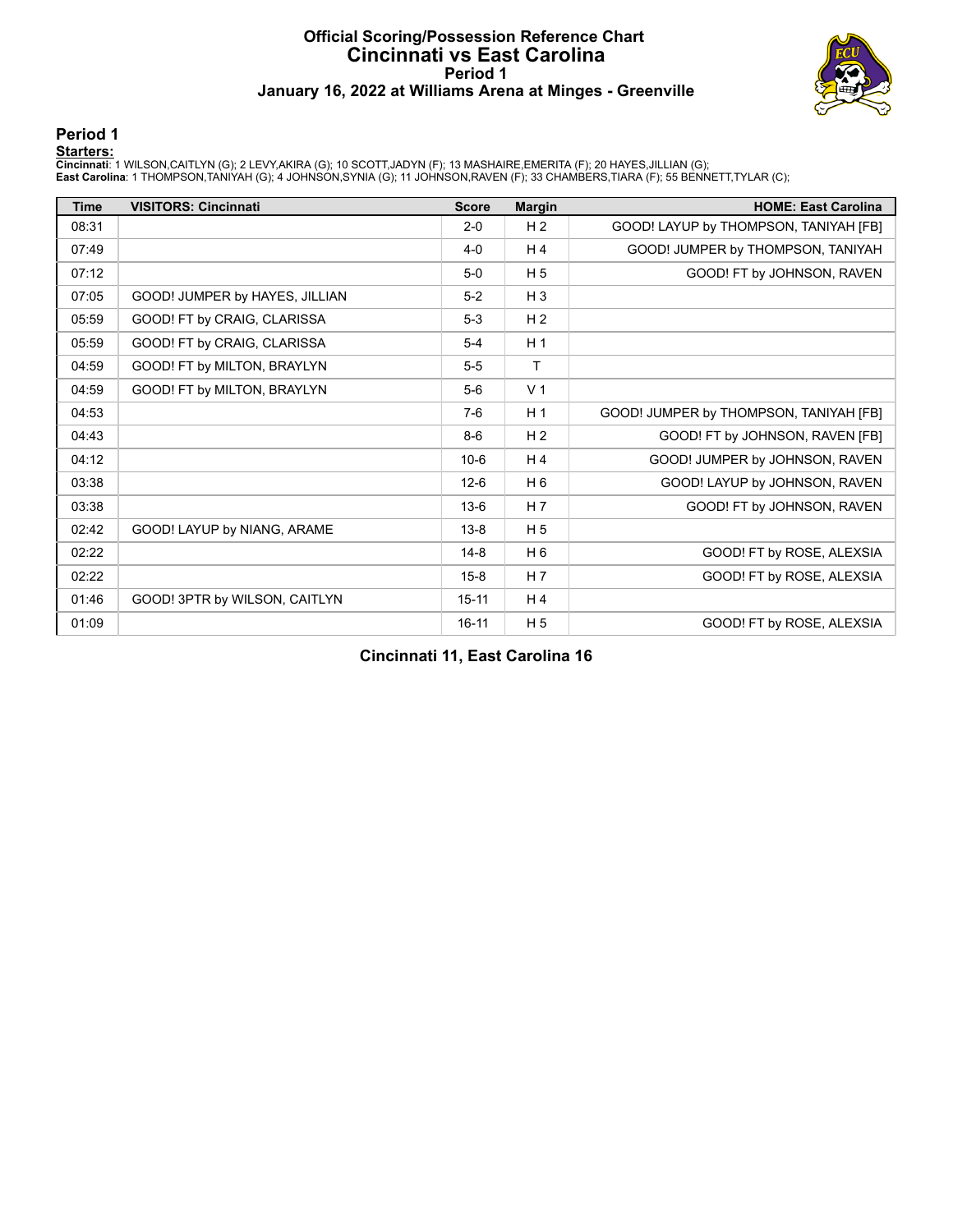#### **Official Scoring/Possession Reference Chart Cincinnati vs East Carolina Period 2 January 16, 2022 at Williams Arena at Minges - Greenville**



### **Period 2**

**Starters:**<br>Cincinnati: 1 WILSON,CAITLYN (G); 2 LEVY,AKIRA (G); 10 SCOTT,JADYN (F); 13 MASHAIRE,EMERITA (F); 20 HAYES,JILLIAN (G);<br>East Carolina: 1 THOMPSON,TANIYAH (G); 4 JOHNSON,SYNIA (G); 11 JOHNSON,RAVEN (F); 33 CHAMBE

| <b>Time</b> | <b>VISITORS: Cincinnati</b>          | <b>Score</b> | <b>Margin</b>  | <b>HOME: East Carolina</b>      |
|-------------|--------------------------------------|--------------|----------------|---------------------------------|
| 08:02       |                                      | $19 - 11$    | H 8            | GOOD! 3PTR by JOHNSON, SYNIA    |
| 07:28       | GOOD! FT by HAYES, JILLIAN           | 19-12        | H <sub>7</sub> |                                 |
| 07:18       |                                      | $21 - 12$    | H 9            | GOOD! JUMPER by GREEN, DA'JA    |
| 07:00       |                                      | $22 - 12$    | H 10           | GOOD! FT by JOHNSON, SYNIA [FB] |
| 07:00       |                                      | $23 - 12$    | H 11           | GOOD! FT by JOHNSON, SYNIA [FB] |
| 05:47       |                                      | $25 - 12$    | H 13           | GOOD! LAYUP by MOSELEY, MORGAN  |
| 04:13       | GOOD! LAYUP by NIANG, ARAME          | $25 - 14$    | H 11           |                                 |
| 03:35       | GOOD! LAYUP by MILTON, BRAYLYN [PNT] | $25 - 16$    | H 9            |                                 |
| 02:59       |                                      | $26-16$      | H 10           | GOOD! FT by MOSELEY, MORGAN     |
| 01:50       |                                      | $28-16$      | H 12           | GOOD! JUMPER by MOSELEY, MORGAN |
| 01:37       | GOOD! 3PTR by WILLIAMS, MALEA        | 28-19        | H 9            |                                 |
| 00:05       |                                      | $31 - 19$    | H 12           | GOOD! 3PTR by MOSELEY, MORGAN   |

**Cincinnati 19, East Carolina 31**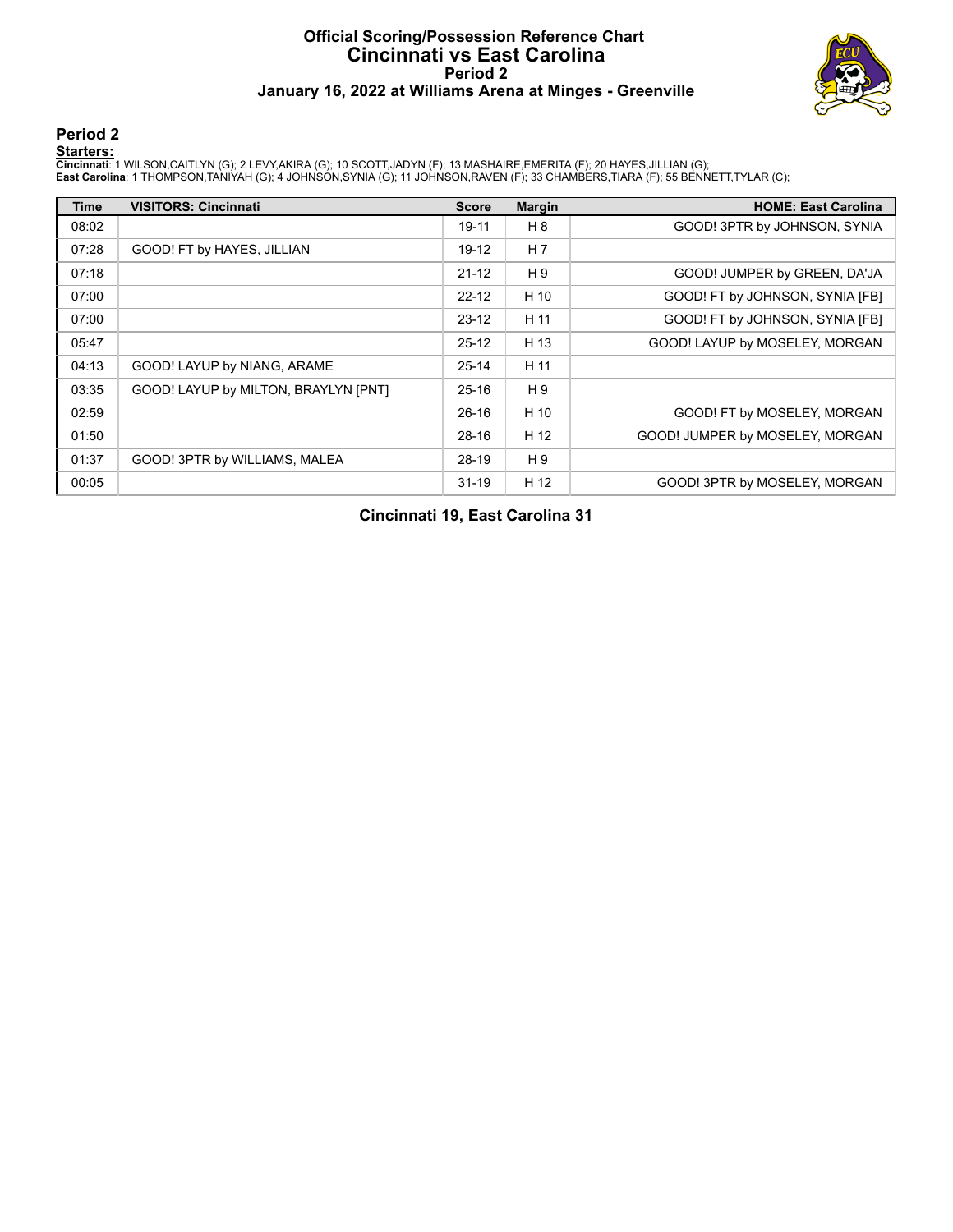#### **Official Scoring/Possession Reference Chart Cincinnati vs East Carolina Period 3 January 16, 2022 at Williams Arena at Minges - Greenville**



### **Period 3**

**Starters:**<br>Cincinnati: 1 WILSON,CAITLYN (G); 2 LEVY,AKIRA (G); 10 SCOTT,JADYN (F); 13 MASHAIRE,EMERITA (F); 20 HAYES,JILLIAN (G);<br>East Carolina: 1 THOMPSON,TANIYAH (G); 4 JOHNSON,SYNIA (G); 11 JOHNSON,RAVEN (F); 33 CHAMBE

| <b>Time</b> | <b>VISITORS: Cincinnati</b>     | <b>Score</b> | <b>Margin</b> | <b>HOME: East Carolina</b>            |
|-------------|---------------------------------|--------------|---------------|---------------------------------------|
| 09:47       | GOOD! FT by CRAIG, CLARISSA     | $31 - 20$    | H 11          |                                       |
| 09:47       | GOOD! FT by CRAIG, CLARISSA     | $31 - 21$    | H 10          |                                       |
| 09:34       |                                 | $34 - 21$    | H 13          | GOOD! 3PTR by JOHNSON, RAVEN          |
| 08:57       | GOOD! JUMPER by MILTON, BRAYLYN | 34-23        | H 11          |                                       |
| 08:09       |                                 | 36-23        | H 13          | GOOD! LAYUP by THOMPSON, TANIYAH [FB] |
| 08:09       |                                 | $37 - 23$    | H 14          | GOOD! FT by THOMPSON, TANIYAH [FB]    |
| 07:42       |                                 | 38-23        | H 15          | GOOD! FT by JOHNSON, SYNIA            |
| 07:29       |                                 | 41-23        | H 18          | GOOD! 3PTR by JOHNSON, RAVEN          |
| 06:57       | GOOD! LAYUP by SCOTT, JADA      | 41-25        | H 16          |                                       |
| 06:08       |                                 | 42-25        | H 17          | GOOD! FT by JOHNSON, RAVEN [FB]       |
| 04:02       | GOOD! 3PTR by MILTON, BRAYLYN   | 42-28        | H 14          |                                       |
| 03:09       | GOOD! FT by CRAIG, CLARISSA     | 42-29        | H 13          |                                       |
| 03:09       | GOOD! FT by CRAIG, CLARISSA     | 42-30        | H 12          |                                       |
| 02:24       | GOOD! FT by CRAIG, CLARISSA     | 42-31        | H 11          |                                       |
| 02:05       |                                 | 45-31        | H 14          | GOOD! 3PTR by ROSE, ALEXSIA           |
| 01:38       |                                 | 47-31        | H 16          | GOOD! LAYUP by JOHNSON, RAVEN [FB]    |
| 01:30       | GOOD! FT by HAYES, JILLIAN [FB] | 47-32        | H 15          |                                       |
| 00:44       | GOOD! FT by CRAIG, CLARISSA     | 47-33        | H 14          |                                       |
| 00:36       |                                 | 48-33        | H 15          | GOOD! FT by JOHNSON, RAVEN [FB]       |
| 00:36       |                                 | 49-33        | H 16          | GOOD! FT by JOHNSON, RAVEN [FB]       |
| 00:13       |                                 | 51-33        | H 18          | GOOD! LAYUP by ROSE, ALEXSIA [FB]     |
| 00:01       | GOOD! JUMPER by HAYES, JILLIAN  | 51-35        | H 16          |                                       |

**Cincinnati 35, East Carolina 51**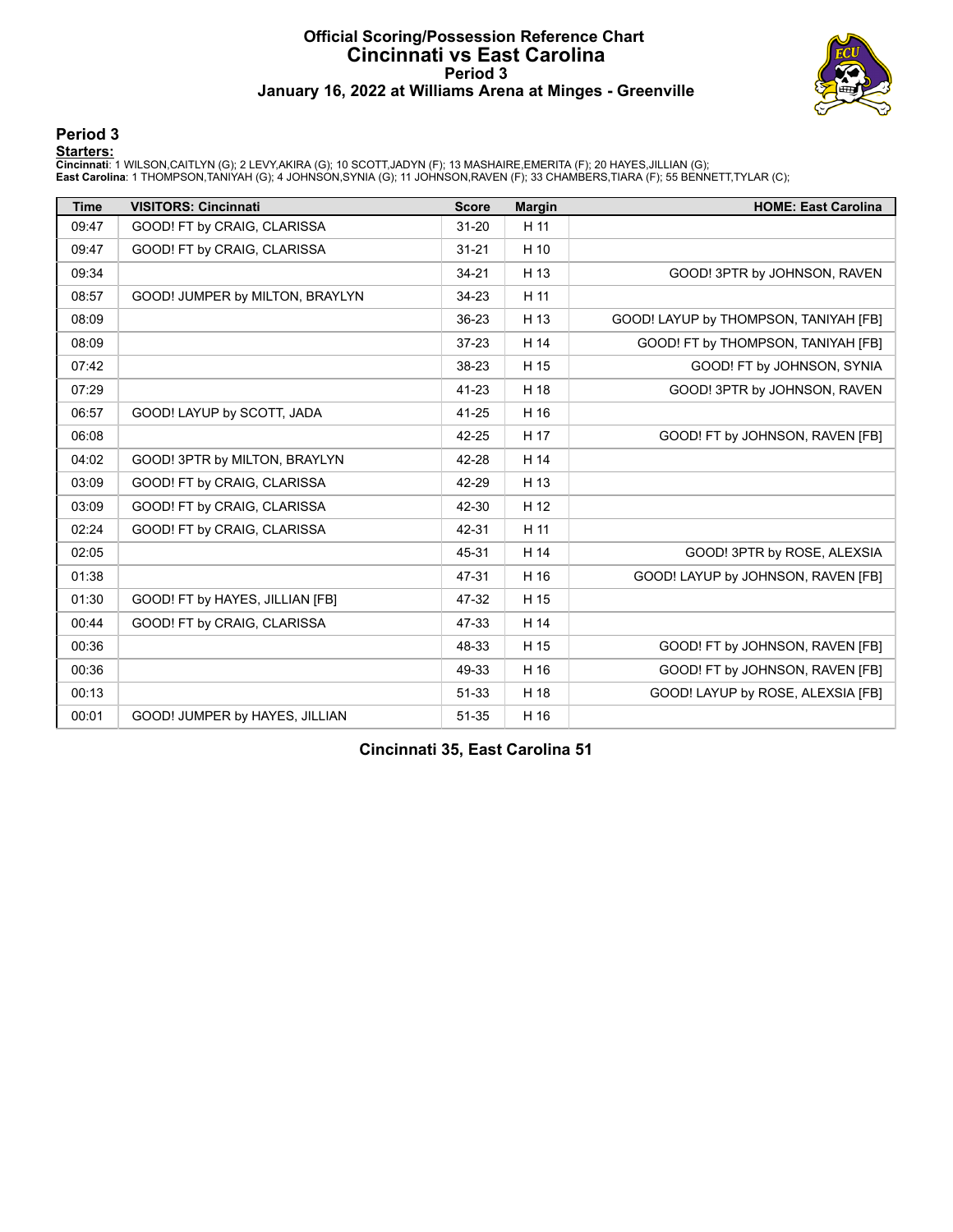#### **Official Scoring/Possession Reference Chart Cincinnati vs East Carolina Period 4 January 16, 2022 at Williams Arena at Minges - Greenville**



#### **Period 4**

**Starters:**<br>Cincinnati: 1 WILSON,CAITLYN (G); 2 LEVY,AKIRA (G); 10 SCOTT,JADYN (F); 13 MASHAIRE,EMERITA (F); 20 HAYES,JILLIAN (G);<br>East Carolina: 1 THOMPSON,TANIYAH (G); 4 JOHNSON,SYNIA (G); 11 JOHNSON,RAVEN (F); 33 CHAMBE

| <b>Time</b> | <b>VISITORS: Cincinnati</b>      | <b>Score</b> | <b>Margin</b> | <b>HOME: East Carolina</b>            |
|-------------|----------------------------------|--------------|---------------|---------------------------------------|
| 09:40       |                                  | 53-35        | H 18          | GOOD! JUMPER by GREEN, DA'JA          |
| 08:43       |                                  | 55-35        | H 20          | GOOD! LAYUP by ROSE, ALEXSIA [FB]     |
| 08:32       |                                  | 57-35        | H 22          | GOOD! JUMPER by JOHNSON, RAVEN [FB]   |
| 07:47       | GOOD! LAYUP by SCOTT, JADYN [FB] | 57-37        | H 20          |                                       |
| 07:21       |                                  | 59-37        | H 22          | GOOD! JUMPER by JOHNSON, RAVEN        |
| 07:00       |                                  | 61-37        | H 24          | GOOD! LAYUP by ROSE, ALEXSIA [FB]     |
| 06:44       | GOOD! FT by SCOTT, JADYN [FB]    | 61-38        | H 23          |                                       |
| 06:44       | GOOD! FT by SCOTT, JADYN [FB]    | 61-39        | H 22          |                                       |
| 05:58       |                                  | 63-39        | H 24          | GOOD! LAYUP by THOMPSON, TANIYAH [FB] |
| 04:49       |                                  | 64-39        | H 25          | GOOD! FT by BENNETT, TYLAR            |
| 04:29       | GOOD! 3PTR by MASHAIRE, EMERITA  | 64-42        | H 22          |                                       |
| 04:09       |                                  | 66-42        | H 24          | GOOD! JUMPER by THOMPSON, TANIYAH     |
| 03:36       | GOOD! FT by GRITZALI, SOFIA      | 66-43        | H 23          |                                       |
| 03:14       |                                  | 67-43        | H 24          | GOOD! FT by MOSELEY, MORGAN           |
| 03:14       |                                  | 68-43        | H 25          | GOOD! FT by MOSELEY, MORGAN           |
| 03:14       |                                  | 69-43        | H 26          | GOOD! FT by MOSELEY, MORGAN           |
| 02:55       |                                  | 70-43        | H 27          | GOOD! FT by BENNETT, TYLAR            |
| 01:17       | GOOD! LAYUP by SCOTT, JADA       | 70-45        | H 25          |                                       |
| 00:42       | GOOD! 3PTR by MASHAIRE, EMERITA  | 70-48        | H 22          |                                       |
| 00:25       |                                  | 71-48        | H 23          | GOOD! FT by GREEN, DA'JA              |

**Cincinnati 48, East Carolina 71**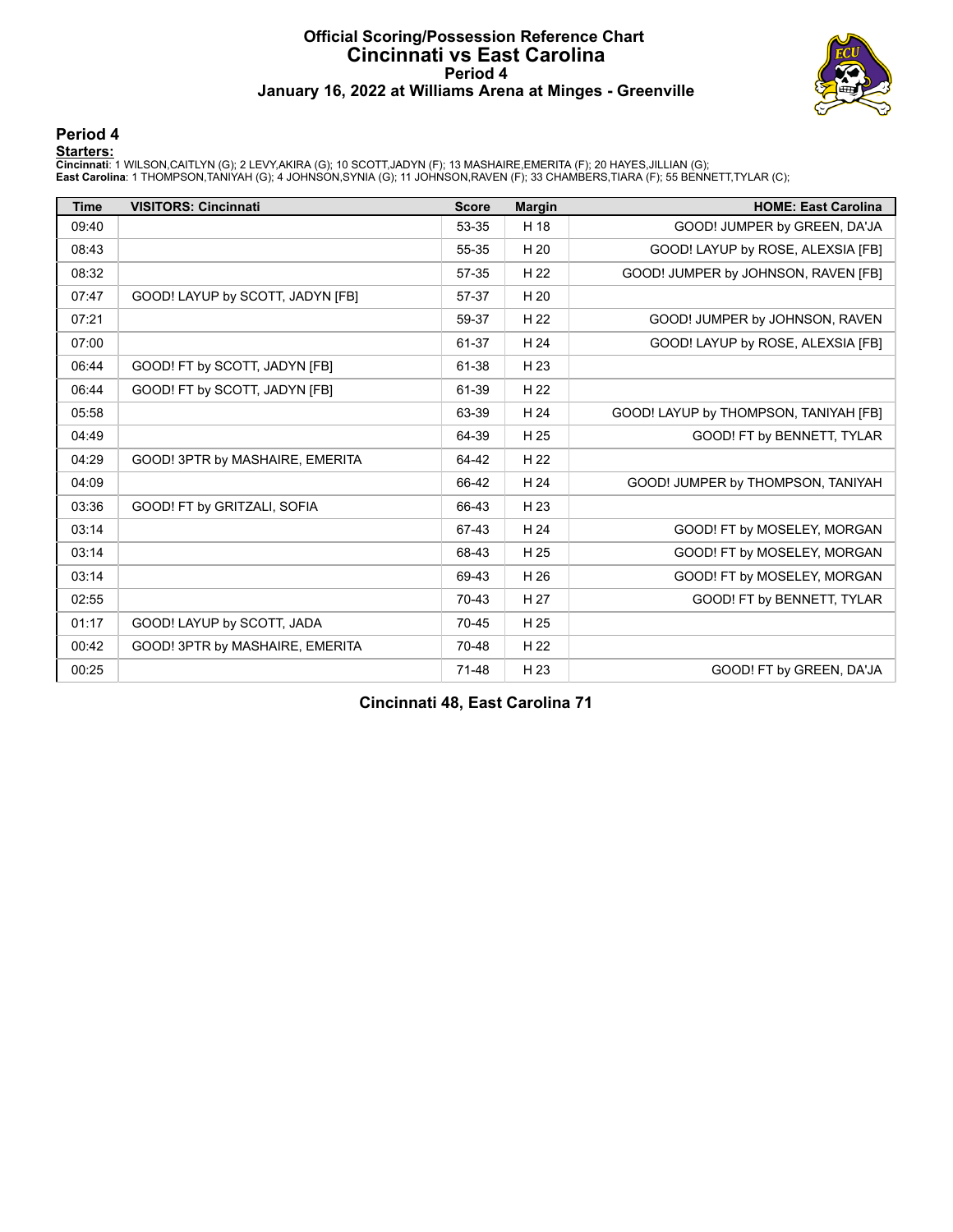# **Official Substitutions Log Cincinnati vs East Carolina Period 1**



| January 16, 2022 at Williams Arena at Minges - Greenville |  |  |
|-----------------------------------------------------------|--|--|
|-----------------------------------------------------------|--|--|

| <b>VISITORS: Cincinnati</b>   | <b>Time</b> | <b>Score</b> | <b>HOME: East Carolina</b> |
|-------------------------------|-------------|--------------|----------------------------|
| 1 WILSON, CAITLYN             |             |              | 1 THOMPSON, TANIYAH        |
| 2 LEVY, AKIRA                 |             |              | 4 JOHNSON, SYNIA           |
| 10 SCOTT, JADYN               |             |              | 11 JOHNSON, RAVEN          |
| 13 MASHAIRE, EMERITA          |             |              | 33 CHAMBERS TIARA          |
| 20 HAYES, JILLIAN             |             |              | 55 BENNETT, TYLAR          |
| SUB OUT: 13 MASHAIRE.EMERITA  | 08:27       | $0 - 2$      |                            |
| SUB IN: 4 MILTON, BRAYLYN     | 08:27       |              |                            |
| SUB OUT: 10 SCOTT, JADYN      | 07:12       | $0 - 4$      |                            |
| SUB IN: 42 CRAIG, CLARISSA    | 07:12       |              |                            |
|                               | 06:11       | $2 - 5$      | SUB OUT: CHAMBERS, TIARA   |
|                               | 06:11       |              | SUB IN: JOSEPHS, XIANNA    |
| SUB OUT: 2 LEVY, AKIRA        | 06:11       |              |                            |
| SUB IN: 13 MASHAIRE, EMERITA  | 06:11       |              |                            |
|                               | 05:30       | $4 - 5$      | SUB OUT: BENNETT, TYLAR    |
|                               | 05:30       |              | SUB IN: ACOX, LAILA        |
| SUB OUT: 1 WILSON, CAITLYN    | 05:29       | $4 - 5$      |                            |
| SUB OUT: 20 HAYES, JILLIAN    | 05:29       |              |                            |
| SUB IN: 3 SCOTT, JADA         | 05:29       |              |                            |
| SUB IN: 22 WILLIAMS, MALEA    | 05:29       |              |                            |
| SUB OUT: 4 MILTON, BRAYLYN    | 04:43       | $6 - 7$      |                            |
| SUB IN: 20 HAYES, JILLIAN     | 04:43       |              |                            |
|                               | 03:56       | $6 - 10$     | SUB OUT: JOHNSON, SYNIA    |
|                               | 03:56       |              | SUB OUT: ACOX, LAILA       |
|                               | 03:56       |              | SUB IN: ROSE, ALEXSIA      |
|                               | 03:56       |              | SUB IN: BENNETT, TYLAR     |
| SUB OUT: 42 CRAIG, CLARISSA   | 03:56       |              |                            |
| SUB IN: 15 NIANG, ARAME       | 03:56       |              |                            |
| SUB OUT: 13 MASHAIRE, EMERITA | 03:15       | $6 - 13$     |                            |
| SUB IN: 4 MILTON, BRAYLYN     | 03:15       |              |                            |
| SUB OUT: 3 SCOTT, JADA        | 02:22       | $8 - 13$     |                            |
| SUB OUT: 15 NIANG, ARAME      | 02:22       |              |                            |
| SUB OUT: 22 WILLIAMS, MALEA   | 02:22       |              |                            |
| SUB IN: 1 WILSON, CAITLYN     | 02:22       |              |                            |
| SUB IN: 10 SCOTT, JADYN       | 02:22       |              |                            |
| SUB IN: 31 DEAN, NEVAEH       | 02:22       |              |                            |
|                               | 01:30       | $11 - 15$    | SUB OUT: THOMPSON, TANIYAH |
|                               | 01:30       |              | SUB IN: JOHNSON, SYNIA     |

**Cincinnati 11, East Carolina 16**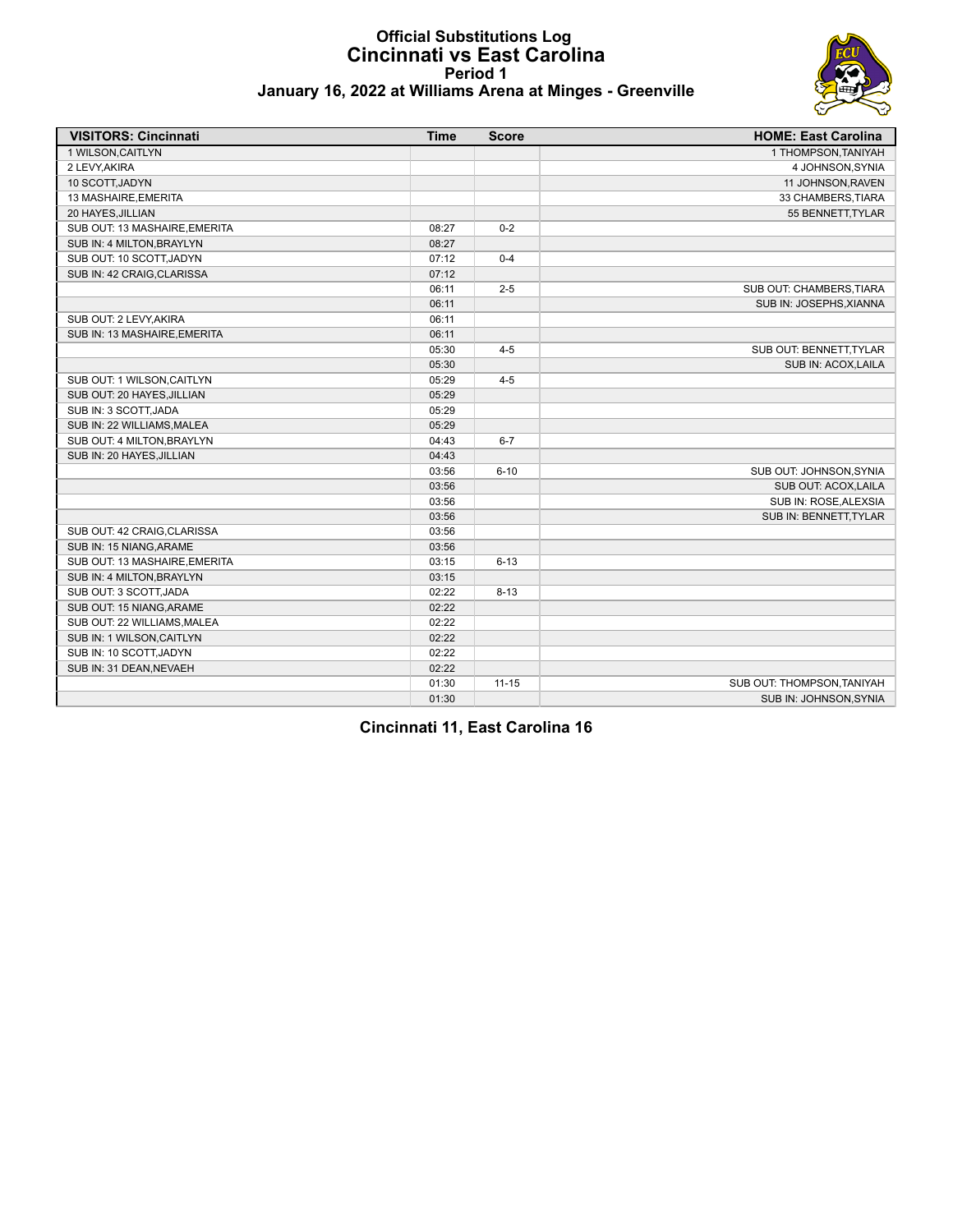#### **Official Substitutions Log Cincinnati vs East Carolina Period 2 January 16, 2022 at Williams Arena at Minges - Greenville**



| <b>VISITORS: Cincinnati</b>   | <b>Time</b> | <b>Score</b>             | <b>HOME: East Carolina</b> |
|-------------------------------|-------------|--------------------------|----------------------------|
| 1 WILSON, CAITLYN             |             |                          | 1 THOMPSON, TANIYAH        |
| 2 LEVY, AKIRA                 |             |                          | 4 JOHNSON, SYNIA           |
| 10 SCOTT, JADYN               |             |                          | 11 JOHNSON, RAVEN          |
| 13 MASHAIRE, EMERITA          |             |                          | 33 CHAMBERS, TIARA         |
| 20 HAYES, JILLIAN             |             |                          | 55 BENNETT, TYLAR          |
|                               | 10:00       | $\overline{a}$           | SUB OUT: JOHNSON, RAVEN    |
|                               | 10:00       |                          | SUB IN: THOMPSON, TANIYAH  |
| SUB OUT: 10 SCOTT, JADYN      | 10:00       |                          |                            |
| SUB IN: 22 WILLIAMS, MALEA    | 10:00       |                          |                            |
| SUB OUT: 22 WILLIAMS, MALEA   | 09:29       | $\overline{\phantom{a}}$ |                            |
| SUB IN: 42 CRAIG, CLARISSA    | 09:29       |                          |                            |
|                               | 07:41       | $11 - 19$                | SUB OUT: ROSE, ALEXSIA     |
|                               | 07:41       |                          | SUB IN: GREEN, DA'JA       |
| SUB OUT: 4 MILTON, BRAYLYN    | 07:41       |                          |                            |
| SUB OUT: 42 CRAIG, CLARISSA   | 07:41       |                          |                            |
| SUB IN: 13 MASHAIRE, EMERITA  | 07:41       |                          |                            |
| SUB IN: 15 NIANG, ARAME       | 07:41       |                          |                            |
|                               | 07:28       | $11 - 19$                | SUB OUT: JOSEPHS, XIANNA   |
|                               | 07:28       |                          | SUB IN: MOSELEY, MORGAN    |
| SUB OUT: 20 HAYES, JILLIAN    | 06:36       | 12-23                    |                            |
| SUB OUT: 31 DEAN, NEVAEH      | 06:36       |                          |                            |
| SUB IN: 4 MILTON, BRAYLYN     | 06:36       |                          |                            |
| SUB IN: 10 SCOTT, JADYN       | 06:36       |                          |                            |
|                               | 06:04       | 12-23                    | SUB OUT: JOHNSON, SYNIA    |
|                               | 06:04       |                          | SUB IN: JOHNSON, RAVEN     |
| SUB OUT: 1 WILSON, CAITLYN    | 05:15       | $12 - 25$                |                            |
| SUB OUT: 10 SCOTT, JADYN      | 05:15       |                          |                            |
| SUB IN: 3 SCOTT, JADA         | 05:15       |                          |                            |
| SUB IN: 20 HAYES, JILLIAN     | 05:15       |                          |                            |
| SUB OUT: 13 MASHAIRE, EMERITA | 05:00       | $12 - 25$                |                            |
| SUB IN: 22 WILLIAMS, MALEA    | 05:00       |                          |                            |
|                               | 03:33       | 16-25                    | SUB OUT: THOMPSON, TANIYAH |
|                               | 03:33       |                          | SUB IN: JOHNSON.SYNIA      |
| SUB OUT: 15 NIANG, ARAME      | 02:12       | 16-26                    |                            |
| SUB IN: 42 CRAIG, CLARISSA    | 02:12       |                          |                            |
|                               | 00:55       | 19-28                    | SUB OUT: JOHNSON, RAVEN    |
|                               | 00:55       |                          | SUB OUT: GREEN, DA'JA      |
|                               | 00:55       |                          | SUB IN: ROSE, ALEXSIA      |
|                               | 00:55       |                          | SUB IN: THOMPSON, TANIYAH  |
| SUB OUT: 22 WILLIAMS, MALEA   | 00:55       |                          |                            |
| SUB IN: 31 DEAN, NEVAEH       | 00:55       |                          |                            |

**Cincinnati 19, East Carolina 31**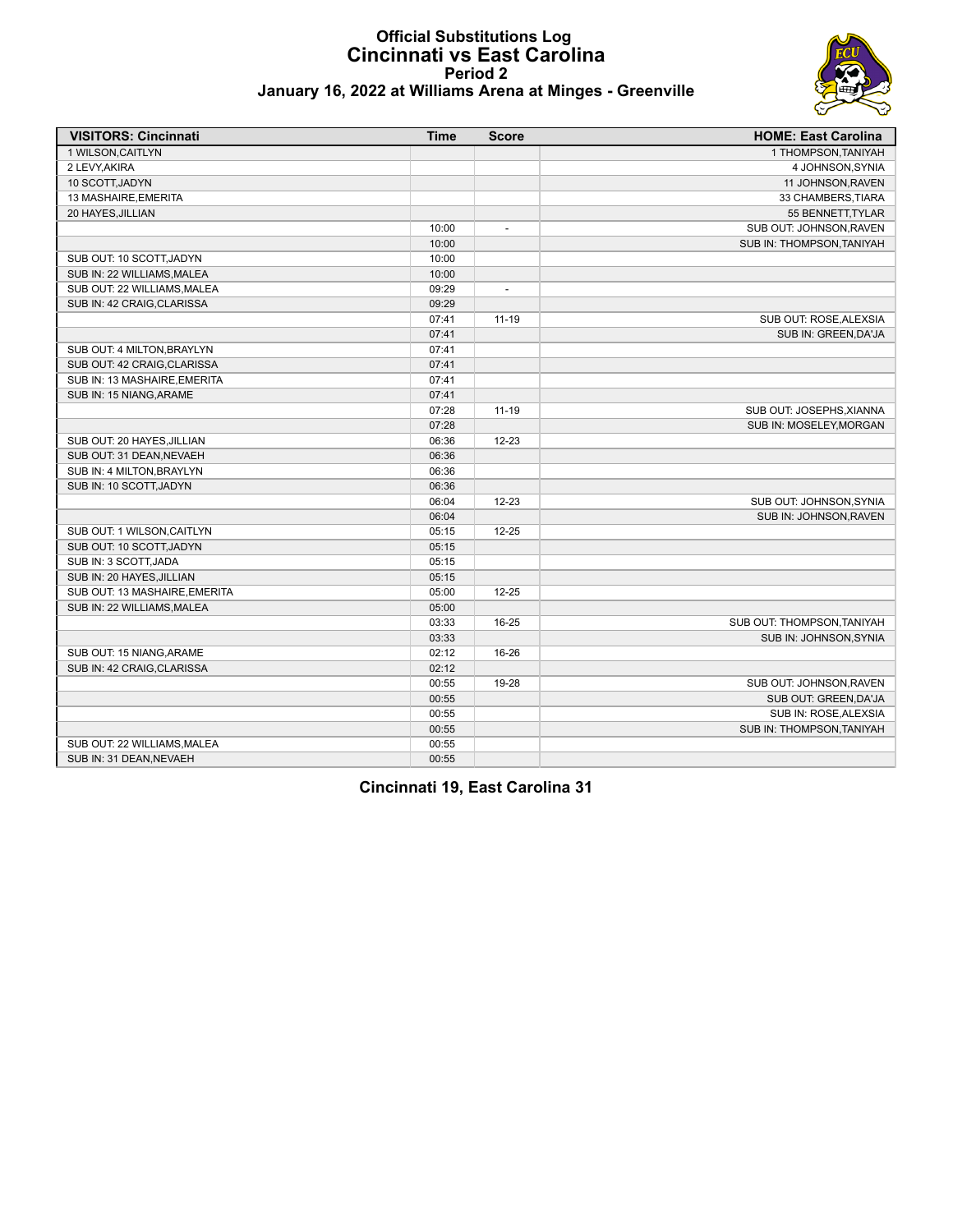# **Official Substitutions Log Cincinnati vs East Carolina Period 3**



| January 16, 2022 at Williams Arena at Minges - Greenville |  |  |
|-----------------------------------------------------------|--|--|
|-----------------------------------------------------------|--|--|

| <b>VISITORS: Cincinnati</b>   | Time  | <b>Score</b>   | <b>HOME: East Carolina</b> |
|-------------------------------|-------|----------------|----------------------------|
| 1 WILSON, CAITLYN             |       |                | 1 THOMPSON, TANIYAH        |
| 2 LEVY, AKIRA                 |       |                | 4 JOHNSON, SYNIA           |
| 10 SCOTT, JADYN               |       |                | 11 JOHNSON, RAVEN          |
| 13 MASHAIRE, EMERITA          |       |                | 33 CHAMBERS, TIARA         |
| 20 HAYES, JILLIAN             |       |                | 55 BENNETT, TYLAR          |
|                               | 10:00 | $\overline{a}$ | SUB OUT: ROSE, ALEXSIA     |
|                               | 10:00 |                | SUB OUT: MOSELEY, MORGAN   |
|                               | 10:00 |                | SUB IN: JOHNSON, RAVEN     |
|                               | 10:00 |                | SUB IN: CHAMBERS, TIARA    |
| SUB OUT: 3 SCOTT, JADA        | 10:00 |                |                            |
| SUB OUT: 31 DEAN, NEVAEH      | 10:00 |                |                            |
| SUB IN: 1 WILSON, CAITLYN     | 10:00 |                |                            |
| SUB IN: 15 NIANG, ARAME       | 10:00 |                |                            |
|                               | 08:09 | 23-36          | SUB OUT: CHAMBERS, TIARA   |
|                               | 08:09 |                | SUB IN: MOSELEY, MORGAN    |
| SUB OUT: 20 HAYES, JILLIAN    | 08:09 |                |                            |
| SUB IN: 13 MASHAIRE, EMERITA  | 08:09 |                |                            |
| SUB OUT: 15 NIANG, ARAME      | 07:57 | 23-37          |                            |
| SUB IN: 31 DEAN, NEVAEH       | 07:57 |                |                            |
| SUB OUT: 42 CRAIG CLARISSA    | 07:42 | 23-37          |                            |
| SUB IN: 3 SCOTT, JADA         | 07:42 |                |                            |
| SUB OUT: 13 MASHAIRE, EMERITA | 07:07 | $23 - 41$      |                            |
| SUB IN: 20 HAYES, JILLIAN     | 07:07 |                |                            |
| SUB OUT: 1 WILSON, CAITLYN    | 06:04 | 25-42          |                            |
| SUB IN: 33 GRITZALI, SOFIA    | 06:04 |                |                            |
|                               | 05:09 | 25-42          | SUB OUT: JOHNSON, RAVEN    |
|                               | 05:09 |                | SUB OUT: BENNETT, TYLAR    |
|                               | 05:09 |                | SUB IN: ROSE, ALEXSIA      |
|                               | 05:09 |                | SUB IN: JOSEPHS, XIANNA    |
| SUB OUT: 31 DEAN, NEVAEH      | 04:53 | 25-42          |                            |
| SUB OUT: 33 GRITZALI, SOFIA   | 04:53 |                |                            |
| SUB IN: 13 MASHAIRE, EMERITA  | 04:53 |                |                            |
| SUB IN: 42 CRAIG, CLARISSA    | 04:53 |                |                            |
|                               | 03:09 | 28-42          | SUB OUT: THOMPSON, TANIYAH |
|                               | 03:09 |                | SUB OUT: JOSEPHS, XIANNA   |
|                               | 03:09 |                | SUB OUT: JOHNSON, SYNIA    |
|                               | 03:09 |                | SUB IN: CHAMBERS, TIARA    |
|                               | 03:09 |                | SUB IN: GREEN, DA'JA       |
|                               | 03:09 |                | SUB IN: BENNETT, TYLAR     |
|                               | 03:09 |                | SUB OUT: MOSELEY, MORGAN   |
|                               | 03:09 |                | SUB IN: JOHNSON, RAVEN     |
| SUB OUT: 3 SCOTT, JADA        | 02:17 | $31 - 42$      |                            |
| SUB IN: 15 NIANG.ARAME        | 02:17 |                |                            |
|                               | 00:44 | 32-47          | SUB OUT: CHAMBERS, TIARA   |
|                               | 00:44 |                | SUB IN: MOSELEY.MORGAN     |
|                               |       |                |                            |

**Cincinnati 35, East Carolina 51**